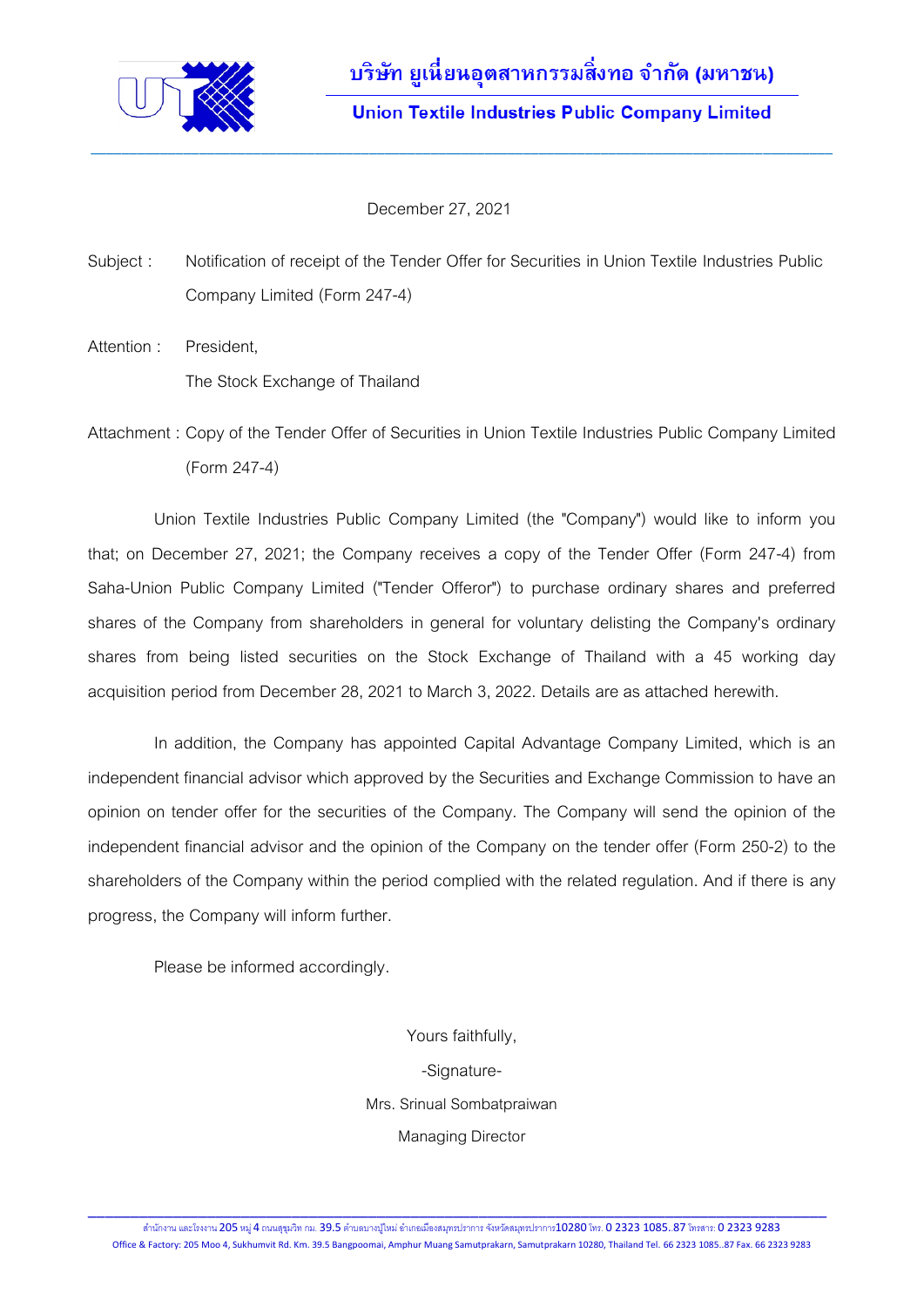# **Tender Offer for Securities (Form 247-4) Of UNION TEXTILE INDUSTRIES PUBLIC COMPANY LIMITED By VENUS**

**SAHA-UNION PUBLIC COMPANY LIMITED**

**The Offeror**

 **Tender Offer Preparer Community Community Community Tender Offer Agent Fin Plus Advisory Company Limited UOB Kay Hian Securities (Thailand)** 

**Public Company Limited**



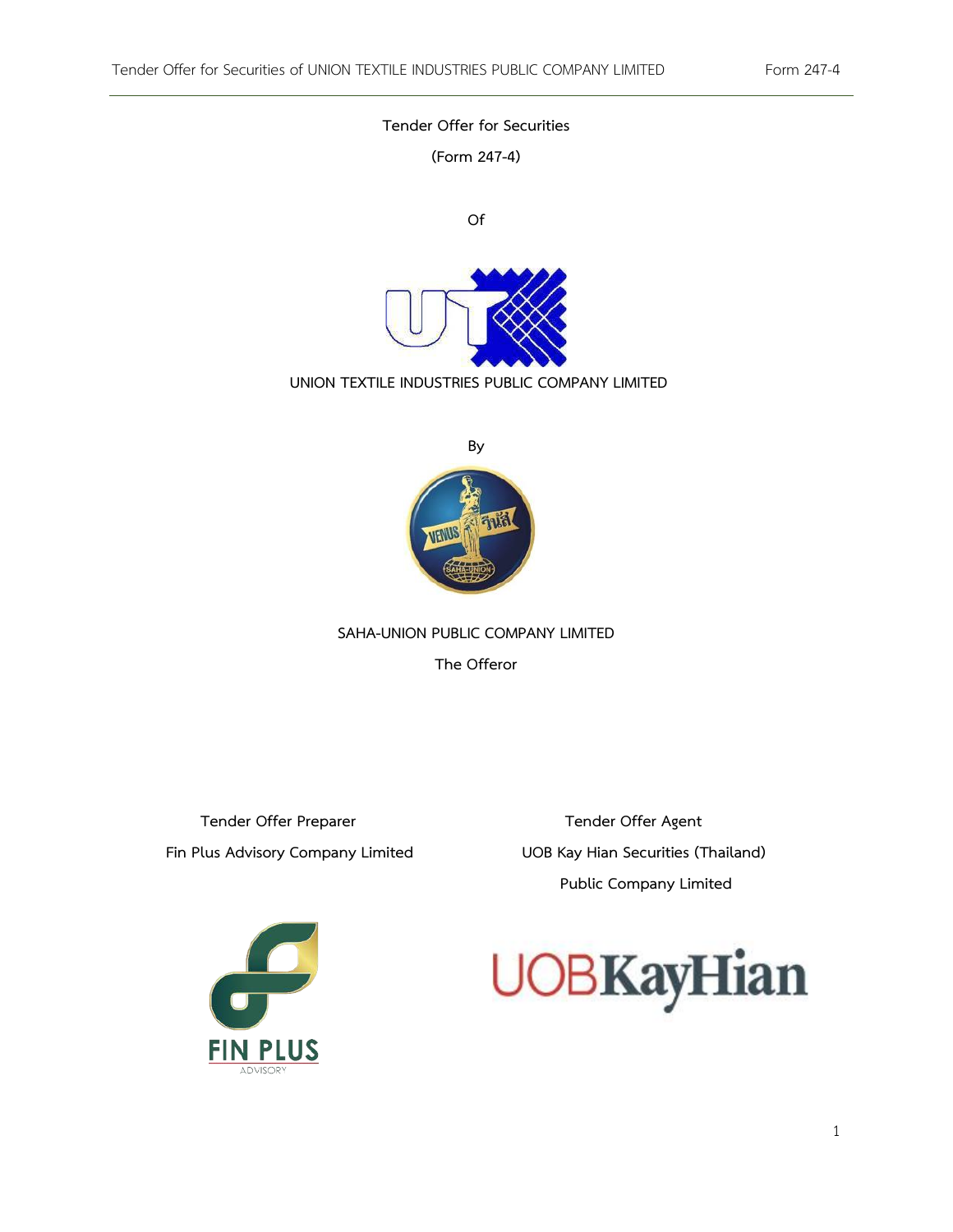## December 27,2021

Subject: Submission of Tender Offer for the Securities of Union Textile Industries Public Company Limited To: Secretary-General, The Office of The Securities and Exchange Commission (the "SEC") President, The Stock Exchange of Thailand (the "SET") Board of Directors of Union Textile Industries Public Company Limited Securities Holders of Union Textile Industries Public Company Limited

Attachment: Tender Offer for the Securities of Union Textile Industries Public Company Limited (Form 247-4)

As Saha-Union Public Company Limited (SUC) (the "Offeror") demands to make a tender offer in order to buy all shares of Union Textile Industries Public Company Limited (UT) (the "Business") for delisting of the Business's share from The Stock Exchange of Thailand (SET).

Fin Plus Advisory Company Limited, as the Tender Offer Preparer, would like to submit the Tender Offer for the securities of the Business (Form 247-4) to the Securities and Exchange Commission, The Securities Exchange of Thailand, the Business, the directors, and securities holders of the Business to support their consideration of the Tender Offer.



Best Regards,

1202000

(Mr. Seksan Thanopajai) Authorized Director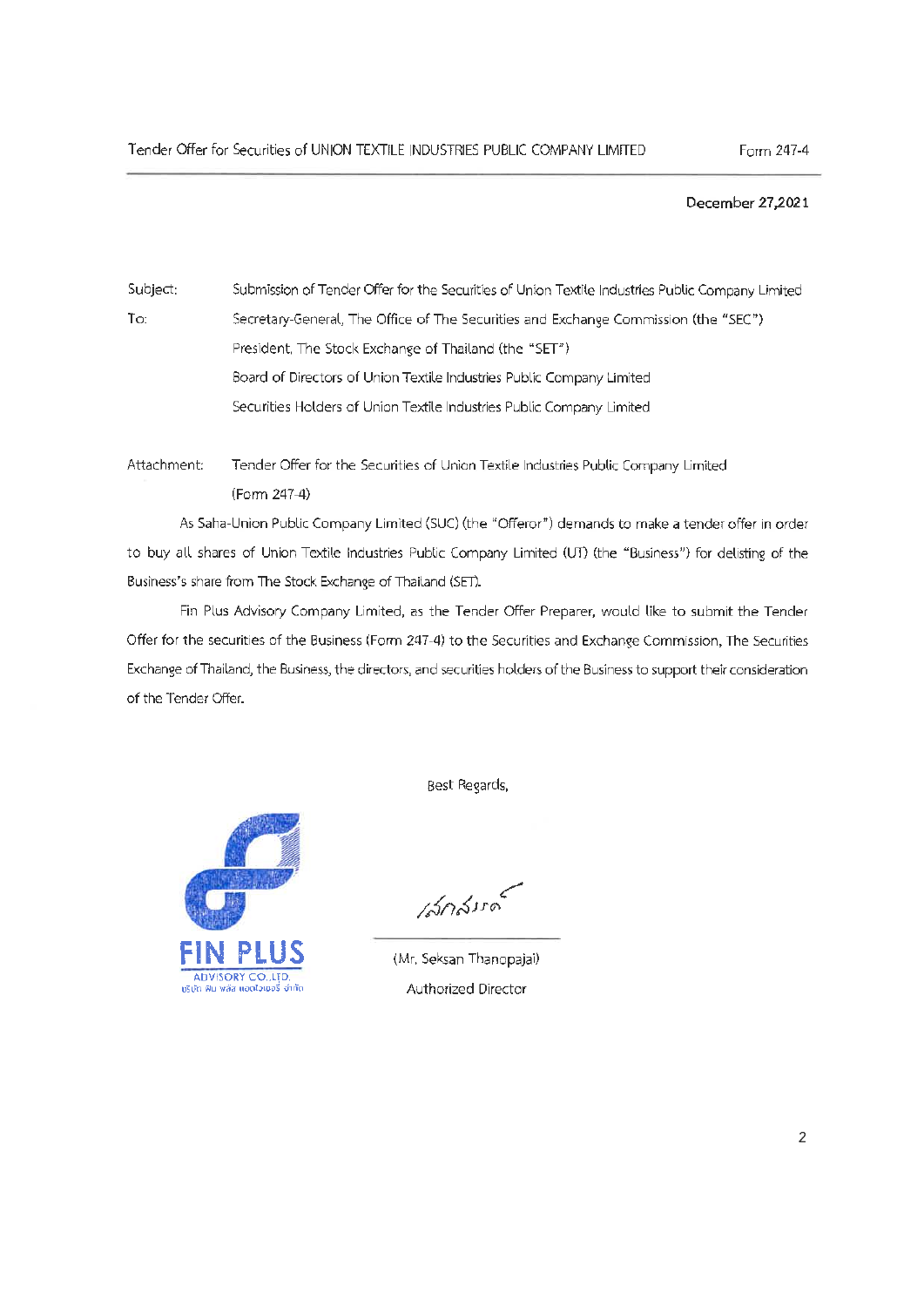#### **Table of Contents**

|        |                                                                                  | Page |
|--------|----------------------------------------------------------------------------------|------|
| Part 1 | Significant Elements of the Tender Offer                                         | 5    |
| Part 2 | Information of the Offeror                                                       | 12   |
|        | 1. Details of the Offeror                                                        | 12   |
|        | 2. Details of Tender Offer Preparer                                              | 18   |
|        | 3. Other Advisor Information                                                     | 18   |
|        | 4. Relationship between the Offeror and the Business, Major                      | 18   |
|        | Shareholders or Directors of the Business                                        |      |
|        | 5. Other Information for the Securities Holders' Decision Making                 | 22   |
| Part 3 | Information of the Business                                                      | 26   |
|        | 1. Details of the Business                                                       | 26   |
|        | 2. Business Plan after the Completion of Delisting Tender Offer                  | 33   |
| Part 4 | Additional Information of the Tender Offer                                       | 35   |
|        | 1. The Tender Offer Acceptance Procedure                                         | 35   |
|        | 2. Purchase Procedure                                                            | 43   |
|        | 3. Settlement and Payment Procedures                                             | 44   |
|        | 4. Rights of Securities Holders Who Have Expressed Their Intention to            | 46   |
|        | <b>Tender Their Securities</b>                                                   |      |
|        | 5. Conditions for Revocation of the Intention to Tender                          | 46   |
|        | 6. Procedure for Returning the Securities to the Offeree in case of Cancellation | 50   |
|        | of the Tender Offer                                                              |      |
|        | 7. Determination of Tender Offer Price                                           | 51   |
|        | 8. Acquisition of securities prior to the Tender Offer                           | 74   |
| Part 5 | Certification of the Information                                                 | 75   |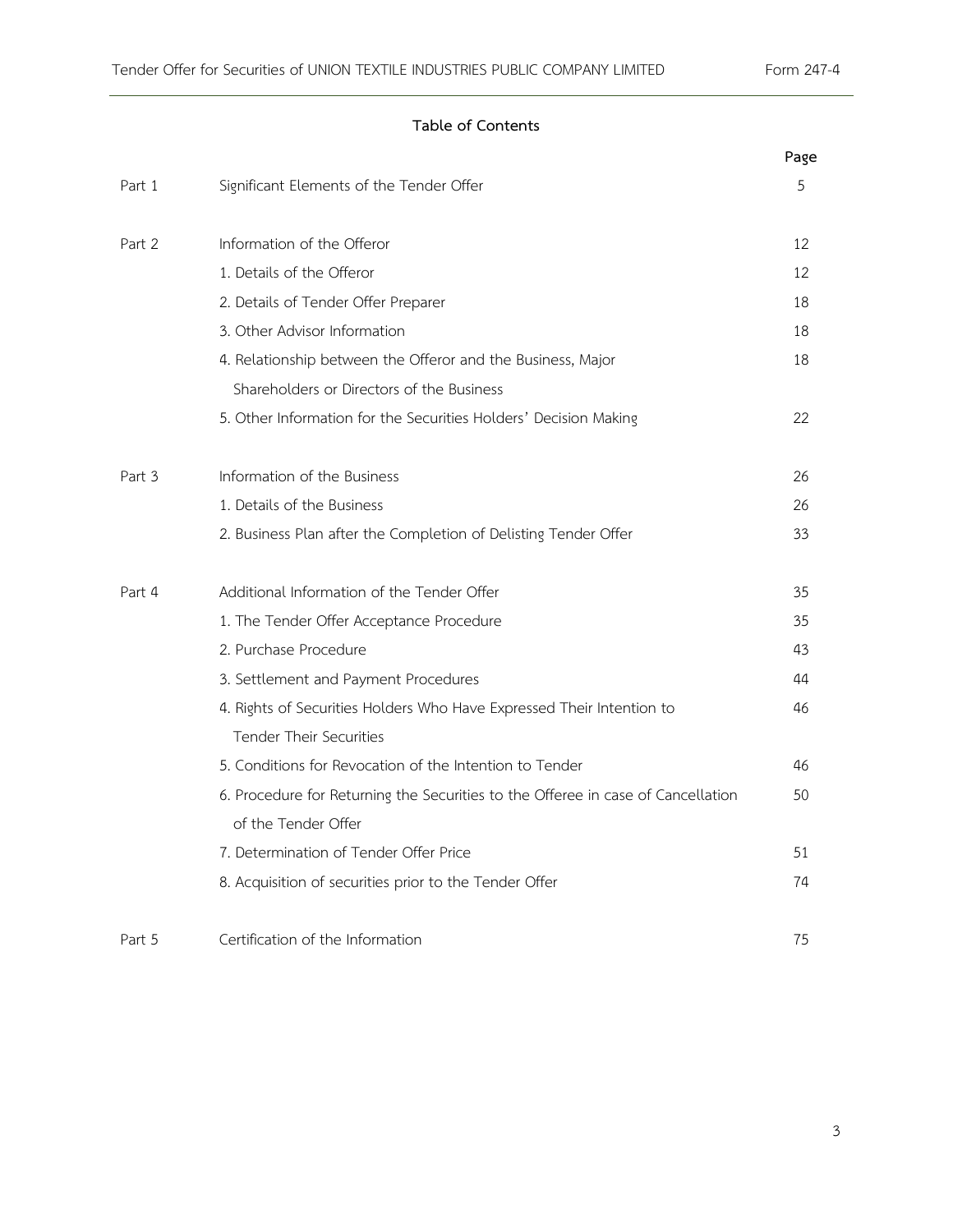#### Attachment

- 1 General Offer Acceptance Procedures and Forms for Ordinary and Preferred Share
	- 1.1 General Offer Acceptance Procedures for Ordinary and Preferred Share
	- 1.2 General Offer Acceptance Procedure Form for Holder of Ordinary and Preferred Share of Union Textile Industries Public Company Limited
	- 1.3 Confirmation of Securities Cost Form
	- 1.4 Power of Attorney
	- 1.5 Application for Withdrawing from the Participant Account
	- 1.6 Securities Transfer To-From Issuer Account
	- 1.7 Application for Amending Securities Holder Records
- 2 General Offer Acceptance Procedures and Forms for NVDR
	- 2.1 General Offer Acceptance Procedures for NVDRs Share
	- 2.2 General Offer Acceptance Procedure Form for Holder of NVDRs Share of Union Textile Industries Public Company Limited
	- 2.3 Confirmation of Securities Cost Form
	- 2.4 Power of Attorney
- 3 Tender Offer Revocation Procedures and Forms
	- 3.1 Tender Offer Revocation Procedure
	- 3.2 Tender Offer Revocation Form of Union Textile Industries Public Company Limited
	- 3.3 Power of Attorney
	- 3.4 Application for Withdrawing from the participant account
	- 3.5 Securities Transfer To-Form Issuer Account
	- 3.6 Application for Amending Securities Holder Records
- 4 The map of UOB Kay Hian Securities (Thailand) Public Company Limited
- 5 The Summary Appraisal Report of Assets
- 6 Irrevocable Letter of Undertaking Not to Sell the Share of the Business
- 7 Fund Confirmation in Supporting the Delisting Tender Offer
- 8 Financial Statement of Tender Offeror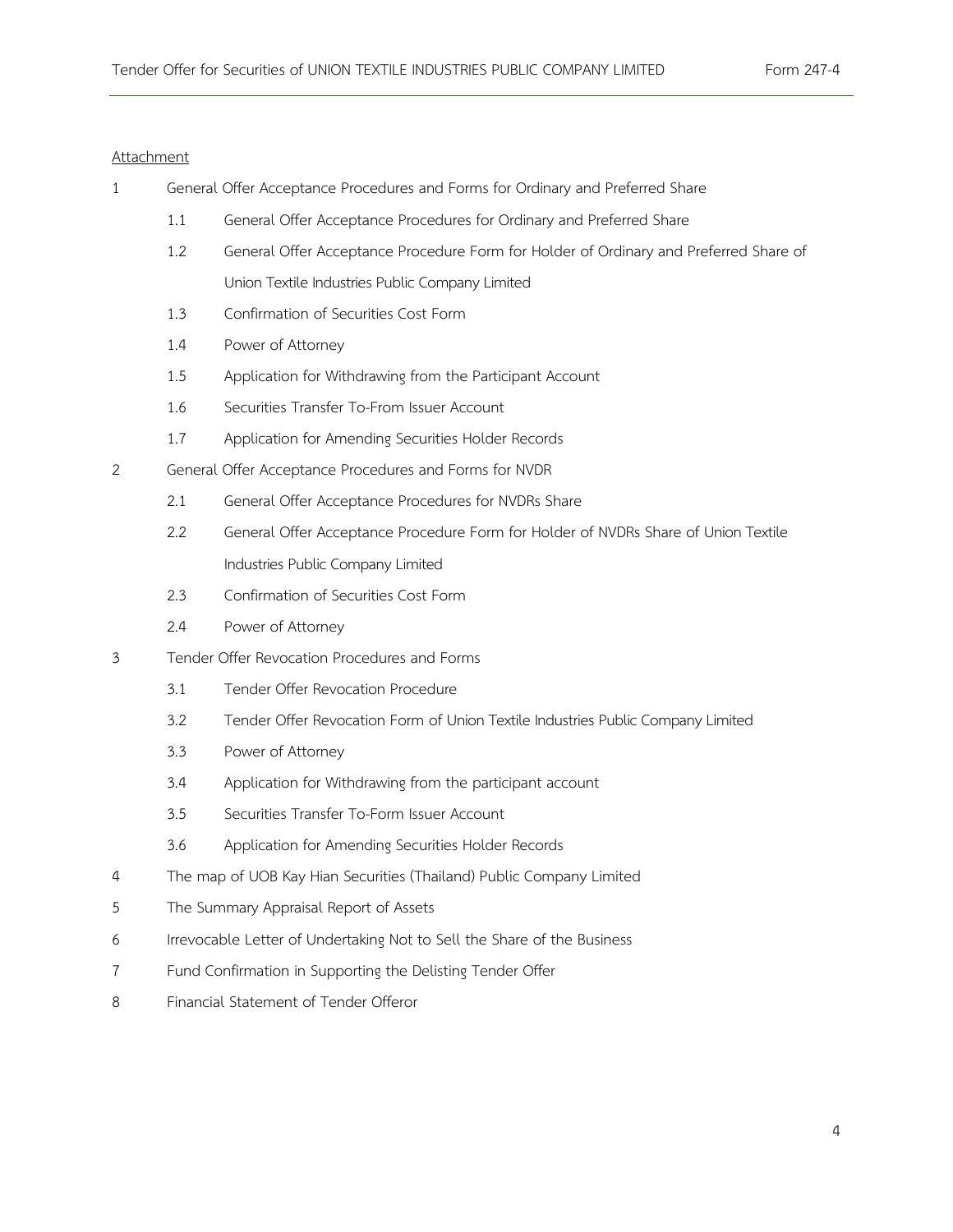#### **Tender Offer to Purchase Securities of Union Textile Industries Public Company Limited**

To Holder of Securities in Union Textile Industries Public Company Limited

We, Saha-Union Public Company Limited, (the "Offeror"), hereby offer to purchase all of the shares of Union Textile Industries Public Company Limited ("UT" or the "Business") in accordance with following terms and conditions for the purpose of delisting UT's securities from the Stock Exchange of Thailand ("SET") (the "Tender Offer")

#### **Part 1**

#### **Significant Elements of the Tender Offer**

**1. Date of Submission of the Tender Offer** December 27, 2021

#### **2. Name of the Offeror**

Saha-Union Public Company Limited **(the "Offeror")**

#### **3. Name of the Tender Offer Preparer**

Fin Plus Advisory Company Limited **("Tender Offer Preparer")** and UOB Kay Hian Securities (Thailand) Public Company Limited **("Tender Offer Agent")**

#### **4. Objectives to the Tender Offer**

Union Textile Industries Public Company Limited or UT or the Business, as a Subsidiary of the Offeror as of March 9, 2021, the Offeror hold the ordinary shares of the Business 15,580,540 shares and preferred shares of the Business 14,348,660 shares. Totally 29,929,200 shares, representing 49.88 percent of the total issued shares and Paid-up Capital of the Business.

In this regard, the Board of Directors' Meeting of the Business held on December 22, 2020, has considered the Company's ability to operate a textile business that the Business is a manufacturer and distributor of textile products. In the past 10 years, the Business has been operating in the textile business at a loss. Although the management of the Business has tried to rectify the situation. This is mainly due to the intense competition in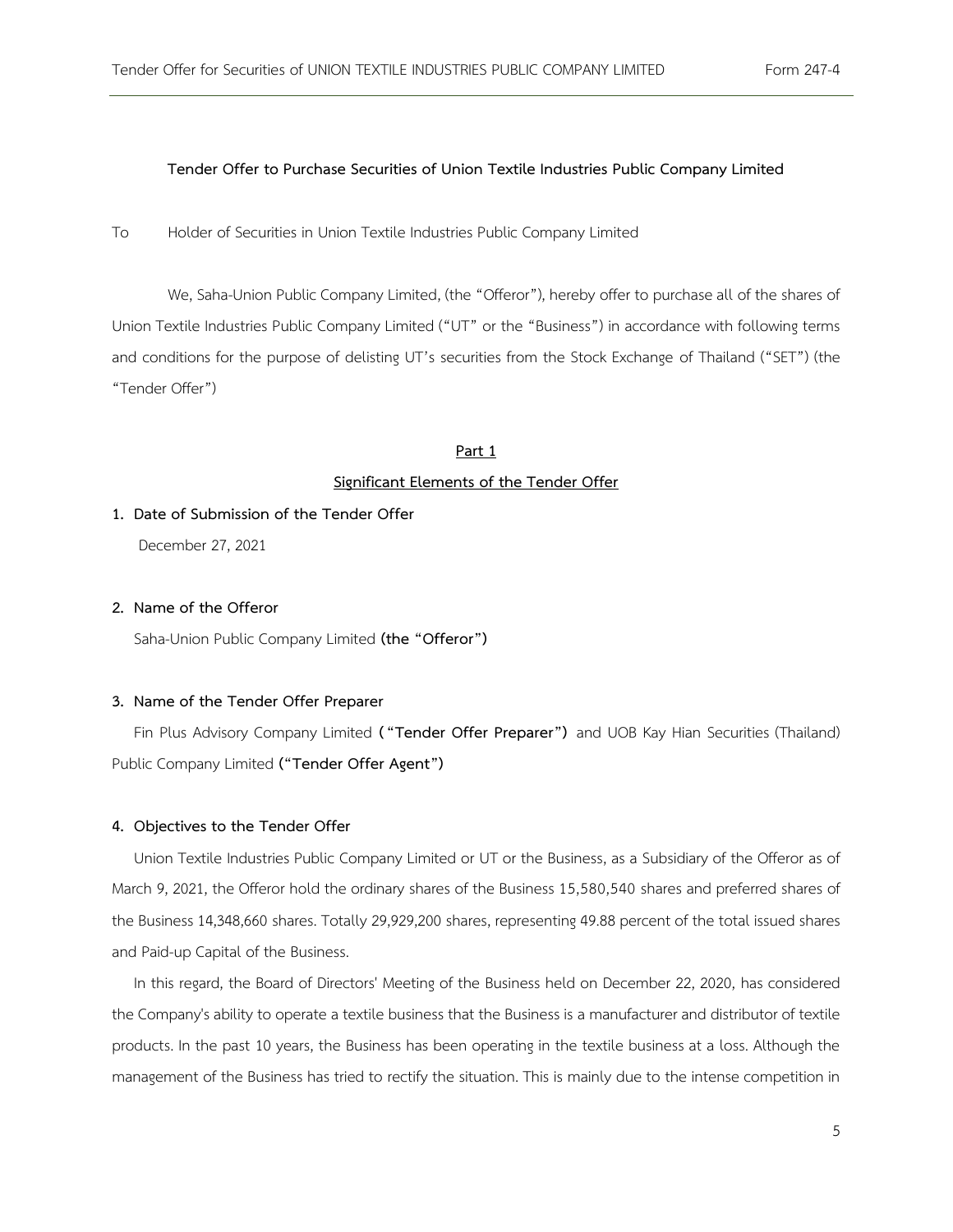the textile business and mainly focusing on price. This makes a competitive disadvantage of the Business when compared to foreign competitors with lower labor costs such as China, India, Indonesia, Pakistan, Vietnam, etc. In addition, the Business's main customers in Europe are affected by the economic recession. Therefore, the Business has received a decrease in orders all the time. Coupled with the machinery used in production has a long service life. As a result, there are restrictions on the development of new products. In addition, in 2020, there was an epidemic situation of the coronavirus 2019 (COVID-19), which affects Thailand and other countries around the world. This resulted in an extreme drop in customer orders, and it is expected that this situation will not improve until 2021.

The Board of Directors' Meeting of the Business was considered that if the textile business continued in the future, there may be a high risk of causing damage to shareholders. Therefore, it was resolved to cease the textile business (Spinning and weaving). Which at the present, the Business is in the process of recruiting new businesses. Which is not clear and concrete in any way, so when there is no income from the textile business and there is no core business that will continue to operate continuously. This may cause UT's ordinary shares to be subject to delisting from the Stock Exchange of Thailand (SET).

Therefore, Saha-Union Public Company Limited or the Offeror which is a major shareholder of the business. Consequently, they would like to give an opportunity to the shareholders of UT to consider selling UT's ordinary shares and preference shares by the Offeror will make a tender offer from being delisted on the Stock Exchange of Thailand (SET).

After the delisting of the Business's securities, the Offeror will perform various actions to suit the condition of the assets, readiness, and ability of the Business in the future.

#### **5. Type and Amount of the Offered Securities**

As at the date of submission of the Delisting Tender Offer, the Business has two class of the security, namely ordinary shares and preferred shares. The Business issued ordinary shares amount 45,000,000 shares (Forty-five million shares) and preferred share 15,000,000 shares (Fifteen million shares) as of March 30, 2021, the Offeror hold 15,580,540 shares (Fifteen million five hundred and eighty thousand five hundred and forty shares) and preferred shares of the Business 14,348,660 shares (Fourteen million three hundred and forty-eight thousand six hundred and sixty shares). Totaling 29,929,200 shares, representing 49.88 percent of total issued shares and Paid-up capital of the Business. Moreover, it is a 49.88 percent of total voting rights of the Business. Therefore, the Offeror will make a tender offer all of ordinary shares and preferred shares of the Business that holders are not the Offeror. It can divide into the ordinary shares 29,419,460 shares (Twenty-five million and four hundred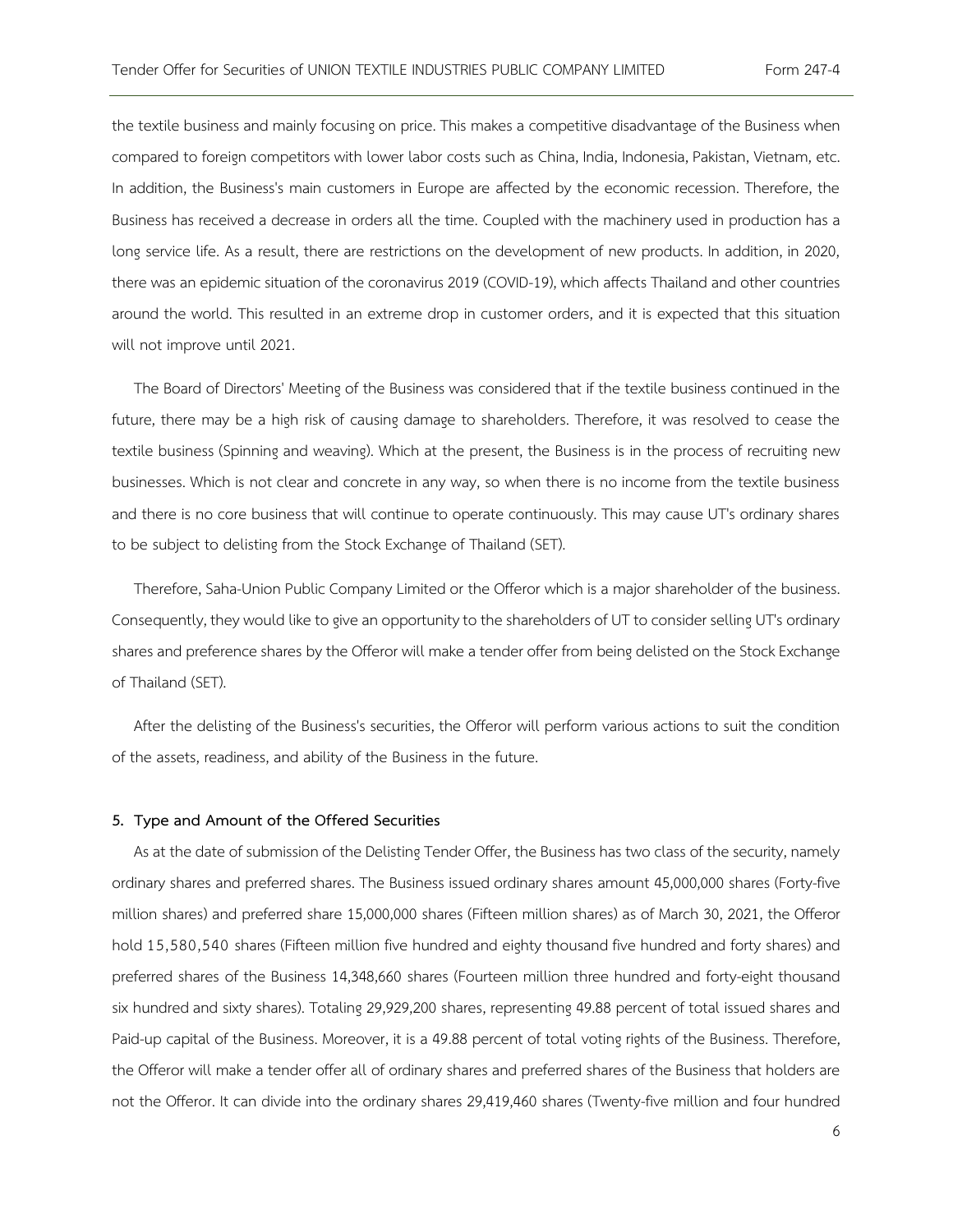nineteen thousand and four hundred and sixty shares) and preferred shares 651,340 shares (Sixty and fifty-one thousand and three and forty shares). Totaling 30,070,800 shares, representing 50.12 percent of total issued shares and Paid-up of the Business and 50.12 percent of total voting rights of the Business.

However, on November 30, 2021, the Company in the Offeror have 15 companies including

- 1. Union Business Management Co., Ltd.
- 2. Union Thread Industries Co., Ltd.
- 3. Union Industries Corp., Ltd.
- 4. Union Yarn Spinning Co., Ltd.
- 5. Union Wealth Management Co., Ltd.
- 6. Union Oversea Holding Co., Ltd.
- 7. Union Multi-Capital Co., Ltd.
- 8. Union Sewing Thread Co., Ltd.
- 9. Damrongrak Corp., Ltd.
- 10. Dinvest Co., Ltd.
- 11. Evergrace Co., Ltd.
- 12. Peacewell Co.,Ltd.
- 13. Venus Corp., Ltd.
- 14. Venus Comercial Corp., Ltd.
- 15. Venus Products Co., Ltd.

Total 15 Companies have signed a letter of intent not to sell ordinary shares of the Business. In making a tender offer for all securities of the Business for delisting of the Business's securities from being listed on the Stock Exchange of Thailand ("Letter of intent"). The 15 companies held 14,150,500 shares (Fourteen million one hundred fifty thousand and five hundred shares)., representing 23.58 percent of total issued shares and Paid-up capital of the total voting rights of the Business. (Please consider the details of the letter of intent as shown in the Attachment 6). Therefore, the total number of ordinary shares and preferred shares of the Business (Excluding ordinary shares and preferred shares of the Business that held by the Offeror 15,580,540 shares and 14,348,660 shares, respectively, and ordinary shares that held by 15 companies above was 14,150,500 shares) for this tender offer was 15,268,960 shares (Fifteen million two hundred and sixty-eight thousand and nine hundred and sixty shares) and 651,340 shares (Six hundred fifty-one thousand three hundred and forty shares) respectively. Totaling 1 5,920,300 shares (Fifteen million nine hundred, and twenty thousand three hundred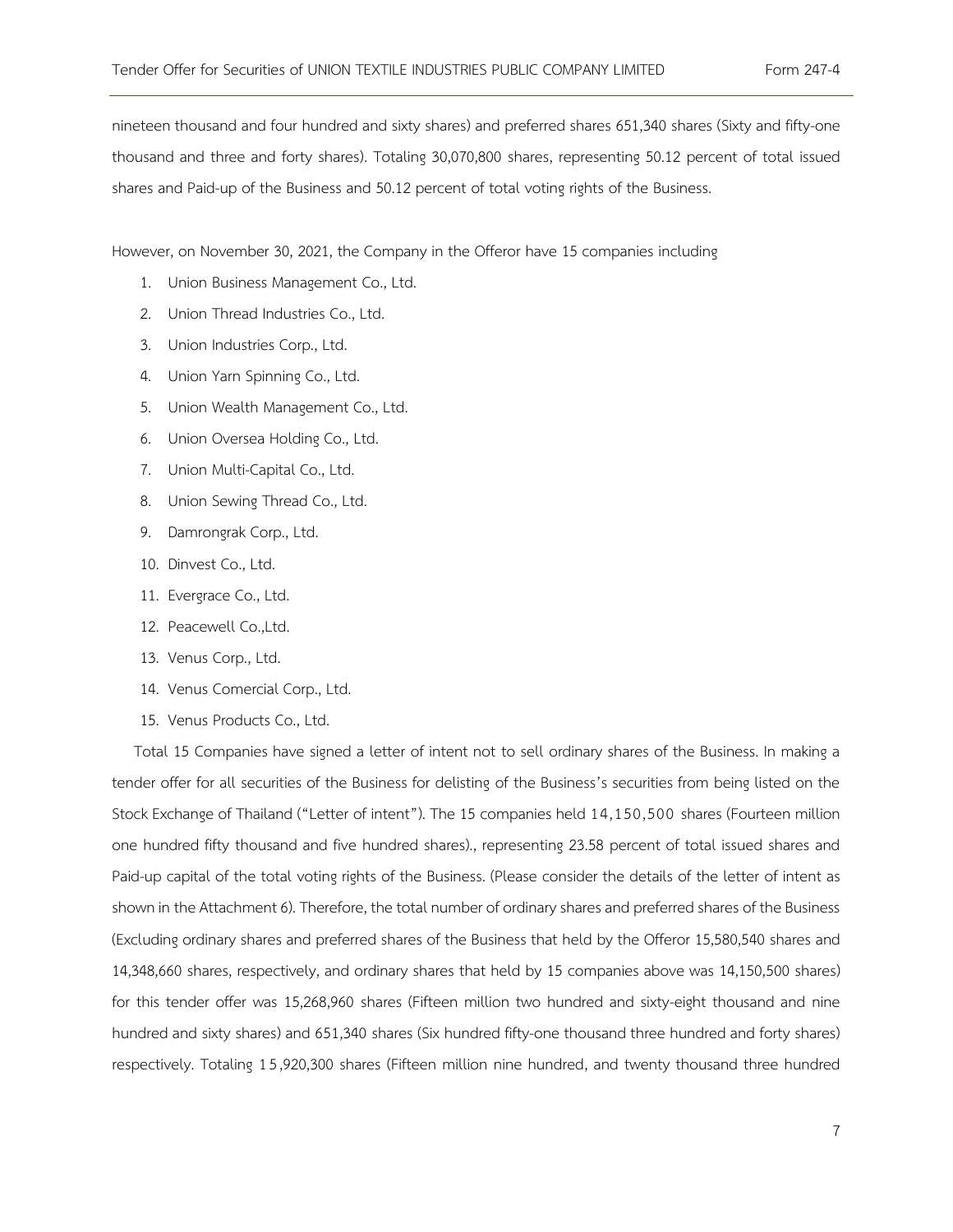shares) representing 26.53 percent of the total issued shares and Paid-up capital of the Business, and 26.53 percent of voting rights of the Business.

#### **6. Offer Price**

The Offer Price for the ordinary shares is 38.35 baht per share and the preferred shares is 48.15 baht per share (the "Offer Price"). In addition, the shareholders who accept the Tender Offer (each as "Offeree"), are subject to payment of a brokerage fee of 0.25 percent of the Offer Price plus value added tax ("VAT") of 7.00 percent of the brokerage fee. Therefore, the net price of the ordinary shares to be received by the Offeree will be 38.247414 baht and the net price of preferred shares to be received by the Offeree will be 48.021199 baht ("The net price")

The Offeree will receive all securities payment in Thai Baht and 2 decimal points in Satang. For calculation of 2 decimal points in Satang, if the fraction is more than or equal to 0.005 baht, it will be rounded up, if the fraction is less than 0.005 baht, it will be rounded down. Such Offer Price is:

- $(\checkmark)$  The final offer which shall not be changed (subject to the conditions specified in Clause 8).
- ( ) Not the final offer and the Offeror may change the Offer Price.

Pursuant to the Revenue Code of Thailand, unless specifically exempted under the terms of an applicable double tax treaty, if the Offeree is a foreign juristic person not operating any business in Thailand and residing in a country which does not have a double tax treaty with Thailand or residing in a country that has a double tax treaty with Thailand, but such treaty does not exempt withholding tax on capital gains from the sale of shares in Thailand, such Offeree is subject to a 15% withholding tax on capital gains on sale of securities which a difference between the Offer Price and the price at which the Offeree originally paid to acquire the tendered shares. The price at which such Offerees originally paid to acquire the tendered shares must be declared to the Tender Offer Agent by completing in Confirmation of Securities Cost Form in Attachment 1.3 for ordinary shares and in Attachment 2.3 for Non-Voting Depository Receipts ("NVDR").

In the event that any Offeree fails to declare the cost of securities that aforementioned information and the cost of securities that offered for sale, the Tender Offer Agent will determine the amount of withholding tax calculated by multiplying the Offer Price by the total number of tendered shares of the Business or NVDR that is all offered by the Offeree.

Remark: The Offeree which is a Thai juristic person will be responsible to withhold 3.00%tax on the brokerage fee and must issue a Withholding Tax Certificate to the Tender Offer Agent.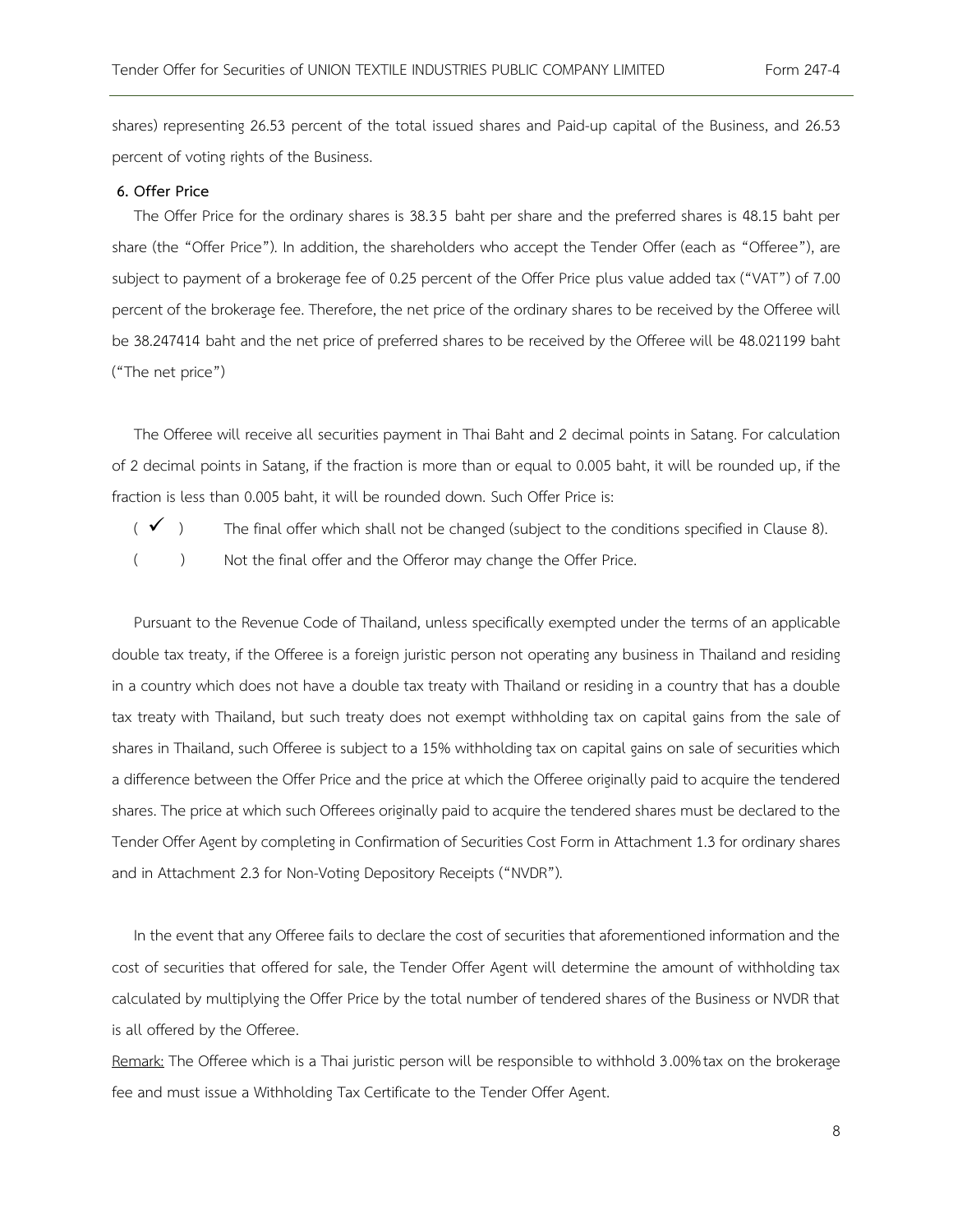#### **7. Offer Period**

The Tender Offer period will last for a total of 45 business days from December 28, 2021, to March 3, 2022,

inclusive (the "Offer Period"), during the office hours of the Tender Offer Agent from 9.00 a.m. to 4.00 p.m.

Such Offer Period is:

- $($   $\checkmark$ ) The final period which will not be extended (subject to the conditions specified in Clause 8)
- () Not the final period and the Offeror may extend the period.

#### **8. Conditions of Change to the Tender Offer**

( ) No condition

 $(\checkmark)$  Conditions of change in the Tender Offer are as follows:

- $($   $\checkmark$ ) The Offeror may reduce the Offer Price or extend the Offer Period in the case of any event or action that occurs during the Offer Period which causes severe damage to the status or assets of the Business.
- $( \checkmark )$  The Offeror may change the offer or extend the Offer Period to compete with another offeror who has submitted a tender offer for shares of the Business during the Offer Period.

#### **9. Conditions for Cancellation of the Tender Offer**

The Offeror may cancel the Tender Offer upon the occurrence of one or more of the following events:

- 9.1 Any event or action occurring after the submission of the Tender Offer to the Office of the SEC but within the Offer Period which causes or may cause severe damage to the status or the assets of the Business, where such event or action does not result solely from the actions of the Offeror or actions for which the Offeror is responsible; or
- 9.2 The occurrence of any other event or action that suppresses the Delisting.

#### **10.Tender Offer Revocation Period**

The Offeree can cancel its acceptance of the Tender Offer at the head office of the Tender Offer Agent on any business day between December 28, 2021, to January 26, 2022, in every day of the business days of the Tender Offer Agent during the hours of 9.00 a.m. to 4.00 p.m., totaling 20 business days. If the Offeree wishes to revoke its acceptance of the Tender Offer, it must follow the Tender Offer Revocation Procedures as specified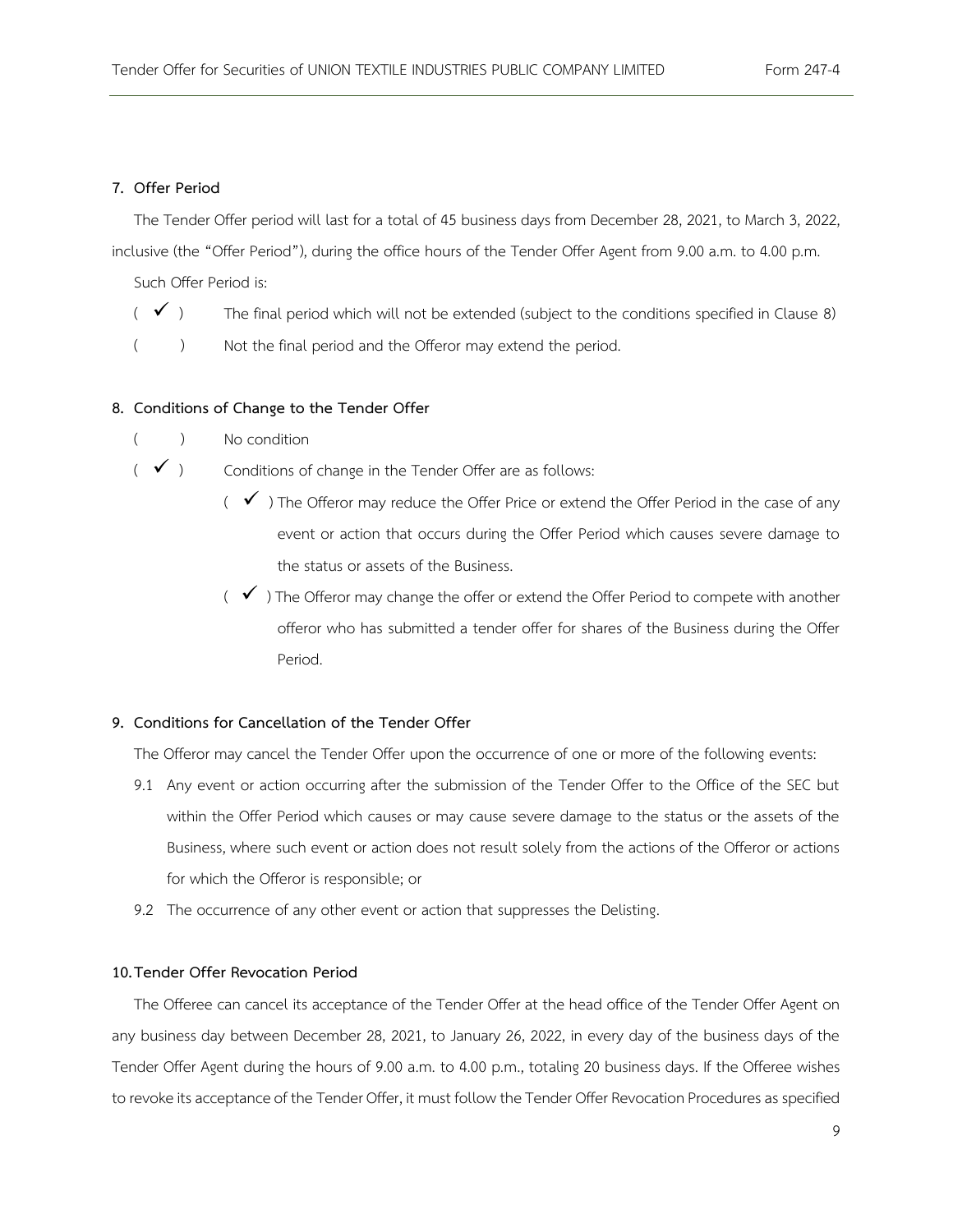in Attachment 3.1. In this regard, if it has an announcement of a public holiday in the same period, the Offeror will expand the Tender Offer period for shareholders can cancel their intention to sell not less than 20 business days under the Notification of TorChor. 12/2554.

**11.Allocation of Shares if the Tendered Shares are more or less than the Offered Shares (Applicable Only to the Case of Partial Tender Offer Pursuant to Chapter 5 of the Notification of Capital Markets Supervisory Board No. TorChor. 12/2554)**

- Not applicable –

#### **12.Source of Funds for the Tender Offer**

The aggregate amount of funds required for the Delisting Tender Offer of all remaining shares of the Offeror, excluding the number of ordinary shares and preferred shares of the Business that held by the Offeror and companies in the group of 15 companies that have entered a letter of intent not to sell the ordinary shares and preferred shares of the Business to make a Tender Offer for all securities for delisting. It can divide into 15,268,960 ordinary shares equal to 585,564,616 baht (Five hundred eighty-five million five hundred and sixtyfour thousand six hundred sixteen baht) and 651,340 preferred shares equal to 31,362,021 baht (Thirty-one million three hundred sixty-two thousand and twenty-one baht). The total amount required by the Tender Offeror for the purchase of securities at this time is 616,926,637 baht (Six hundred sixteen million and nine hundred twenty-six thousand six hundred thirty-seven baht). The Tender Offeror will use the source of funds from the Tender Offeror's working capital (Attachment 7) covers the total amount of funds for 616,926,637 baht.

In this regard, Fin Plus Advisory Company Limited, in the Tender Offer Preparer, has considered the source of funds of the Offeror. Fin Plus Advisory Company Limited believes that the Offeror has sufficient sources of funds for this Tender Offer.

#### **13. Tender Offer Agent Information (Listed in alphabetical order)**

| Name           |                      | UOB Kay Hian Securities (Thailand) Public Company Limited       |
|----------------|----------------------|-----------------------------------------------------------------|
| Address        |                      | Sindhorn Tower 1, Third Floor, 130-132 Witthayu Road, Lumphini, |
|                |                      | Pathum Wan, Bangkok 10330                                       |
| Contact Person | $\sim$ 100 $\sim$    | Mr. Chainarong Boonchusanong and Mr. Charan Suksakon            |
| Telephone No.  | $\ddot{\phantom{1}}$ | 0-2659-8000 ext. 8264 or 8226                                   |
| Facsimile No   |                      | 0-2263-2805                                                     |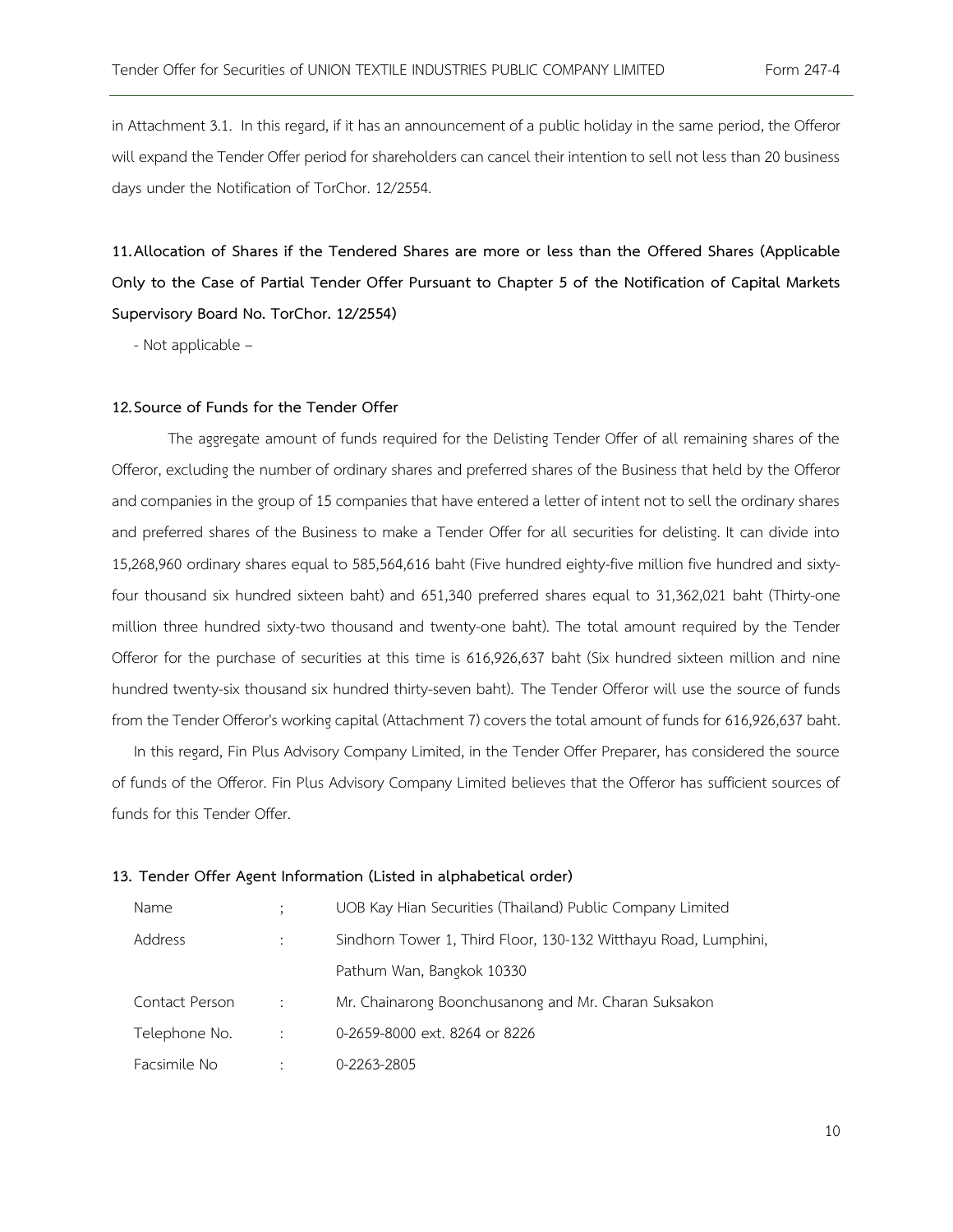#### **14.Payment Date**

The Offeror will make payment to the Offeree in respect of the shares tendered by the Offeree in the Tender Offer within 2 business days from the last day of the Offer Period, which is March 7, 2022. All Acceptance Forms submitted by the Offeree in respect of the shares tendered by the Offeree in the Tender Offer must be correct, complete and the transfer of the shares tendered by the Offeree must have been completed.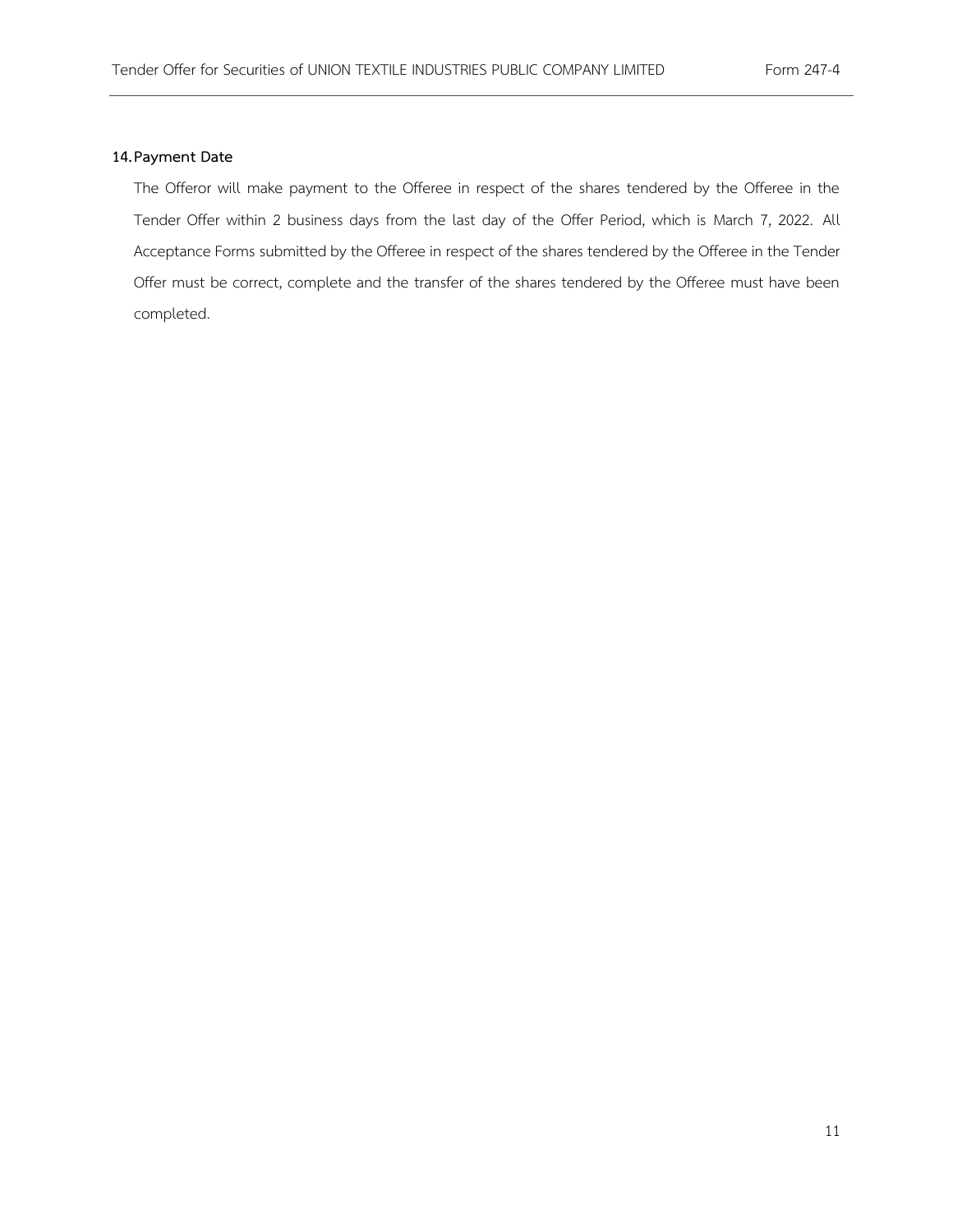#### **Part 2**

#### **Details of Information of the Offeror**

#### **1. Details of the Offeror**

#### **1.1 General Information**

| Name                     | Saha-Union Public Company Limited                |
|--------------------------|--------------------------------------------------|
| Address                  | 1828 Sukhumvit Road, Phra Khanong, Bangkok 10260 |
| Telephone No.            | 0-2311-5111-9                                    |
| Fax                      | 0-2311-6867                                      |
| Company Registration No. | 0107537000971                                    |

#### **1.2 Business Information and Other Details of the Offeror**

#### **1.2.1 Business Description**

Saha-Union Public Company Limited (the "Company") is the ultimate parent company of the Saha-Union group. The group of the Company can be divided into 7 groups of the businesses including (1) Textile Business (2) Plastic, Rubber, and Metal Business (3) Trading Business (4) Energy Business (5) Hotel Business (6) Hospital Business and (7) Investment Business and others.

- **Textile Business:** There are 3 categories in manufacturing and selling textile products. 1. Sewing accessories such as zippers, thread, and elastic. 2. Woven fabric. The process of manufacturing starting from spinning and weaving such as 100% cotton, polyester cotton and/or other synthetic fiber with special characteristics for making workwear and fabric used in other industries. 3. Cleanroom Garments.
- **Plastic, Rubber, and Metal Business:** The production and sales in the Group Companies of plastic, rubber and metal businesses are divided into 4 categories: 1. Plastic products. The Companies produces plastic parts using plastic injection molding process. The main products consist of parts used in motorcycles and automobiles, electronic appliances, electronics, and household items. The Companies also design and manufacture plastic injection molds, offering spray-painting and silk-screen painting services. 2. Rubber and rubber products. The Group has a complete range of operations on rubber industry ranging from owned rubber plantations that yield rubber latex to be used for production of rubber blocks and smoked sheets. The rubber blocks are used for making elastic threads, elastic bands, elastic webbings and elastic braids, which are mostly used as components in manufacturing products such as garments, textiles, medical equipment, exercise equipment, physical therapy equipment, diapers or for other purposes depending on customers' business needs. 3. Adhesive Tape products. The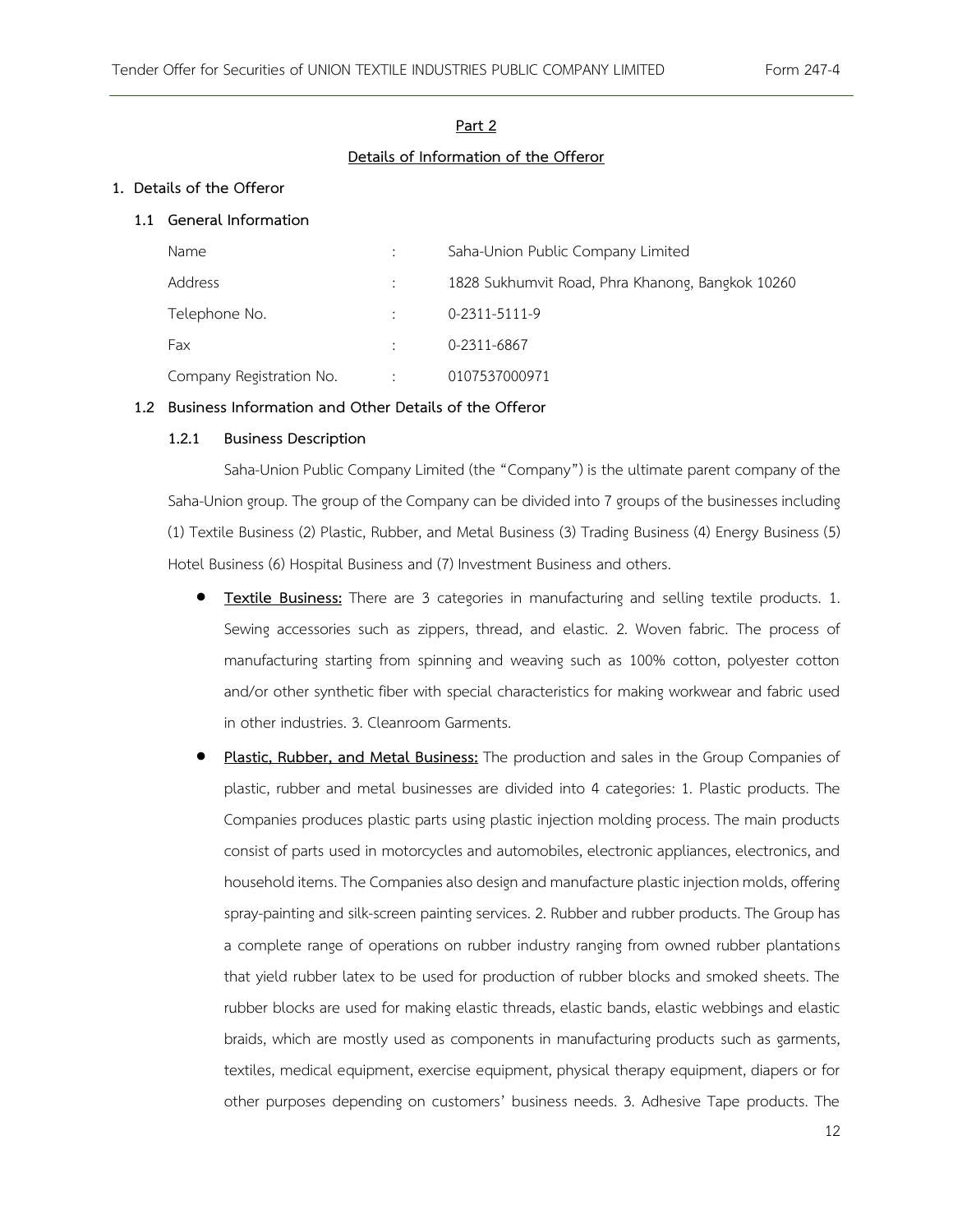rubber blocks and smoked sheets are used in manufacturing high quality rubber-based glue for adhesive tapes such as paper tapes, transparent tapes, masking tapes and printing tapes used for packaging industry and office supplies. 4. Stainless steel products which include vacuum bottles and food containers, stainless steel tubes and household products.

- **Trading Business:** Computer Union Co., Ltd., has been operating computer and Information Technology (IT) business since 1982 as one of the early IT investors in Thailand. We currently offer a wide variety of computer and IT products and services for all types of business, ranging from 'Small Office Home Office' (SOHO) to larger enterprises in Bangkok and its environs, and across the regions of Thailand. In 2012, the Company's trading business expanded to the Lao People's Democratic Republic and Myanmar as a distributor for hardware and software products.
- **Energy Business (In the People's Republic of China):** At present, the Company has investments in energy business in the People's Republic of China in the form of cogeneration plants that produce and sell power and steam, operating 3 joint ventures with the State-Owned Chinese Enterprises: two in Zhejiang Province; Zhejiang Jiashan-Union Cogeneration Co., Ltd. and Shaoxing Shangyu Hangzhou-Union Cogeneration Co., Ltd. with the generation capacity of 33 megawatts and 60 megawatts respectively; and one in Yunnan Province named Yunnan Energy Luliang-Union Cogeneration Co., Ltd. Recorded impairment reached net investment capital in 2017.
- **Hotel Business:** The Royal Hotel Co., Ltd., an investor of a five-star hotel on the beachfront center of Hua Hin Town. The Hotel is 17-story high, with 296 rooms of various types. Each room offers the spectacular view of the Gulf of Thailand. The Hotel has a total of 5 conference and banquet rooms capable of serving approximately 500 guests. There are a total of 7 bars, bistros and restaurants, as well as a spa, a fitness center, tennis courts, squash courts, a swimming pool, as well as other facilities.
- **Hospital Business:** The Company invested in 2 projects of the hospital and healthcare business. 1. Navavej International Public Co., Ltd., (Navavej International Hospital) serves approximately 150 beds initially and is capable of expanding up to 300 beds. It has started its operation since March 2021. 2. Sukhumvit 62 Medical Co., Ltd., (Ruamjairak Hospital), as 134 bed hospital. This project is under construction and expected to open in 2022.
- **Investment Business and others:**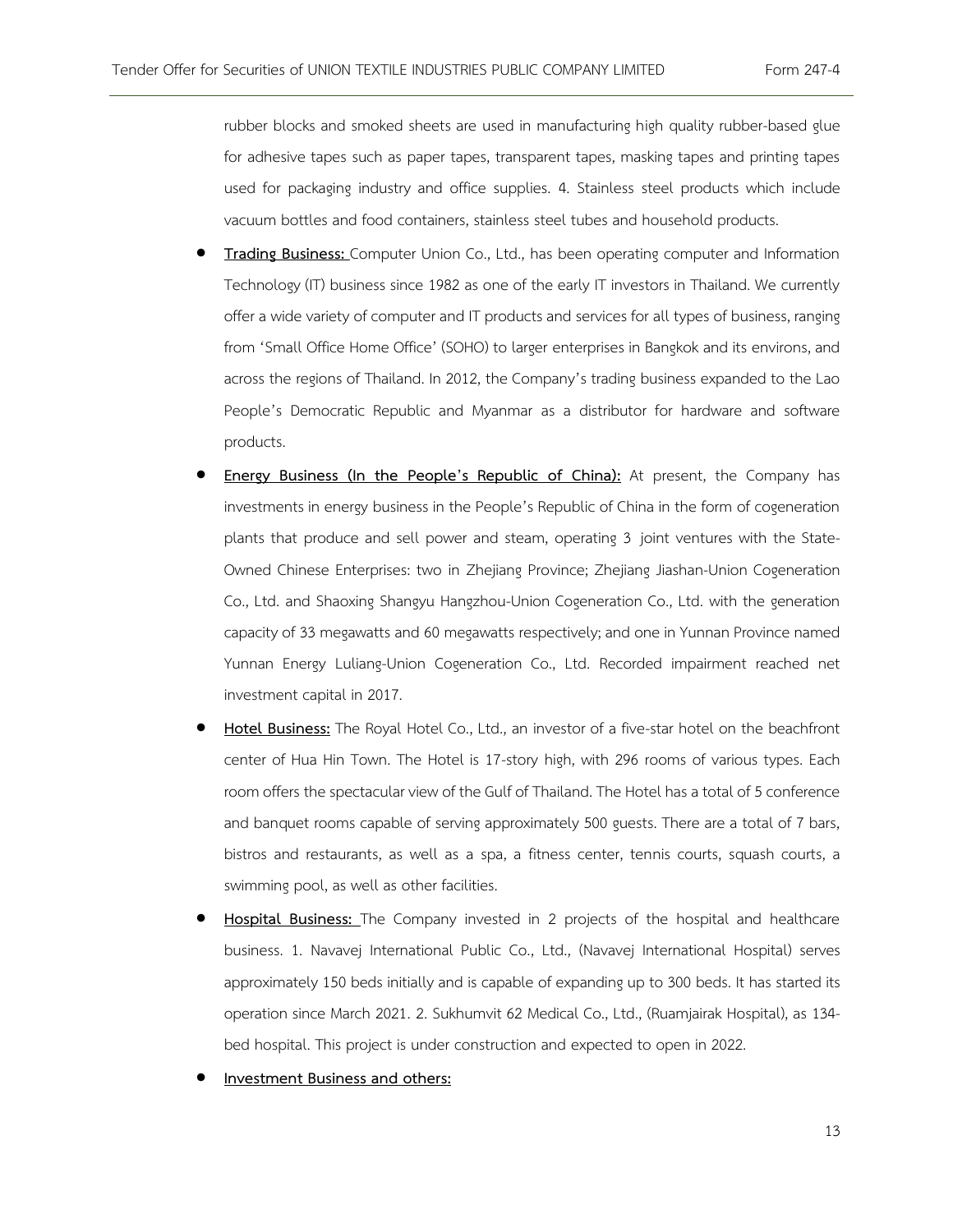The nature of the Investment and others. The Company has invested in the business of manufacturing automobile carpets in China and invested in other companies. By considering the fundamental factors of that business as a criterion, along with the return on investment.

#### **1.2.2 Investment Structure, Shareholding of the Company, and their subsidiaries as of June 30, 2021.**

| Company's Name                               | % Investment         | Company's Name                           | % Investment |  |
|----------------------------------------------|----------------------|------------------------------------------|--------------|--|
|                                              | <b>Equity Method</b> |                                          | Equity       |  |
|                                              |                      |                                          | Method       |  |
| 1.Textile Business                           |                      | 7. Investment Business and others        |              |  |
| Zhejiang Saha-Union Feilun Thread Industries |                      |                                          |              |  |
| Co., Ltd.                                    | 57.57                | Saha-Union International Ltd.            | 99.99        |  |
| Union Textile Industries Plc.                | 51.42                | Saha-Union Investment (China) Co., Ltd.  | 100.00       |  |
| Union Garment Co., Ltd.                      | 99.99                | Union Energy (Hong Kong) Co., Ltd.       | 100.00       |  |
| Union Universe Co., Ltd.                     | 49.87                | Shanghai Dasity Co., Ltd.                | 100.00       |  |
| Union Micronclean Co., Ltd.                  | 51.00                | Taixing Union Zond Chemicals Co., Ltd.   | 29.65        |  |
| Union Spinning Mills Co., Ltd.               | 51.99                | Jiangsu Zhonglian-Union Carpet Co., Ltd. | 35.00        |  |
|                                              | 24.85                | Wuhan Taicang Car Internal Decoration    | 35.00        |  |
| Union Zip Co., Ltd.                          |                      | Parts Co., Ltd.                          |              |  |
| Venus Products Co., Ltd.                     | 24.90                | Zhonglian-Union Carpet (Foshan) Co.,Ltd. | 21.00        |  |
| 2. Plastic, Rubber and Metal Business        |                      | Jiangsu Zhonglian-Union Carpet (Teiling) | 35.00        |  |
|                                              |                      | Co., Ltd.                                |              |  |
| Union Pioneer Plc.                           | 52.73                | Zhuji-Union Real Estate Co., Ltd.        | 25.00        |  |
| Union Plastic Plc.                           | 49.69                | Saha-Union International Taipei Ltd.     | 42.30        |  |
| Union Zojirushi Co., Ltd.                    | 51.00                | Saha-Union Holding Co., Ltd.             | 99.54        |  |
| Union Stainless Steel Products Co., Ltd.     | 98.00                | Venus Shoes Co., Ltd.                    | 99.99        |  |
| Union Rubber Products Corp., Ltd.            | 99.99                | Union Printing Co., Ltd.                 | 94.74        |  |
| Thai Rubber Enterprise Co., Ltd.             | 50.85                | Union Equity Co., Ltd.                   | 99.79        |  |
| Union Nifco Co., Ltd.                        | 50.00                | Union Shoes Co., Ltd.                    | 98.23        |  |
| Union Thai-Nichiban Co., Ltd.                | 40.30                | Union Construction Corp., Ltd.           | 99.99        |  |
| 3. Trading Business                          |                      | Saha-Union Property Co., Ltd.            | 99.99        |  |
| Computer Union Co., Ltd.                     | 98.49                | Saha-Union Wealth Plus Co., Ltd.         | 99.99        |  |
| Computer Union System Co., Ltd.              | 99.99                | Union Nakhon Co., Ltd.                   | 77.49        |  |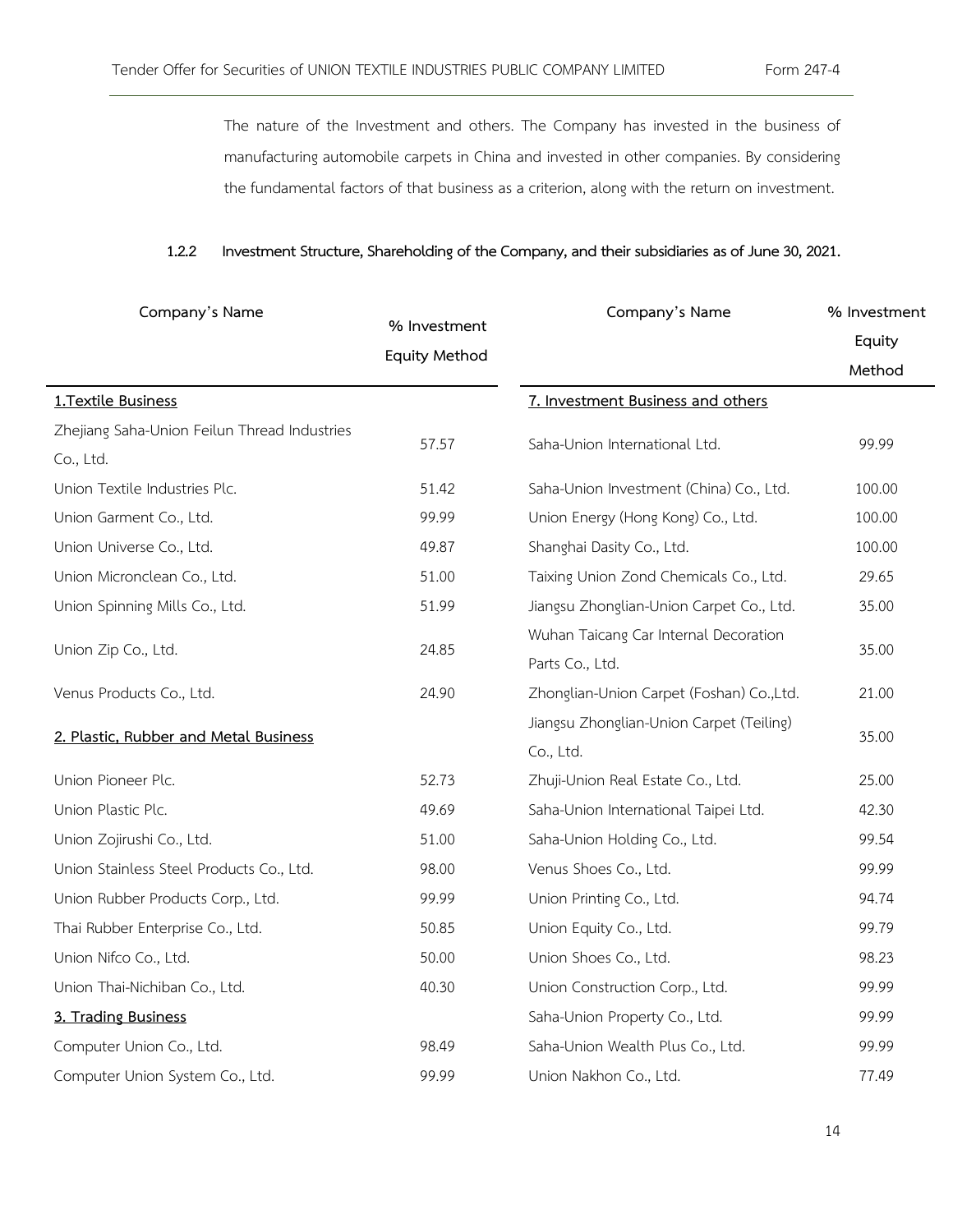| Company's Name                                | Company's Name       |                                            | % Investment |  |
|-----------------------------------------------|----------------------|--------------------------------------------|--------------|--|
|                                               | % Investment         |                                            | Equity       |  |
|                                               | <b>Equity Method</b> |                                            | Method       |  |
| Soldev Co., Ltd.                              | 61.00                | Uni-Fibre Co., Ltd.                        | 62.35        |  |
| 4. Energy Business                            |                      | Uni-Agro Co., Ltd.                         | 44.94        |  |
| Zhejiang Jiashan-Union Cogeneration Co., Ltd. | 75.96                | Union Thread Industries Co., Ltd.          | 36.89        |  |
| Shaoxing Shangyu Hangzhou-Union               |                      |                                            |              |  |
| Cogeneration Co., Ltd.                        | 50.00                | Union Industries Corp., Ltd.               | 29.46        |  |
| Yunnan Energy Luliang-Union Cogeneration Co., | 50.00                |                                            | 37.54        |  |
| Ltd.                                          |                      | Union Business Management Co., Ltd.        |              |  |
| 5. Hotel Business                             |                      | Union Management and Service Co., Ltd.     | 24.87        |  |
| The Royal Hotel Co., Ltd.                     | 96.38                | Union Asset Management Co., Ltd.           | 24.90        |  |
| 6. Hospital Business                          |                      | Union Enterprise Holdings Co., Ltd.        | 22.32        |  |
| Sukhumvit 62 Medical Ltd.                     | 41.83                | Union Capital Holdings Co., Ltd.           | 29.46        |  |
| Navavej International Plc.                    | 24.62                | PSV Molds Co., Ltd.                        | 25.00        |  |
|                                               |                      | Tencate-Union Protective Fabrics Asia Ltd. | 49.35        |  |
|                                               |                      | Union Asset Holdings Corp., Ltd.           | 40.27        |  |
|                                               |                      | Union Langsuan Residence Co., Ltd.         | 29.40        |  |
|                                               |                      | Union Pathumwan Co., Ltd.                  | 35.99        |  |
|                                               |                      | Venus Corp., Ltd.                          | 31.79        |  |
|                                               |                      | Union Wealth Management Co., Ltd.          | 29.46        |  |
|                                               |                      | Union Lumpini Co., Ltd.                    | 29.46        |  |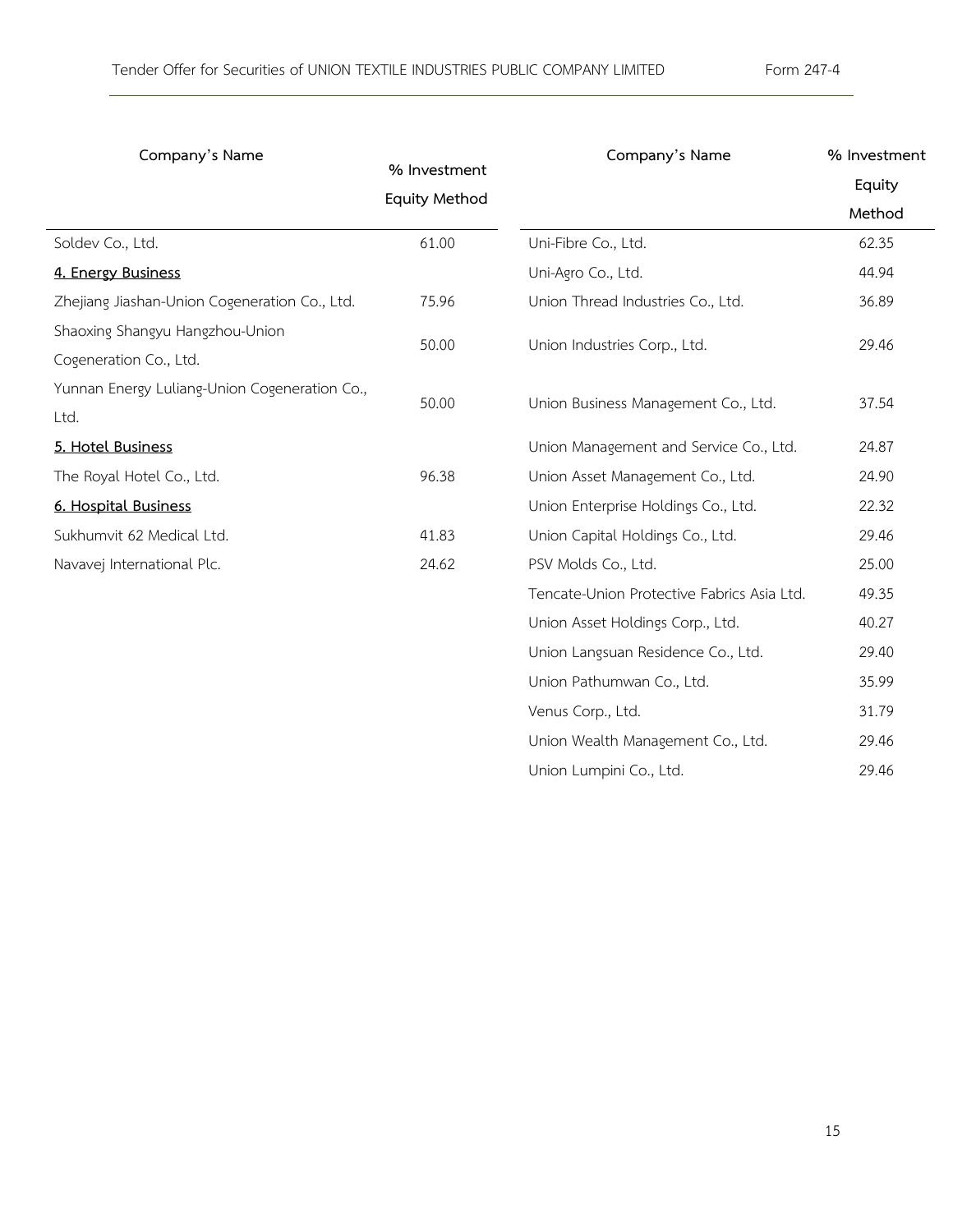#### **1.2.3 Registered and Paid-up Capital**

The Paid-up Capital of 3,000,000,000 baht (Three billion baht) and list of top 10 major of shareholders as of April 22, 2021, are as follows:

|                                        |               | Percentage in         | Percentage on         |  |
|----------------------------------------|---------------|-----------------------|-----------------------|--|
|                                        |               | comparison with       | comparison with       |  |
| Name                                   | Number of     | the total number      | the total voting      |  |
|                                        | <b>Shares</b> | of outstanding        | rights of the         |  |
|                                        |               | shares of the         | <b>Tender Offeror</b> |  |
|                                        |               | <b>Tender Offeror</b> |                       |  |
| 1. Union Thread Industries Co., Ltd.   | 29,850,000    | 9.95%                 | 9.95%                 |  |
| 2. Union Business Management Co., Ltd. | 29,174,000    | 9.72%                 | 9.72%                 |  |
| 3. Union Capital Co., Ltd.             | 27,011,240    | 9.00%                 | 9.00%                 |  |
| 4. Union Industries Co., Ltd.          | 17,988,300    | 5.99%                 | 5.99%                 |  |
| 5.Bangkok Bank Public Company Limited  | 12,325,000    | 4.11%                 | 4.11%                 |  |
| <b>6.DBS BANK LTD</b>                  | 12,141,900    | 4.05%                 | 4.05%                 |  |
| 7.MR. CHALERMCHAI MAHAGITSIRI          | 11,865,400    | 3.96%                 | 3.96%                 |  |
| 8.MRS. JARUNEE CHINNAWONGWORAKUL       | 11,000,000    | 3.67%                 | 3.67%                 |  |
| 9. Mr. WEERAPAT POONSAKUDOMSIN         | 9,711,234     | 3.24%                 | 3.24%                 |  |
| 10. SOUTHEAST LIFE INSURANCE PUBLIC    | 7,121,000     | 2.37%                 | 2.37%                 |  |
| <b>COMPANY LIMITED</b>                 |               |                       |                       |  |

#### **1.2.4 The member of the Board of Director of the Company**

The member of the Board of Director of Saha-Union Public Company Limited as on September 7, 2021.

| Name                                   | Position                  |
|----------------------------------------|---------------------------|
| 1. Miss DALAD SAPTHAVICHAIKUL          | <b>CHAIRMAN</b>           |
| 2. Mr. CHUTINDHON DARAKANANDA          | <b>VICE CHAIRMAN</b>      |
| 3. Mrs. CHANTORNTREE DARAKANANDA       | PRESIDENT / DIRECTOR      |
| 4. Mr. PREECHA SHUNHAVANICH            | VICE PRESIDENT / DIRECTOR |
| 5. Mr. SUPAKIT PAUNGBUA                | <b>DIRECTOR</b>           |
| 6. Mrs. PINIJPORN DARAKANANDA KASEMSAP | <b>DIRECTOR</b>           |
| 7. Mr. BOVORNRAT DARAKANANDA           | <b>DIRECTOR</b>           |
| 8. Mr. VACHARAPHONG DARAKANANDA        | <b>DIRECTOR</b>           |
| 9. Mr. NANTHIYA DARAKANANDA            | <b>DIRECTOR</b>           |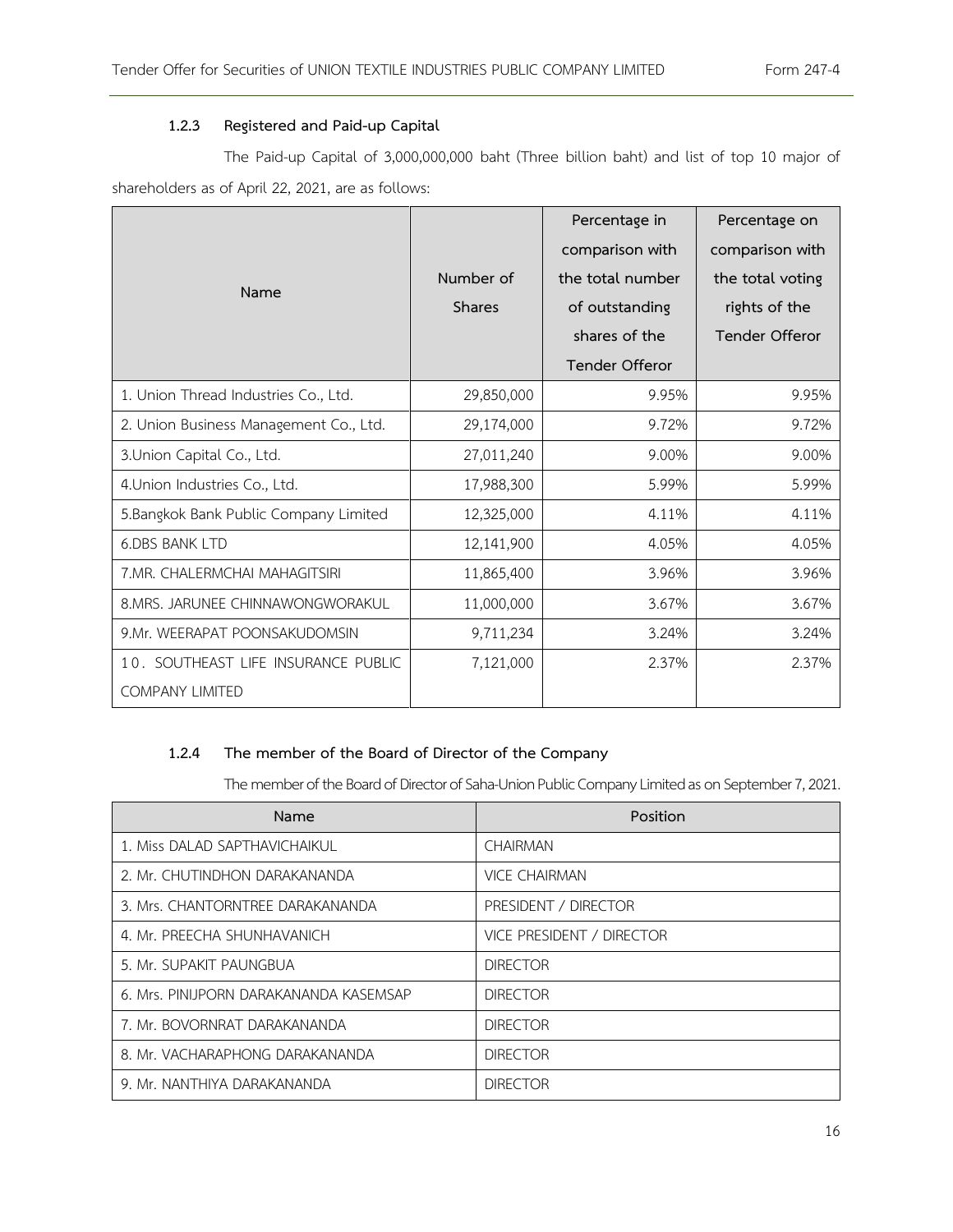| Name                            | Position                                     |
|---------------------------------|----------------------------------------------|
| 10. Mr. NITHIPHAN DARAKANANDA   | <b>DIRECTOR</b>                              |
| 11. Mrs. SUTTIMA JAMNARNWEJ     | INDEPENDENT DIRECTOR / CHAIRMAN OF THE AUDIT |
|                                 | <b>COMMITTEE</b>                             |
| 12. Mr. YANYONG TUNGJITKUL      | INDEPENDENT DIRECTOR                         |
| 13. Mr. ANON SIRISAENGTAKSIN    | INDEPENDENT DIRECTOR / AUDIT COMMITTEE       |
| 14. Mr. PITTAWAT PRERTTITUMRONG | INDEPENDENT DIRECTOR                         |
| 15. Mr. CHAI JANGSIRIKUL        | INDEPENDENT DIRECTOR / AUDIT COMMITTEE       |

# **1.2.5 The Summary of Financial Positions and Operating Performance**

The Summary of Financial Positions and Operating Performance of the Tender Offeror

| Unit: Million       |           | 2018         | 2019<br>2020<br>June 30, 2021 |              |           |              |           |              |
|---------------------|-----------|--------------|-------------------------------|--------------|-----------|--------------|-----------|--------------|
| Baht                | Separate  | Consolidated | Separate                      | Consolidated | Separate  | Consolidated | Separate  | Consolidated |
|                     | Financial | Financial    | Financial                     | Financial    | Financial | Financial    | Financial | Financial    |
|                     | Statement | Statement    | Statement                     | Statement    | Statement | Statement    | Statement | Statement    |
| <b>Total Assets</b> | 15,997.30 | 25,891.54    | 16,086.99                     | 25,203.58    | 16,652.50 | 25,716.92    | 16,183.37 | 25,439.78    |
| Total               | 620.64    | 3,520.84     | 587.89                        | 3,128.36     | 670.34    | 2,884.73     | 518.81    | 2,193.81     |
| Liabilities         |           |              |                               |              |           |              |           |              |
| Shareholder's       | 15,376.65 | 22,370.71    | 15,499.11                     | 22,075.23    | 15,982.16 | 22,832.19    | 15,664.56 | 23,245.97    |
| Equity              |           |              |                               |              |           |              |           |              |
| Registered          | 3,000.00  | 3,000.00     | 3,000.00                      | 3,000.00     | 3,000.00  | 3,000.00     | 3,000.00  | 3,000.00     |
| Capital             |           |              |                               |              |           |              |           |              |
| Total               | 2,140.55  | 11,676.72    | 1,897.77                      | 10,745.45    | 1,604.10  | 9,367.94     | 647.74    | 4,270.99     |
| Revenue             |           |              |                               |              |           |              |           |              |
| Total               | 1,316.74  | 10,524.28    | 1,057.50                      | 9,902.43     | 779.20    | 8,943.63     | 377.05    | 4,082.36     |
| Expense             |           |              |                               |              |           |              |           |              |
| Net Profit          | 820.37    | 1,648.93     | 838.75                        | 1,174.98     | 822.68    | 867.29       | 270.02    | 476.10       |
| Earnings<br>per     | 2.73      | 5.11         | 2.80                          | 3.83         | 2.74      | 2.91         | 0.90      | 1.53         |
| Share               |           |              |                               |              |           |              |           |              |
| Dividend<br>per     | 2.00      |              | 1.50                          |              | 1.50      |              | 1.50      |              |
| Share               |           |              |                               |              |           |              |           |              |
| Book<br>Value       | 51.26     | 70.62        | 51.66                         | 69.97        | 53.27     | 72.46        | 52.22     | 73.80        |
| per Share           |           |              |                               |              |           |              |           |              |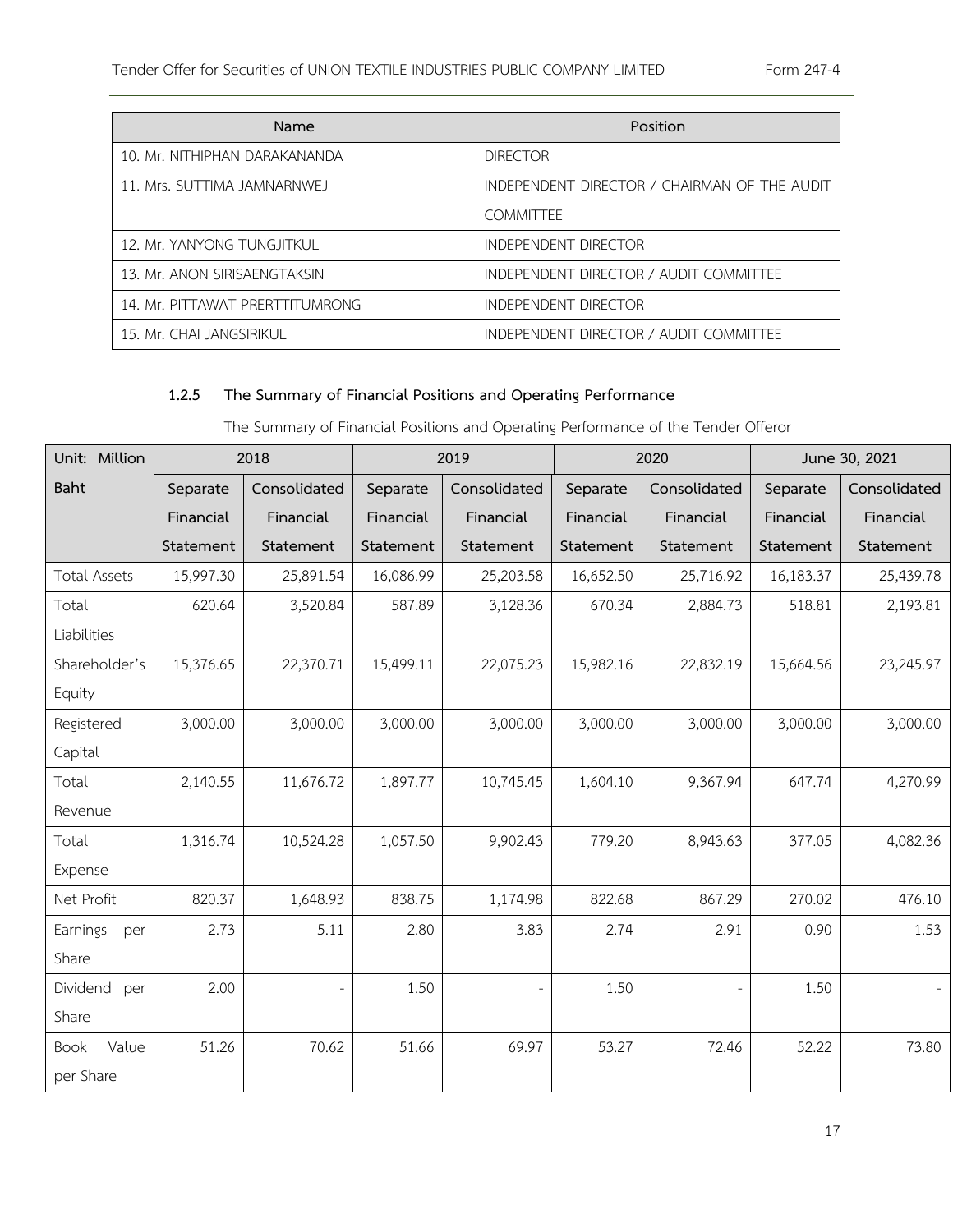Remarks: Shareholders can access the financial statement and other related information of Saha-Union Public Company Limited that is the listed company of the Stock Exchange of Thailand via the website of Securities and Exchange Commission [\(www.sec.co.th\)](http://www.sec.co.th/) or the Stock Exchange of Thailand ([www.set.or.th\)](http://www.set.or.th/).

- **1.2.6 Material encumbrance according to the notes to the latest financial statements audited by the auditor** - NONE -
- **1.2.7 Information relating to criminal records during the past five years of the Offeror and/or Executives of the Offeror**

- NONE –

#### **1.2.8 Pending legal disputes**

- NONE –

#### **2. Tender Offer Preparer**

| Name:          | Fin Plus Advisory Company Limited                                                              |
|----------------|------------------------------------------------------------------------------------------------|
| Address:       | 944 Mitrtown Office Tower, 12 <sup>th</sup> Floor, Unit 1203, Rama 4 Road, Wangmai, Pathumwan, |
|                | Bangkok 10330                                                                                  |
| Telephone No.: | 02-116-9559                                                                                    |

#### **3. Other Advisor Information (if any)**

- NONE -

**4. Relationship between the Offerors and the Business, Major Shareholders, or Directors of the Business 4.1 Summary of the Material Information of Any Contract/ Agreement/ Memorandum of Understanding, Entered into by the Offeror Prior to Making the Tender Offer for the Purpose of Trading Securities of the Business, Regardless of whether or Not Such Contract/ Agreement/ Memorandum of** 

**Understanding is Entered into for the Purpose of Trading of Securities in the Tender Offer.**

The 15 companies in the Tender Offeror Group including 1.Union Business Management Co., Ltd. 2 .Union Thread Industries Co., Ltd. 3 . Union Industries Corp., Ltd. 4 . Union Yarn Spinning Co., Ltd. 5.Union Wealth Management Co., Ltd. 6.Union Oversea Holding Co., Ltd. 7. Union Multi-Capital Co., Ltd. 8. Union Sewing Thread Co., Ltd 9. Damrongrak Corp., Ltd. 10. Dinvest Co., Ltd. 11. Evergrace Co., Ltd. 12. Peacewell Co.,Ltd. 13.Venus Corp., Ltd. 14.Venus Comercial Corp., Ltd. 15. Venus Products Co., Ltd., have signed letters of intent dated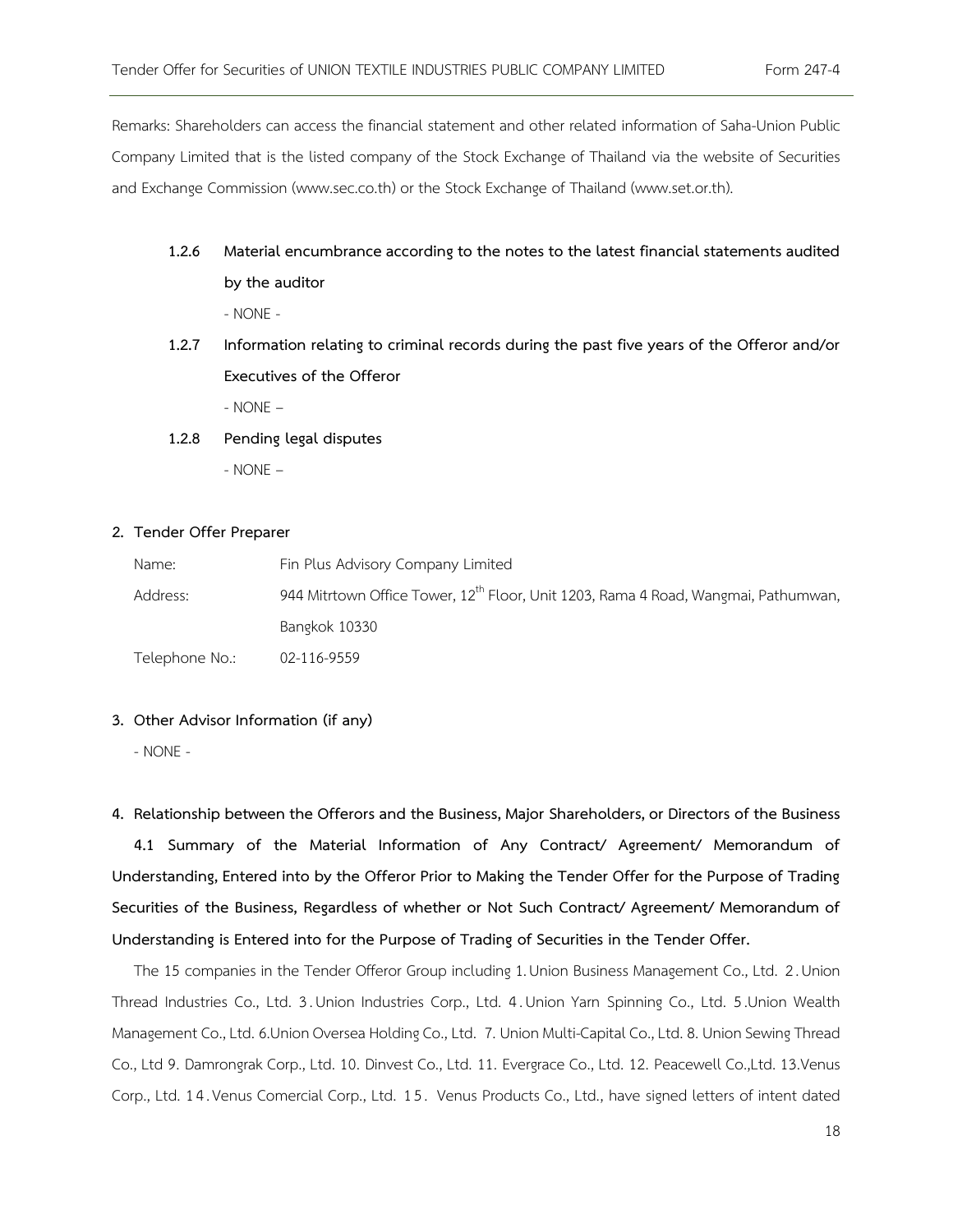November 30,2021 not to sell ordinary shares and preferred shares of the Business in a tender offer for all securities of the Business for delisting of the Business's securities from being listed on the Stock Exchange of Thailand ("Letter of intent"). As per the letters of intent, the 15 companies in the Tender Offeror Group have assured the Tender Offeror that they will not sell their ordinary shares and preferred shares of the Business. They will take any necessary actions to comply with the regulations of the Stock Exchange of Thailand (SET), Securities and Exchange Commission (SEC). and any other relevant agencies.

**4.2 Shareholding, whether Direct or Indirect, by the Offeror or the Persons Authorized to Bind Offeror (In the Case the Offeror is a Juristic Person) in the Business or Major Shareholders of the Business (In the Case the Major Shareholders of the Business is a Juristic Person)**

#### **4.2.1 Shareholding in the Business of the Offeror**

As of March 30, 2021, the Offeror holds the ordinary shares of the Business 15,580,540 shares (Fifteen million five hundred eighty thousand five hundred forty shares) and preferred shares of the Business 14,348,660 shares (Fourteen million three hundred forty-eight thousand six hundred sixty shares). Totally 2 9,929,200 shares, representing 49.88 percent of the total issued shares and Paid-up Capital of the Business and representing 49.88 percent of the total voting rights of the Business.

# **4.2.2 Shareholding in the Major Shareholder of the Business by the Offeror** - NONE –

**4.2.3 Shareholding of the Business by a director who has the authority to bind the tender offeror**

As of March 30, 2021, the director who has the authority directors of the Offeror hold the shares in the Business as follows;

- Mr. Chutindhon Darakananda holds ordinary shares of the Business 380,500 shares (Three hundred eighty thousand and five hundred shares), representing 0.63 percent of total issued shares and Paid-up capital of the Business and representing 0.63 of the total voting rights of the Company.
- Mr. Nithiphan Darakananda holds ordinary shares of the Business 96,410 shares (Ninety-six thousand four hundred and ten shares), representing 0.16 percent of total issued shares and Paid-up capital of the Business and representing 0.16 percent of the total voting rights of the Company.
- Ms. Dalad Sapthavichaikul holds ordinary shares of the Business 45,000 shares (Forty-five thousand shares), representing 0.08 percent of total issued shares and Paid-up capital and representing 0.08 percent of the total voting rights of the Company.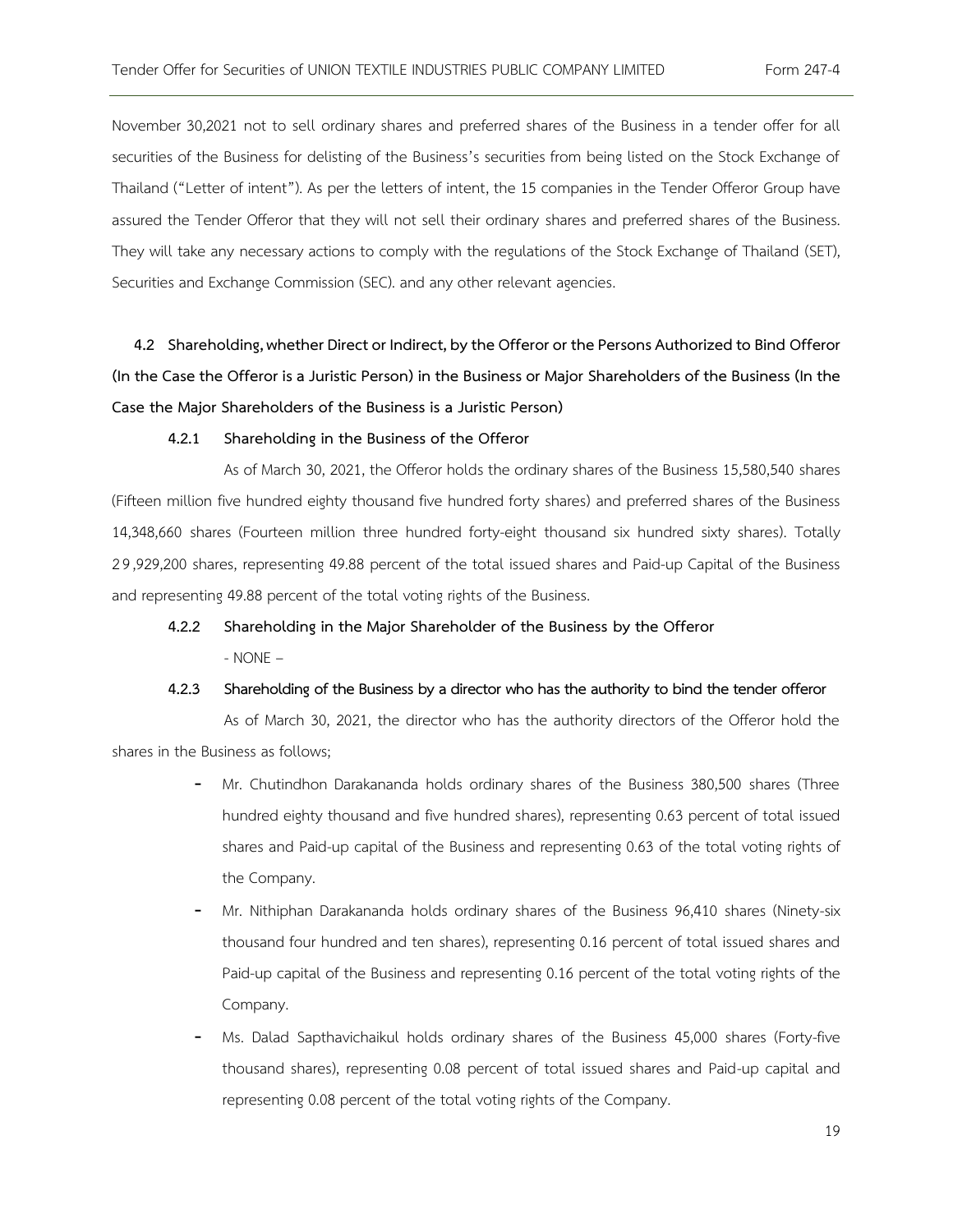- Mrs. Chantorntree Darakananda holds ordinary shares of the Business 27,700 shares (Twentyseven thousand seven hundred shares) and Mr. Aksornprasit Darakananda (Spouse) holds ordinary shares of the Business 187,500 shares (One hundred eighty-seven thousand five hundred shares). The total number of shares is 215,200 shares, representing 0.36 percent of total issued shares and Paid-up Capital and representing 0.36 percent of the total voting rights of the Company.

# **4.3Shareholding, whether Direct or Indirect, by the Business, Major Shareholders or Directors of the Business in the Offeror (In the Case the Offeror is the Juristic Person)**

#### **4.3.1Shareholding by the Business in the Offeror**

- As of April 22, 2021, the Business holds shares of the Offeror 1,000,000 shares (One million shares), representing 0.33 percent of the total issued shares and Paid-up Capital of the Offeror and representing 0.33 percent of total voting rights of the Offeror.

#### **4.3.2 Shareholding by the Major Shareholders of the Business in the Offeror**

- As of April 22, 2021, Union Thread industry Co., Ltd. that is the major shareholder of the Business in the Offeror holds 29,850,000 shares (Twenty-nine million eight hundred and fifty thousand shares), representing 9.95 percent of the issued shares and Paid-up Capital of the Offeror and representing 9.95 percent of the total voting rights of the Offeror.
- As of April 22, 2021, Union Business Management Co., Ltd. that is the major shareholder of the Business in the Offeror hold 29,174,000 shares (Twenty-nine million one hundred and seventyfour thousand shares), representing 9.72 percent of the total issued shares and Paid-up Capital of the Offeror and representing 9.72 percent of the total voting rights of the Offeror.

#### **4.3.3 Shareholding by Directors of the Business in the Offeror**

- As of April 22, 2021, Mr. Chutindhon Darakananda that is the director of the Business hold shares of the Offeror 3,427,700 shares (Three million four hundred twenty-seven thousand seven hundred shares), representing 1.14 percent of the total issued shares and Paid-up Capital of the Offeror and representing 1.14 percent of the total voting rights of the Offeror.
- As of April 22, 2021, Mrs. Chantorntree Darakananda that is the director of the Business hold shares of the Offeror 17,500 shares (Seventeen thousand five hundred shares), representing 0.006 percent of the total issued shares and Paid-up Capital of the Offeror and representing 0.006 percent of the total voting rights of the Offeror.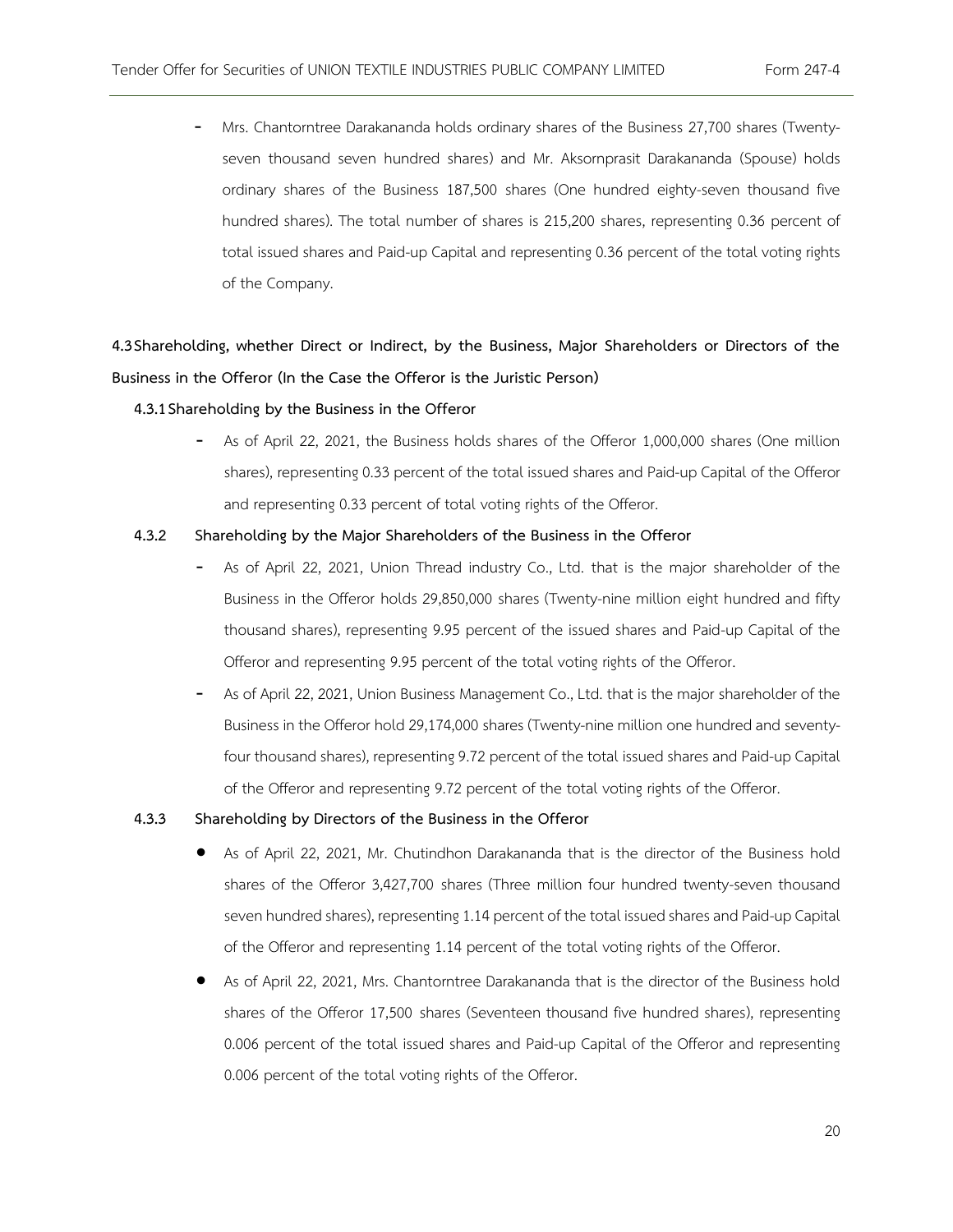• As of April 22, 2021, Mrs. Srinual Sombatpraiwan that is the director of the Business hold shares of the Offeror 5,053 shares (Five thousand and fifty-three shares), representing 0.002 percent of the total issued shares and Paid-up Capital of the Offeror and representing 0.002 percent of the total voting rights of the Offeror.

#### **4.4Other Relationships**

#### **4.4.1Common Directors and/or Common Management**

As of October 4, 2021, there are joint directors between the Tender Offeror and the Business, including Mr. Preecha Shunhavanich, Mr. Chutindhon Darakananda, Mrs. Chantorntree Darakananda, and Mr. Supakit Paungbua.

#### **4.4.2 Related Party Transactions between the Business and the Offeror and subsidiaries**

As of September 30, 2021, there are transactions between the Business and the Offeror and subsidiaries as follows:

| Related Companies or               | Type of Transaction   | Amount   |        |
|------------------------------------|-----------------------|----------|--------|
| persons/relationships with the     |                       | 9 months | 2020   |
| <b>Business</b>                    |                       | of 2021  |        |
| Saha-Union Plc. (SUC)              | Purchase Raw Material | 5.73     | 34.95  |
| - is the Major shareholders of the | Other Revenue         |          | 0.01   |
| Business in the portion of 49.88   | Other Receivables     |          | 0.01   |
| percent and has common director.   | Accounts Payable      |          | 4.30   |
| Union Garment Co., Ltd. (UG)       | Purchase Raw Material |          | 0.40   |
| - SUC is the Major shareholder of  | Rental income         |          | 0.45   |
| UG in the portion of 99.99 percent | Other Revenue         | < 0.00   | 0.06   |
| and has common director.           | Other Receivables     |          | &0.00  |
|                                    | Accounts Payable      |          | 0.16   |
| Union-Micronclean Co., Ltd. (MRC)  | Sell Product          | 1.20     | 1.53   |
| - SUC holds MRC in the portion of  | Purchase Raw Material |          | < 0.00 |
| 38.00 percent and has common       | Rental income         | 2.58     | 3.13   |
| director.                          | Other Revenue         | 0.48     | 0.71   |
|                                    | Other Receivables     | 0.16     | 0.13   |
|                                    | Accounts Payable      | 0.02     |        |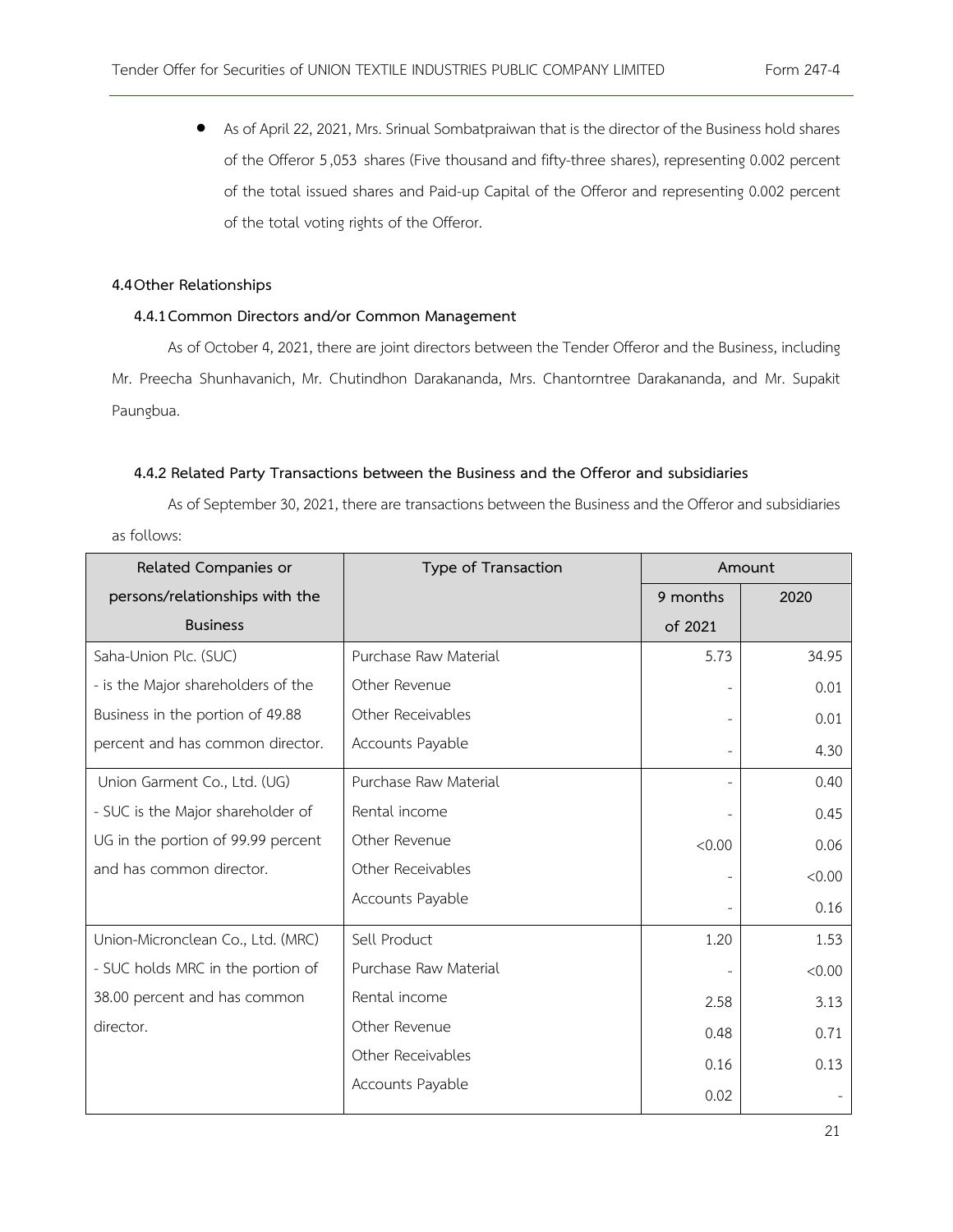| Related Companies or                 | Type of Transaction   |          | Amount |  |  |
|--------------------------------------|-----------------------|----------|--------|--|--|
| persons/relationships with the       |                       | 9 months | 2020   |  |  |
| <b>Business</b>                      |                       | of 2021  |        |  |  |
| Union Spinningmall Co., Ltd. (USM)   | Purchase Raw Material |          | 0.02   |  |  |
| - SUC holds USM in the portion of    | Rental income         | 0.90     | 1.20   |  |  |
| 25.00 percent                        | Other Revenue         |          | 0.06   |  |  |
| - Union Thread Industry Co., Ltd.    |                       |          |        |  |  |
| (Group of Darakananda) holds UT      |                       |          |        |  |  |
| and USM in the portion of 6.11       |                       |          |        |  |  |
| percent and 74.99 percent            |                       |          |        |  |  |
| respectively.                        |                       |          |        |  |  |
| - UT and USM have common             |                       |          |        |  |  |
| director.                            |                       |          |        |  |  |
|                                      |                       |          |        |  |  |
| Union Zojirushi Co., Ltd. (UZ)       | Purchase Raw Material |          | 0.01   |  |  |
| - SUC holds UZ in the portion of     | Rental income         | 9.33     | 12.44  |  |  |
| 51.00 percent and has common         |                       |          |        |  |  |
| director.                            |                       |          |        |  |  |
|                                      |                       |          |        |  |  |
| Tencate-Union Protective Fabric Asia | Accounts Payable      | 0.28     | 0.28   |  |  |
| Co., Ltd.                            | Other Payable         | 0.35     | 0.35   |  |  |
| -UT holds 49.35 percent and has      |                       |          |        |  |  |
| common director.                     |                       |          |        |  |  |
| The Royal Hotel Co., Ltd. (RH)       | Rental Income         | 0.07     | 0.12   |  |  |
| -SUC holds RH in the proportion of   |                       |          |        |  |  |
| 96 percent and has common            |                       |          |        |  |  |
| director.                            |                       |          |        |  |  |

**5. Other Relevant Information for the Securities Holders' Decision Making** 

**5.1 Securities of the Business held by the Offeror before making the Delisting Tender Offer (As of March** 

**31, 2021)** 

**5.1.1 Ordinary shares**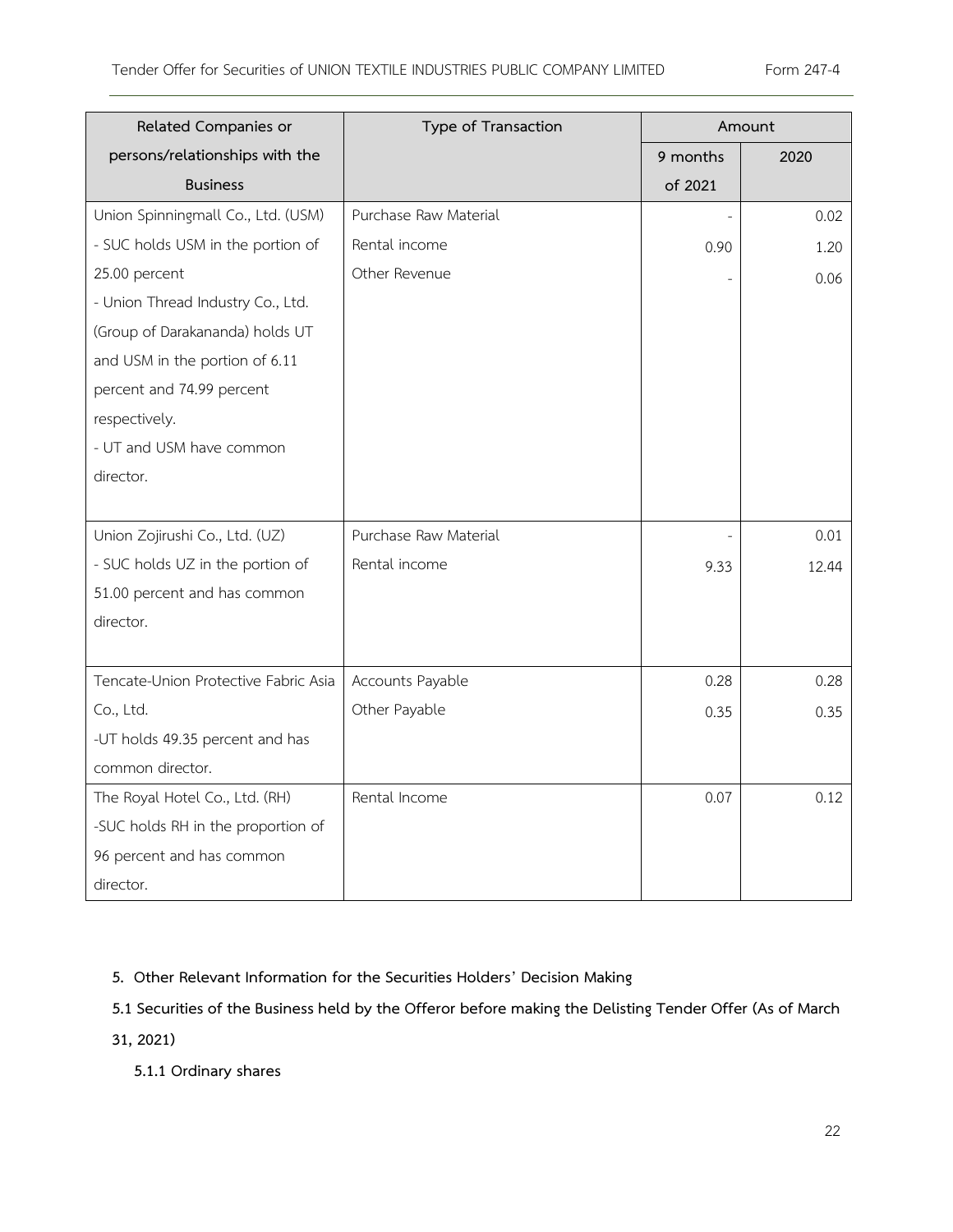| Name                                      | Type of<br>Shares | Number of<br>Shares | Percentage in<br>comparison with<br>the total<br>number of<br>outstanding<br>shares of the<br><b>Business</b> | Percentage in<br>comparison<br>with the total<br>voting rights of<br>the Business |
|-------------------------------------------|-------------------|---------------------|---------------------------------------------------------------------------------------------------------------|-----------------------------------------------------------------------------------|
| I the Offeror                             |                   |                     |                                                                                                               |                                                                                   |
| Saha-Union Public Company Limited         | Ordinary shares   | 15,580,540          | 25.97                                                                                                         | 25.97                                                                             |
| Il Person in the same group of the Tender |                   |                     |                                                                                                               |                                                                                   |
| Offeror.                                  |                   |                     |                                                                                                               |                                                                                   |
| 1. Union Business Management Co., Ltd.    | Ordinary shares   | 10,260,200          | 17.10                                                                                                         | 17.10                                                                             |
| 2. Union Tread Industry Co., Ltd.         | Ordinary shares   | 3,668,280           | 6.11                                                                                                          | 6.11                                                                              |
| 3. Union Industries Co., Ltd.             | Ordinary shares   | 30,000              | 0.05                                                                                                          | 0.05                                                                              |
| 4. Dinvest Co., Ltd.                      | Ordinary shares   | 141,020             | 0.24                                                                                                          | 0.24                                                                              |
| 5. Peacewell Co., Ltd.                    | Ordinary shares   | 50,000              | 0.08                                                                                                          | 0.08                                                                              |
| 6. Union Yarn Spinning Co., Ltd.          | Ordinary shares   | 100                 | < 0.00                                                                                                        | < 0.00                                                                            |
| 7. Union Wealth Management Co., Ltd.      | Ordinary shares   | 100                 | < 0.00                                                                                                        | < 0.00                                                                            |
| 8. Union Oversea Holding Co., Ltd.        | Ordinary shares   | 100                 | < 0.00                                                                                                        | &0.00                                                                             |
| 9. Union Multi-Capital Co., Ltd.          | Ordinary shares   | 100                 | < 0.00                                                                                                        | < 0.00                                                                            |
| 10. Union Sewing Thread Co., Ltd.         | Ordinary shares   | 100                 | < 0.00                                                                                                        | < 0.00                                                                            |
| 11. Damrongrak Corporation Limited        | Ordinary shares   | 100                 | &0.00                                                                                                         | < 0.00                                                                            |
| 12. Evergrace Co., Ltd.                   | Ordinary shares   | 100                 | < 0.00                                                                                                        | < 0.00                                                                            |
| 13. Venus Corp., Ltd.                     | Ordinary shares   | 100                 | < 0.00                                                                                                        | < 0.00                                                                            |
| 14. Venus Commercial Corp., Ltd.          | Ordinary shares   | 100                 | < 0.00                                                                                                        | < 0.00                                                                            |
| 15. Venus Products Co., Ltd.              | Ordinary shares   | 100                 | &0.00                                                                                                         | 0.00<                                                                             |
| III Persons under section 258 of person   |                   |                     |                                                                                                               |                                                                                   |
| under I and II                            |                   |                     |                                                                                                               |                                                                                   |
| IV Other agreements that make persons     |                   |                     |                                                                                                               |                                                                                   |
| under I to III to acquire more shares     |                   |                     |                                                                                                               |                                                                                   |
| Total                                     |                   | 29,731,040          | 49.55                                                                                                         | 49.55                                                                             |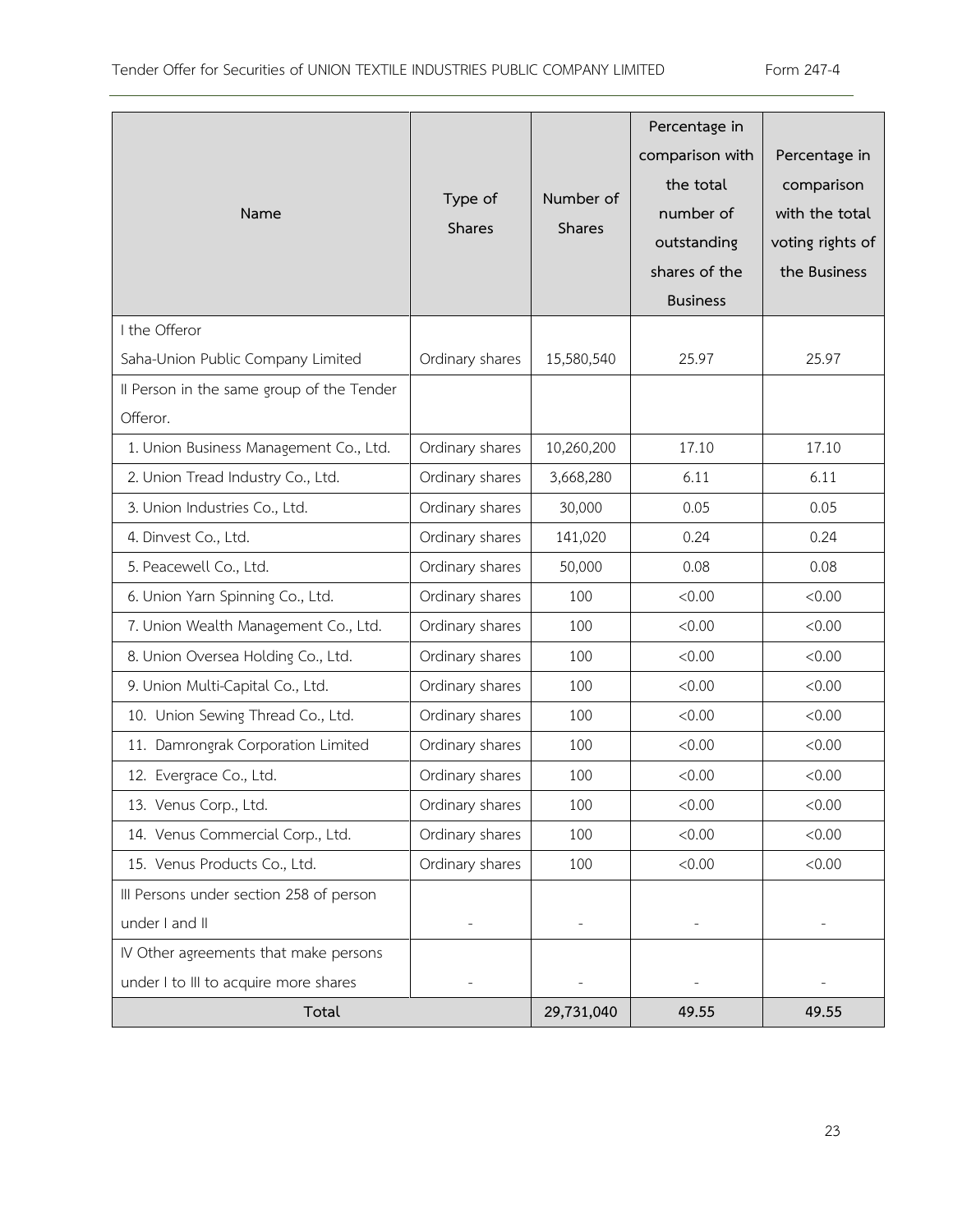| Name                                             | Type of<br><b>Shares</b> | Number of<br><b>Shares</b> | Percentage in<br>comparison with<br>the total<br>number of<br>outstanding<br>shares of the<br><b>Business</b> | Percentage in<br>comparison with<br>the total voting<br>rights of the<br><b>Business</b> |
|--------------------------------------------------|--------------------------|----------------------------|---------------------------------------------------------------------------------------------------------------|------------------------------------------------------------------------------------------|
| I Offeror                                        | Preferred                |                            |                                                                                                               |                                                                                          |
| Saha-Union Public Company Limited                | Shares                   | 14,348,660                 | 23.91                                                                                                         | 23.91                                                                                    |
| Il Persons in the same group of the Offeror      |                          |                            |                                                                                                               |                                                                                          |
| III Persons under section 258 of persons under I |                          |                            |                                                                                                               |                                                                                          |
| and II                                           |                          |                            |                                                                                                               |                                                                                          |
| IV Other agreements that make persons under      |                          |                            |                                                                                                               |                                                                                          |
| I to III to acquire more shares                  |                          |                            |                                                                                                               |                                                                                          |
| Total                                            |                          | 14,348,660                 | 23.91                                                                                                         | 23.91                                                                                    |

#### **5.1.2 Preferred Shares**

#### **5.1.3 Convertible Securities**

- NONE –

#### **5.2 Source of Funds for the Tender Offer**

The aggregate amount of funds required for the Delisting Tender Offer of all remaining shares of the Offeror, excluding the number of ordinary shares and preferred shares of the Business that held by the Offeror and companies in the group of 15 companies that have entered a letter of intent not to sell the ordinary shares and preferred shares of the Business to make a Tender Offer for all securities for delisting. It can divide into 15,268,960 ordinary shares equal to 585,564,616 baht (Five hundred eighty-five million five hundred and sixtyfour thousand six hundred sixteen baht) and 651,340 preferred shares equal to 31,362,021 baht (Thirty-one million three hundred sixty-two thousand and twenty-one baht). The total amount required by the Tender Offeror for the purchase of securities at this time is 616,926,637 baht (Six hundred sixteen million and nine hundred twenty-six thousand six hundred thirty-seven baht). The Tender Offeror will use the source of funds from the Tender Offeror's working capital (Attachment 6) covers the total amount of funds for 616,926,637 baht.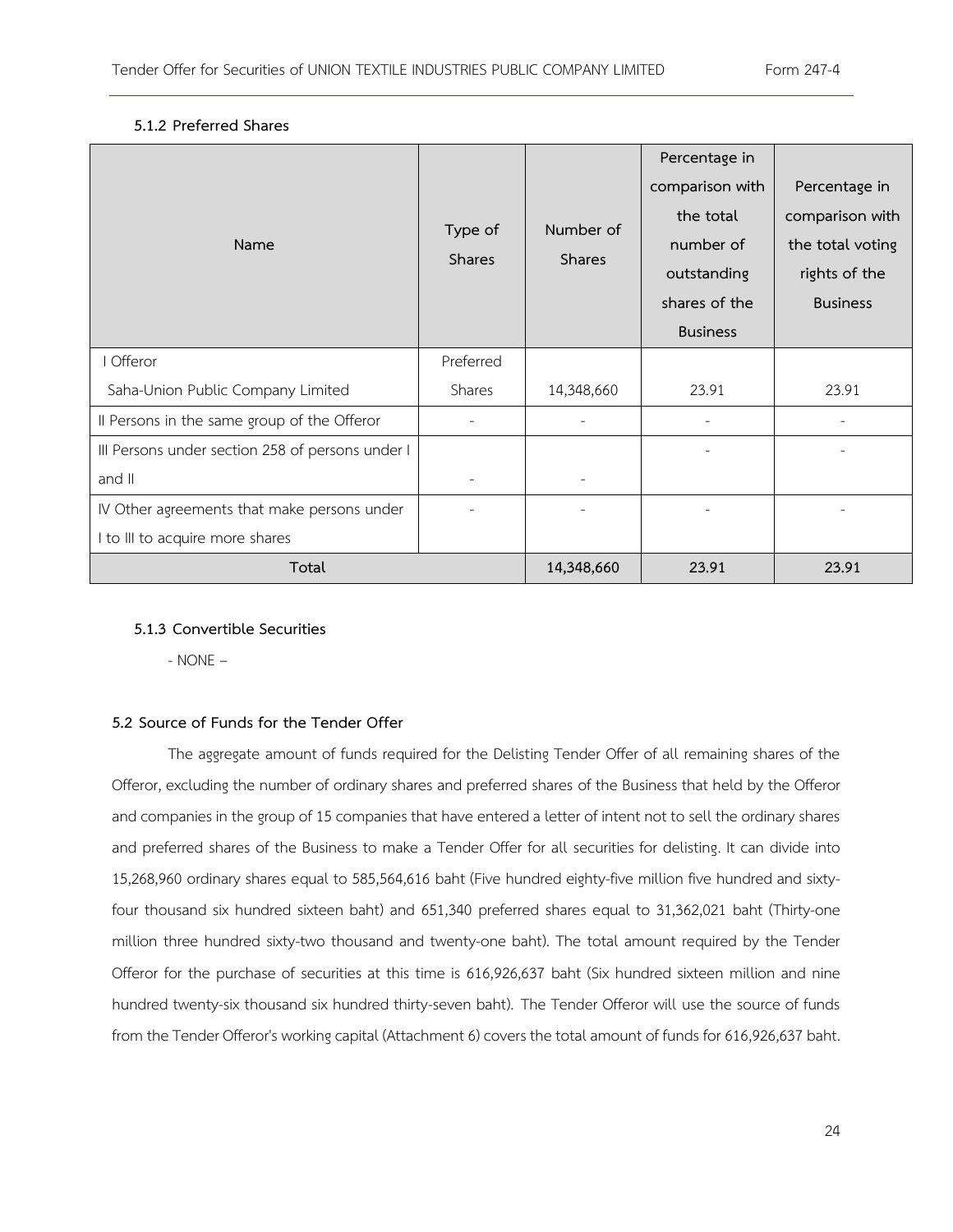In this regard, Fin Plus Advisory Company Limited as the Tender Offer Preparer, has considered the source of funds of the Offeror. Fin Plus Advisory Company Limited believes that the Offeror has sufficient sources of funds for this Tender Offer.

#### **5.3 ThePlan to sell shares of the Business**

The Offeror has no intention to sell ordinary shares and preferred shares of the Business or transfer ordinary shares and preferred shares received from this Tender Offer to any persons within 12 months from the end of the Offer Period, except under the following cases:

- The Offerors are obliged to comply with the law and/or regulations that related in force at that time; and/or
- It is a restructuring of shareholders, the Business restructuring within the Tender Offeror group as appropriate for business operations and increasing the efficiency of competition for the maximum benefit to the shareholders of the Tender Offeror and the Business.

#### **5.4Other necessary information**

- NONE -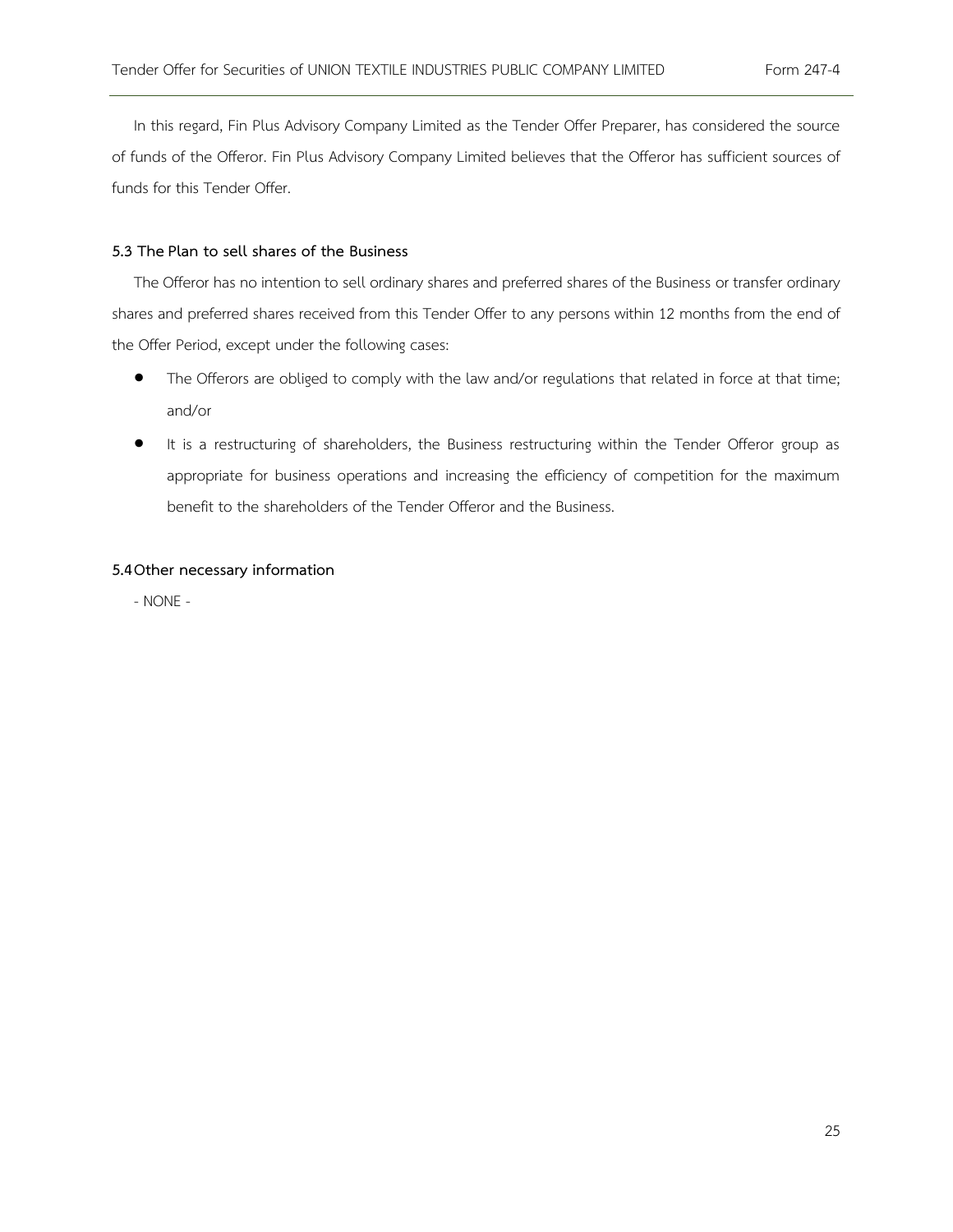#### **Part 3**

#### **Information of the Business**

#### **1. Details of the Business**

#### **1.1 General Information**

| Name:                     | Union Textile Industries Public Company Limited        |
|---------------------------|--------------------------------------------------------|
| Address:                  | Head Office No. 1828 Sukhumvit Road, Phra Khanong Tai, |
|                           | Phra Khanong, Bangkok                                  |
|                           | Branch Office No. 205 Moo 4 Sukhumvit Road (KM.39.5).  |
|                           | Bang Pu New Subdistrict,                               |
|                           | Mueang Samut Prakan District, Samut Prakan Province    |
| Telephone No.:            | 0-2311-5111-9                                          |
| Facsimile No.:            | 0-2332-3123                                            |
| Company Registration No.: | 0107537000980                                          |

#### **1.2 General Business Information (source: annual registration and financial statement of the Business)**

The Business has one product line, i.e., manufacturing and distribution of greige fabrics through production process of yarn spinning and fabric weaving. The Business's main product is the greige fabrics made of 100% cotton, blend of cotton and polyester or other synthetic fiber having a specification to produce workwear and cloth used in other industries, through production process of yarn spinning and fabric weaving. The Business started its business on March 21, 1977, in the manufacture and distribution of textiles through a complete production process from spinning, weaving, dyeing, and finishing. Subsequently, on March 30, 1994, the Business was registered as a Public Company Limited.

Due to the problem of the global economic crisis that has continued for many years. It makes the textile market conditions deteriorate. The Business has reduced its production capacity. To be consistent with customer needs, reduce labor shortage problems, and reduce the cost of maintaining the remaining machinery from production to be in a ready-to-use condition.

The Business has notified the termination of the textile business and seeking for new business through the Stock Exchange of Thailand on December 22, 2020, and at present, the SET is under consideration for potential revocation in the event that the Business has ceased all or almost all of its operations. Due to the SET received notification from the Business of the textile business cessation status that the Business has stopped producing and selling textiles which are the main business of the Business and the products have been delivered to customers already, so there is no income from the main business anymore. Including the Business has no clear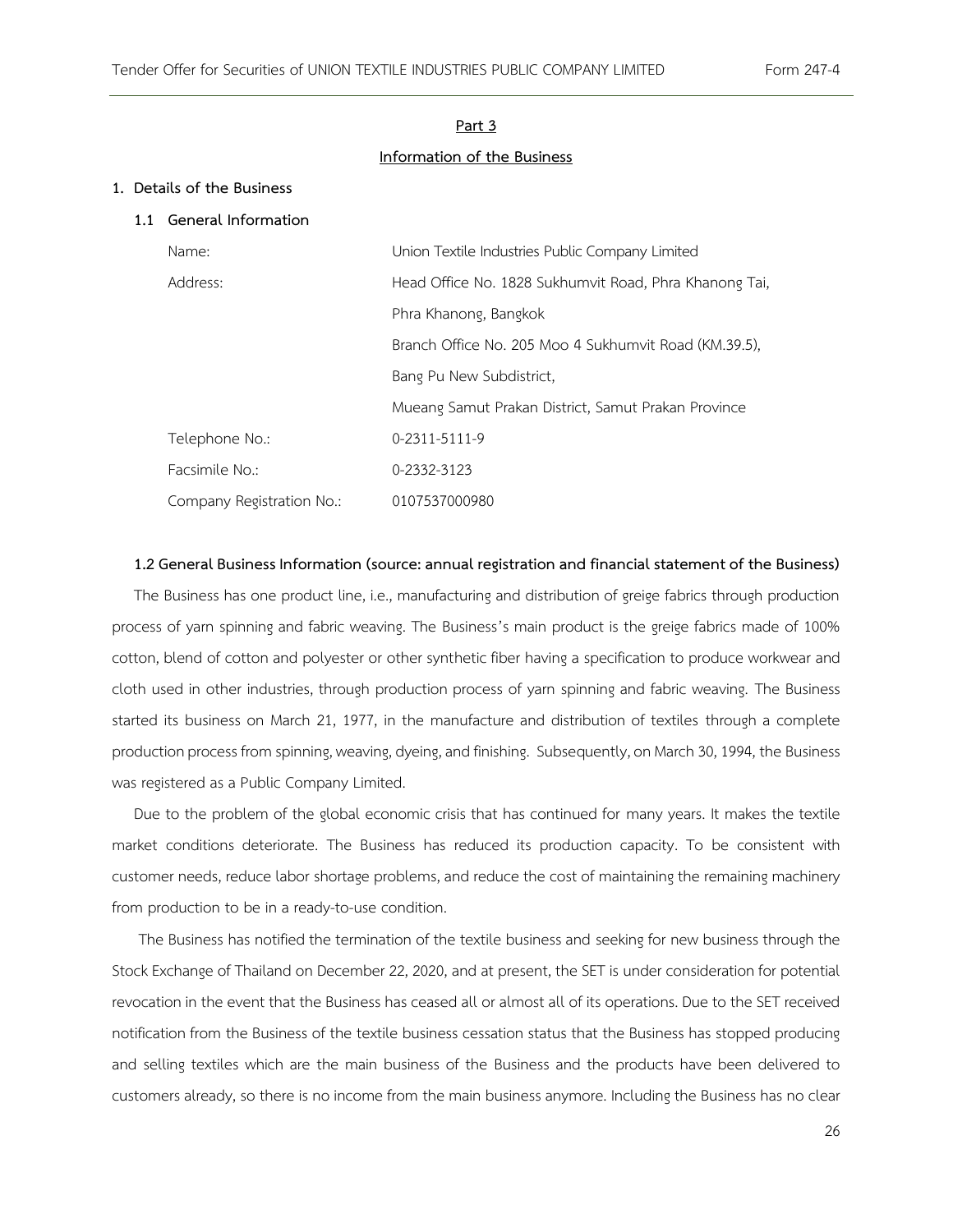and concrete new business. The SET is considering the possibility of being delisted if the Business ceases its business. In addition, the Business sees that the Business does not need to raise funds from the public soon. Due to not being able to recruit new businesses. Therefore, the Business is in the process of considering the delisting of securities from the SET. The Business present with the shareholder and the shareholders approved a resolution to delist the Business's securities in the Extraordinary General Meeting No.1/2021 on November 25, 2021, and for the Stock Exchange of Thailand to approve the delisting of such securities. The delisting of the Business's securities from listed securities can help to reduce fees and expenses of the Business. Additionally, it will also reduce the level of obligation to comply with various regulations as a listed company in another way.

| Company                                                                 | Percentage of<br>Shareholding of<br>the Business | Registered<br>Capital<br>(Million<br>Baht) | Paid-up<br>Capital<br>(Million<br>Baht) | Type of Business                                                                                                        |
|-------------------------------------------------------------------------|--------------------------------------------------|--------------------------------------------|-----------------------------------------|-------------------------------------------------------------------------------------------------------------------------|
| 1. Uni-Fiber Co., Ltd.                                                  | 19.63                                            | 120.00                                     | 120.00                                  | Investment<br>Agency and Service<br>business<br>Distribution<br>of<br>textile<br>products<br>other<br>and<br>materials. |
| 2. Union Business Management<br>Co., Ltd.                               | 19.00                                            | 500.00                                     | 500.00                                  | Investment                                                                                                              |
| 3. Union Micronclean Co., Ltd.                                          | 13.00                                            | 5.00                                       | 5.00                                    | Manufacture<br>and<br>sale of anti-static<br>and dust protective<br>clothing.                                           |
| Cate-Union<br>Protective<br>Ten<br>4.<br>Fabrics Asia Ltd. <sup>1</sup> | 49.35                                            | 385.00                                     | 385.00                                  | Manufacturing<br>of<br>Dyeing and Finish<br>Fabrics.                                                                    |

As of December 31, 2020, legal entities of which the Business owns at least 10 percent are as follows:

Remark : <sup>/1</sup> Ten Cate-Union Protective Fabrics Asia Ltd. has registered for dissolution with the Ministry of Commerce on March 22, 2013, currently in the process of liquidation.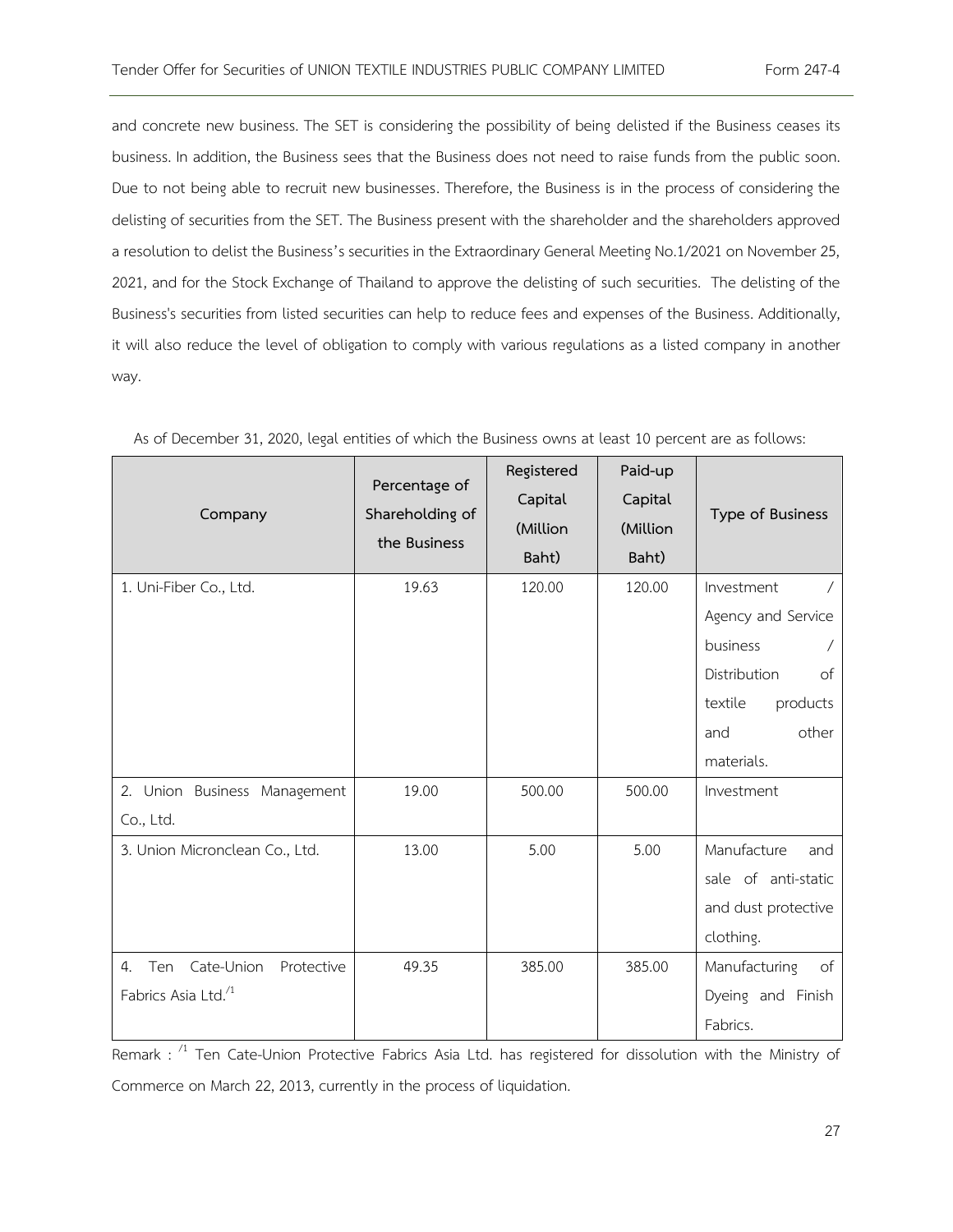

The details of the Shareholding Structure of the Business are as follows: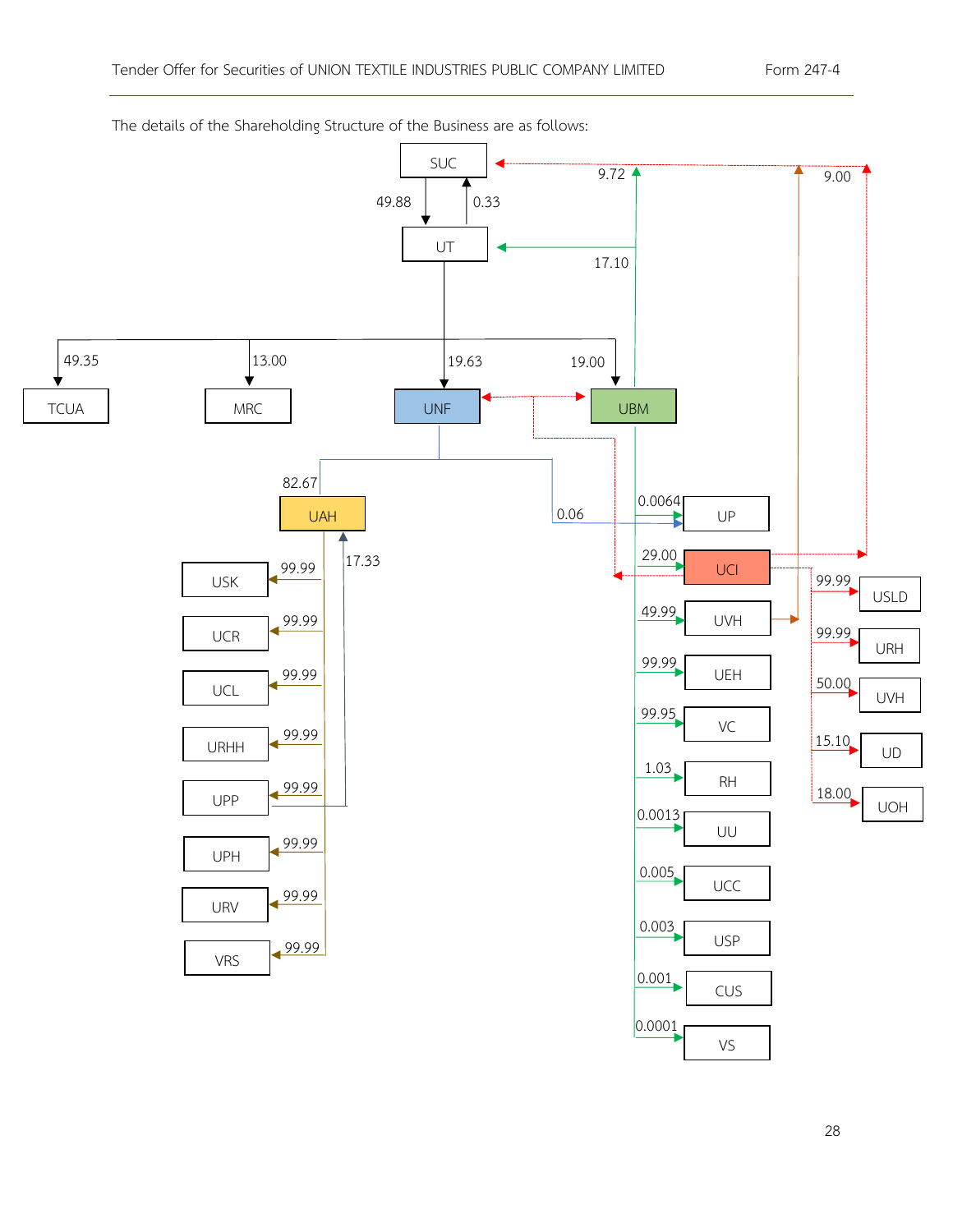- "SUC" Saha-Union Public Company Limited
- "UT" Union Textile Industries Public Company Limited
- "TCUA"Ten Cate-Union Protective Fabrics Asia Ltd.
- "MRC" Union Micronclean Co., Ltd.
- "UNF" Uni-Fiber Co., Ltd.
- "UBM" Union Business Management Co., Ltd.
- "UP" Union Plastic Public Company Limited
- "UAH" Union Asset Holding Co., Ltd.
- "USK" Union Somkid Co., Ltd.
- "UCR" Union Chamchuri Co., Ltd.
- "UCL" Union Chidlom Co., Ltd.
- "URHH"Union Residence Hua Hin Co., Ltd.
- "UPP" Union Property Co., Ltd.
- "UPH" Union Phromphong Co., Ltd.
- "URV" Union Riverside Co., Ltd.
- "VRS" Venus Residence Co., Ltd.
- "UCI' Union Capital Co., Ltd.
- "UEH" Union Enterprise Holding Co., Ltd.
- "VC" Venus Corp., Ltd.
- "RH" The Royal Hotel Co., Ltd.
- "UU" Union Universe Co., Ltd.
- "UCC" Union Construction Co., Ltd.
- "USP" Union Stainless Steel Products Co., Ltd.
- "CUS" Computer Union Systems Co., Ltd.
- "VS" Venus Shoes Co., Ltd.
- "USLD" Union Sala Daeng Co., Ltd.
- "URH' Union Resource Holding Co., Ltd.
- "UVH" Union Venture Holding Co., Ltd.
- "UD" Union Distributor Co., Ltd.
- "UOH" Union Oversea Holding Co., Ltd.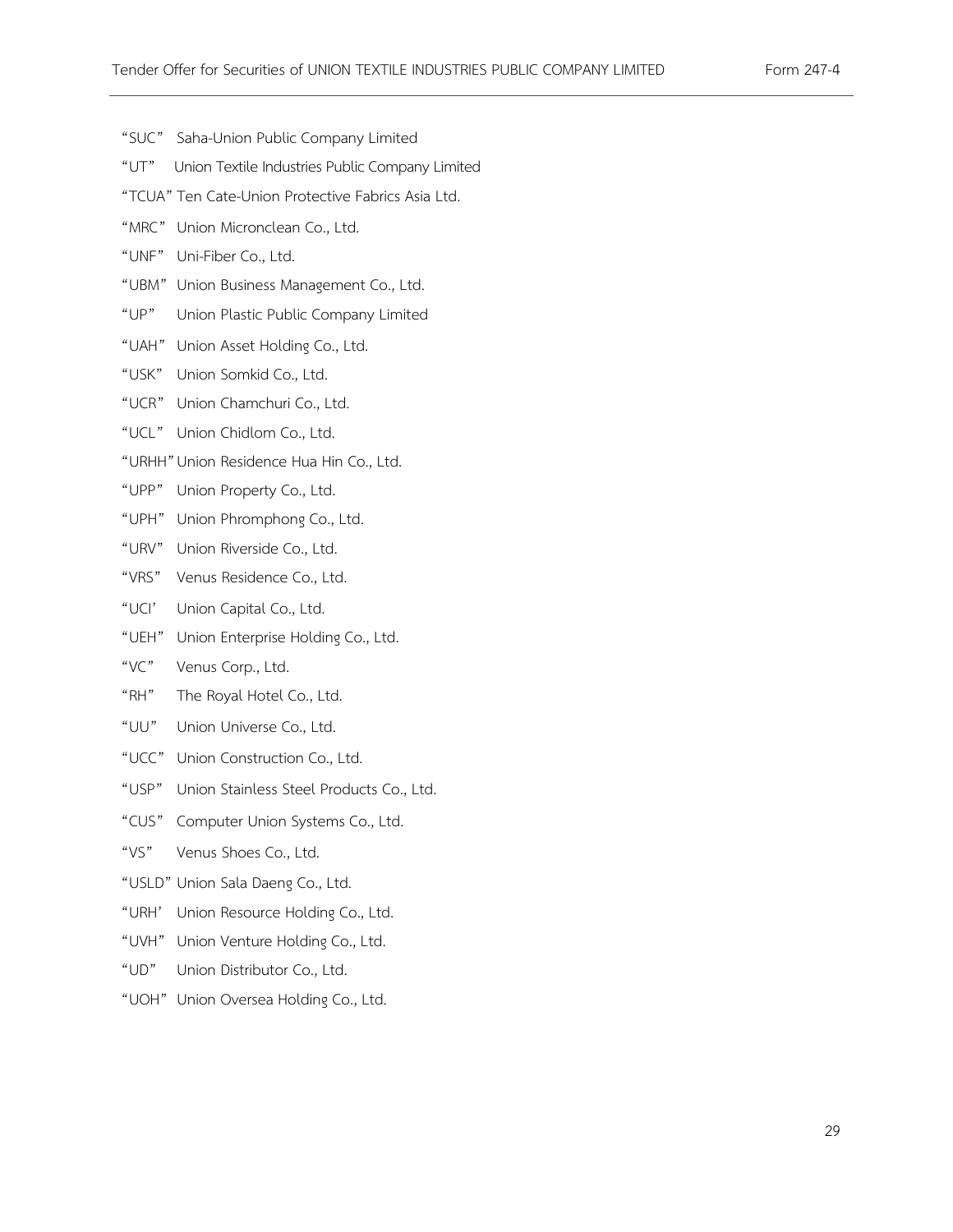#### **1.3 Financial Highlight and Performance of the Business**

Summary of Financial Statement of the Business for the fiscal year ended December 31, 2018, December 31, 2019, December 31, 2020, and June 30, 2021, the details are as follows:

| Unit: Million Baht       |            | 2018         |            | 2019         |            | 2020         | June 30, 2021 |
|--------------------------|------------|--------------|------------|--------------|------------|--------------|---------------|
|                          | Separated  | Financial    | Separated  | Financial    | Separated  | Financial    | Separated     |
|                          | Financial  | Statements   | Financial  | Statements   | Financial  | Statements   | Financial     |
|                          | Statements | in which the | Statements | in which the | Statements | in which the | Statements /  |
|                          |            | equity       |            | equity       |            | equity       | Financial     |
|                          |            | method is    |            | method is    |            | method is    | Statements in |
|                          |            | applied      |            | applied      |            | applied      | which the     |
|                          |            |              |            |              |            |              | equity method |
|                          |            |              |            |              |            |              | is applied    |
| <b>Total Assets</b>      | 854.27     | 1,082.75     | 777.75     | 1,163.37     | 1,205.70   | 1,205.70     | 1,170.92      |
| <b>Total Liabilities</b> | 124.49     | 124.49       | 80.39      | 111.37       | 188.61     | 188.61       | 124.90        |
| Total Shareholder's      | 729.78     | 958.26       | 697.36     | 1,051.99     | 1,017.08   | 1,017.08     | 1,046.02      |
| Equity                   |            |              |            |              |            |              |               |
| Registered Capital       | 600.00     | 600.00       | 600.00     | 600.00       | 600.00     | 600.00       | 600.00        |
| Total Revenue            | 820.40     | 820.40       | 588.53     | 749.33       | 470.93     | 470.93       | 174.14        |
| <b>Total Expense</b>     | 799.21     | 799.21       | 619.84     | 619.84       | 516.02     | 516.02       | 150.26        |
| Net Income (Loss)        | 19.42      | 103.65       | (30.65)    | 95.86        | (37.72)    | (37.72)      | 15.53         |
| Earning per<br>Shares    | (0.04)     | 1.84         | (1.15)     | 1.66         | (1.31)     | (1.31)       | 0.11          |
| (Loss)                   |            |              |            |              |            |              |               |
| Dividend per Shares      |            |              |            |              |            |              |               |
| Book Value per           | 12.16      | 15.97        | 11.62      | 17.53        | 16.95      | 16.95        | 17.43         |
| Shares $1$               |            |              |            |              |            |              |               |

Remark:  $\frac{1}{1}$  Book Value per Shares calculated from the shareholders' equity divided by the number of total shares of the Company.

Shareholders can access the financial statement and other related information of Union Textile Industries Public Company Limited that is the listed company of the Stock Exchange of Thailand via the website of Securities and Exchange Commission [\(www.sec.co.th\)](http://www.sec.co.th/) or the Stock Exchange of Thailand ([www.set.or.th\)](http://www.set.or.th/).

#### **1.4The list of Business's Shareholders**

**1) Shareholding structure before making Delisting Tender Offer**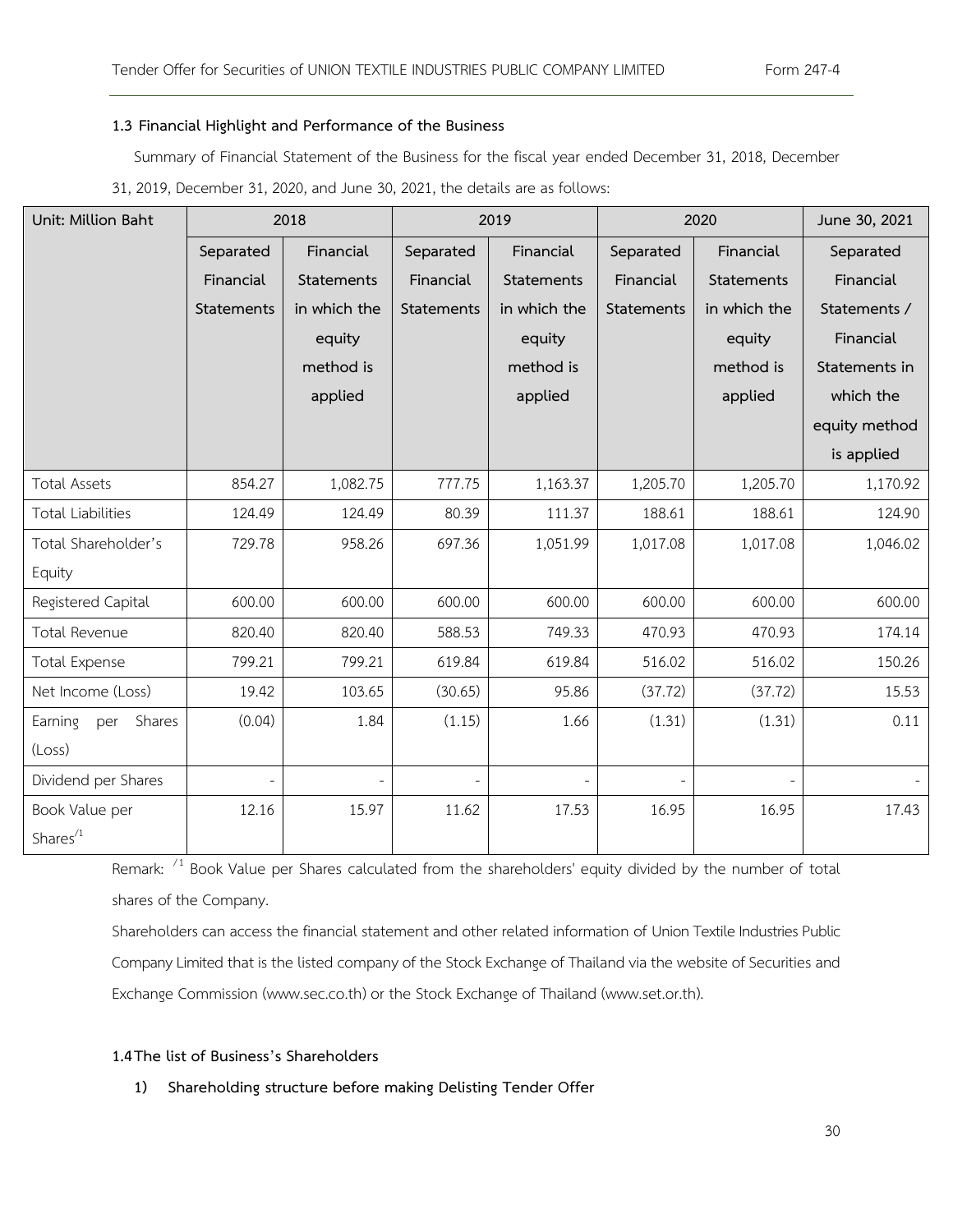|                                        |                 |                  | Percentage in       |
|----------------------------------------|-----------------|------------------|---------------------|
| Name                                   | Number of       | Number of        | comparison of       |
|                                        | ordinary shares | preferred shares | total voting rights |
|                                        |                 |                  | of the Business     |
| 1.Saha-Union Public Company Limited    | 15,580,540      | 14,348,660       | 49.88%              |
| 2. Union Business Management Co., Ltd. | 10,260,200      |                  | 17.10%              |
| 3. Union Tread Industry Co., Ltd.      | 3,668,280       |                  | 6.11%               |
| 4. Bangkok Bank Public Company Limited | 3,497,400       |                  | 5.83%               |
| 5. Mr. SURACHAI RATITHONG              | 1,643,000       |                  | 2.74%               |
| 6. Mr. PHISIT PRUEKPAIBOON             | 1,014,900       |                  | 1.69%               |
| 7. Bangkok Insurance Public Company    |                 |                  |                     |
| Limited                                | 672,900         |                  | 1.12%               |
| 8. Mr. BANYONG APIRAKLAOSAKUL          | 806,300         |                  | 1.34%               |
| 9. Mr. CHAN SOPHONPANICH               | 802,600         |                  | 1.34%               |
| 10. Mrs. SUKHUMOL SIRIMONGKOLKASEM     | 502,000         |                  | 0.84%               |

Lists of top 10 shareholders on the latest shareholders register book of the Business as of November 4, 2021.

### **2) Expected shareholding structure following the completion of Delisting Tender offer**

After the completion of the Delisting Tender Offer of Union Textile Industries Public Company Limited, in the case that (excluding the Tender Offeror and 15 Companies have signed a letter of intent not to sell ordinary shares and preferred shares of the Business. In making a tender offer for all securities of the Business for delisting of the Business's securities.) all shareholders accept the Delisting Tender Offer, the table below summarizes the shareholding structure after the completion of the Delisting Tender Offer are as follows:

| Name                                   | No. of ordinary<br>shares | No. of preferred<br>shares | Percentage in<br>comparison with<br>the total number<br>of outstanding<br>shares and the<br>total voting rights<br>of the Business |
|----------------------------------------|---------------------------|----------------------------|------------------------------------------------------------------------------------------------------------------------------------|
| 1. Saha-Union Public Company Limited   | 30,849,500                | 15,000,000                 | 76.42%                                                                                                                             |
| 2. Union Business Management Co., Ltd. | 10,260,200                |                            | 17.10%                                                                                                                             |
| 3. Union Thread Industries Co., Ltd.   | 3,668,280                 |                            | 6.11%                                                                                                                              |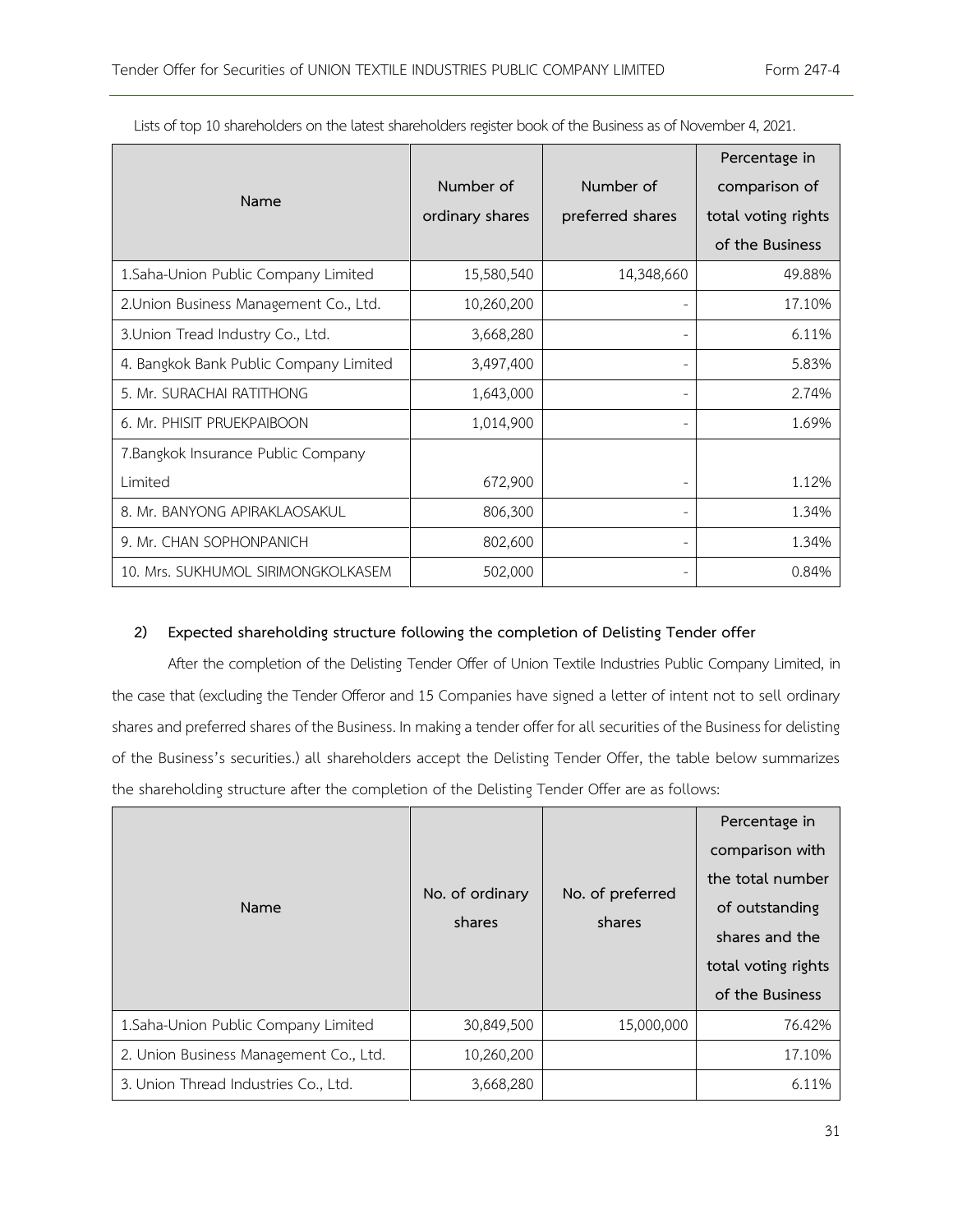| Name                                 | No. of ordinary<br>shares | No. of preferred<br>shares | Percentage in<br>comparison with<br>the total number<br>of outstanding<br>shares and the<br>total voting rights<br>of the Business |
|--------------------------------------|---------------------------|----------------------------|------------------------------------------------------------------------------------------------------------------------------------|
| 4. Union Industries Corp., Ltd.      | 30,000                    |                            | 0.05%                                                                                                                              |
| 5. Dinvest Co., Ltd.                 | 141,020                   |                            | 0.24%                                                                                                                              |
| 6. Peacewell Co., Ltd.               | 50,000                    |                            | 0.08%                                                                                                                              |
| 7. Union Yarn Spinning Co., Ltd.     | 100                       |                            | $< 0.00\%$                                                                                                                         |
| 8. Union Wealth Management Co., Ltd. | 100                       |                            | $< 0.00\%$                                                                                                                         |
| 9. Union Oversea Holding Co., Ltd.   | 100                       |                            | $< 0.00\%$                                                                                                                         |
| 10. Union Multi-Capital Co., Ltd.    | 100                       |                            | $< 0.00\%$                                                                                                                         |
| 11. Union Sewing Thread Co., Ltd.    | 100                       |                            | $< 0.00\%$                                                                                                                         |
| 12. Damrongrak Corp., Ltd.           | 100                       |                            | $< 0.00\%$                                                                                                                         |
| 13. Evergrace Co., Ltd.              | 100                       |                            | $< 0.00\%$                                                                                                                         |
| 14. Venus Corp., Ltd.                | 100                       |                            | $< 0.00\%$                                                                                                                         |
| 15. Venus Comercial Corp., Ltd.      | 100                       |                            | $< 0.00\%$                                                                                                                         |
| 16. Venus Products Co., Ltd.         | 100                       |                            | $< 0.00\%$                                                                                                                         |
| Total                                | 45,000,000                | 15,000,000                 |                                                                                                                                    |
|                                      |                           | 60,000,000                 | 100.00%                                                                                                                            |

**1.5 The Board of Director as of Delisting Tender Offer date and potential structure after making Delisting** 

# **Tender Offer**

# **1) The Board of Directors before the submission of the Delisting Tender Offer Document**

The Board of Directors as of May 13, 2021 (Before the submission of the Tender Offer Document by the Offeror)

| Name                             | Position                     |
|----------------------------------|------------------------------|
| 1.Mr. PREECHA SHUNHAVANICH       | Chairman                     |
| 2. Mrs. SRINUAL SOMBATPRAIWAN    | Managing Director / Director |
| 3.Mr. CHUTINDHON DARAKANANDA     | Director                     |
| 4. Mrs. CHANTORNTREE DARAKANANDA | Director                     |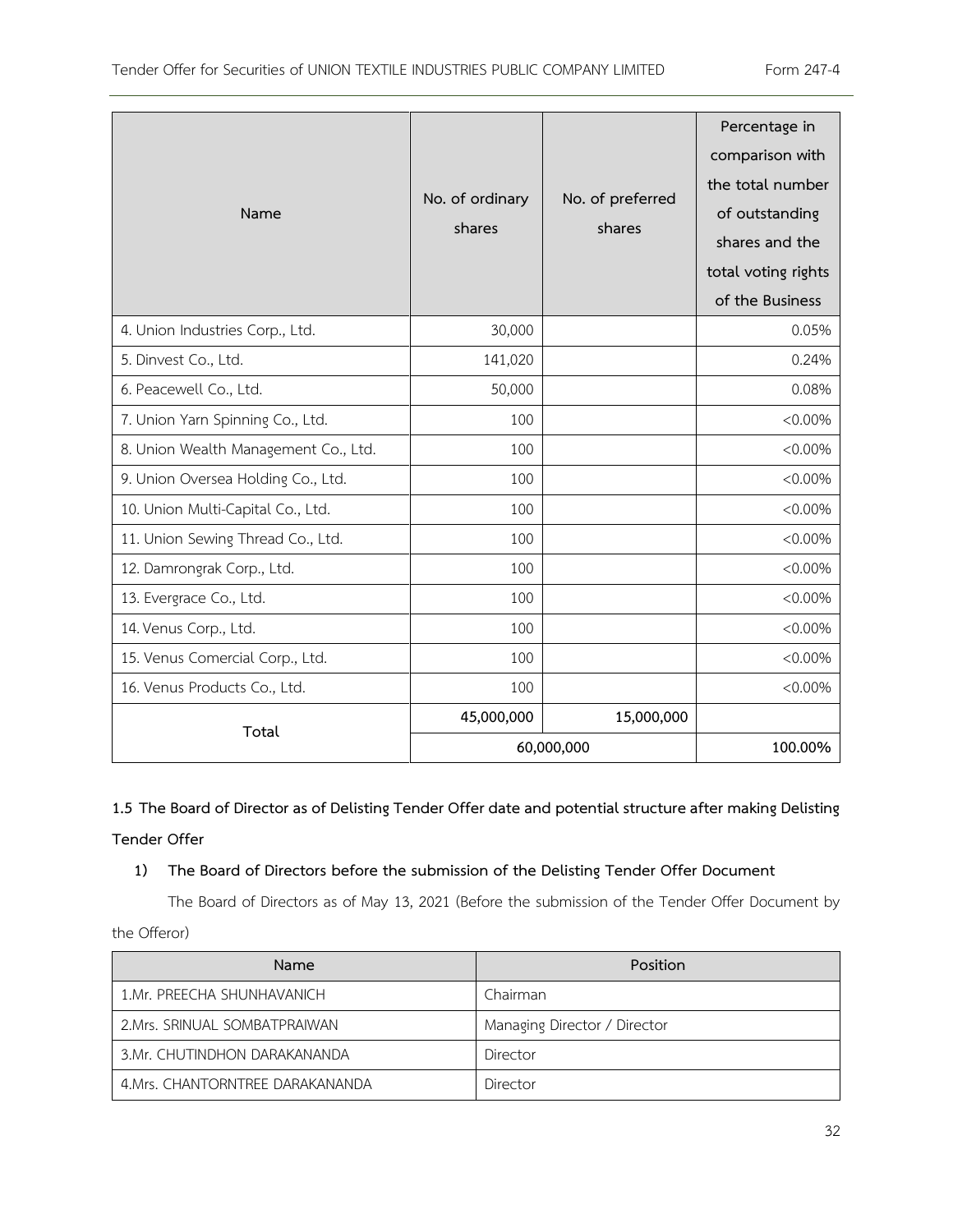| Name                           | Position                                     |  |
|--------------------------------|----------------------------------------------|--|
| 5. Mrs. SARANYA DARAKANANDA    | Director                                     |  |
| 6.Mr. SUPAKIT PAUNGBUA         | Director                                     |  |
| 7. Mr. POLCHET LIKITTANASOMBAT | Independent Director / Chairman of the Audit |  |
|                                | Committee                                    |  |
| 8.Mr. PREECHA WATTANASARANONT  | Independent Director / Audit Committee       |  |
| 9. Mr. PITYA MAHANOND          | Independent Director / Audit Committee       |  |

# **2) The Board of Directors after the completion of Delisting Tender Offer**

The Offeror may consider changing the Board of Directors as appropriate. In this regard, if the Board of Directors has changed, the Offeror will consider the Company's regulations and related laws and regulations.

| Year | Period    | Highest and Lowest Price (Baht per Share) |              |  |
|------|-----------|-------------------------------------------|--------------|--|
|      |           | <b>Highest Price</b>                      | Lowest Price |  |
| 2018 | Jan - Mar | 14.70                                     | 12.40        |  |
|      | Apr - Jun | 14.50                                     | 12.90        |  |
|      | Jul - Sep | 13.90                                     | 13.00        |  |
|      | Oct - Dec | 15.10                                     | 13.50        |  |
| 2019 | Jan - Mar | 14.80                                     | 11.00        |  |
|      | Apr - Jun | 14.60                                     | 12.00        |  |
|      | Jul - Sep | 17.00                                     | 13.70        |  |
|      | Oct - Dec | 15.40                                     | 12.80        |  |
| 2020 | Jan - Mar | 17.50                                     | 11.70        |  |
|      | Apr - Jun | 16.30                                     | 12.60        |  |
|      | Jul - Sep | 16.00                                     | 14.30        |  |
|      | Oct - Dec | 17.50                                     | 10.30        |  |
| 2021 | Jan - Mar | 18.00                                     | 14.70        |  |
|      | Apr - Jun | 18.40                                     | 15.60        |  |
|      | Jul - Sep | 21.00                                     | 16.00        |  |

Source: SETSMART

# **2. Business Plan after the completion of Delisting Tender Offer**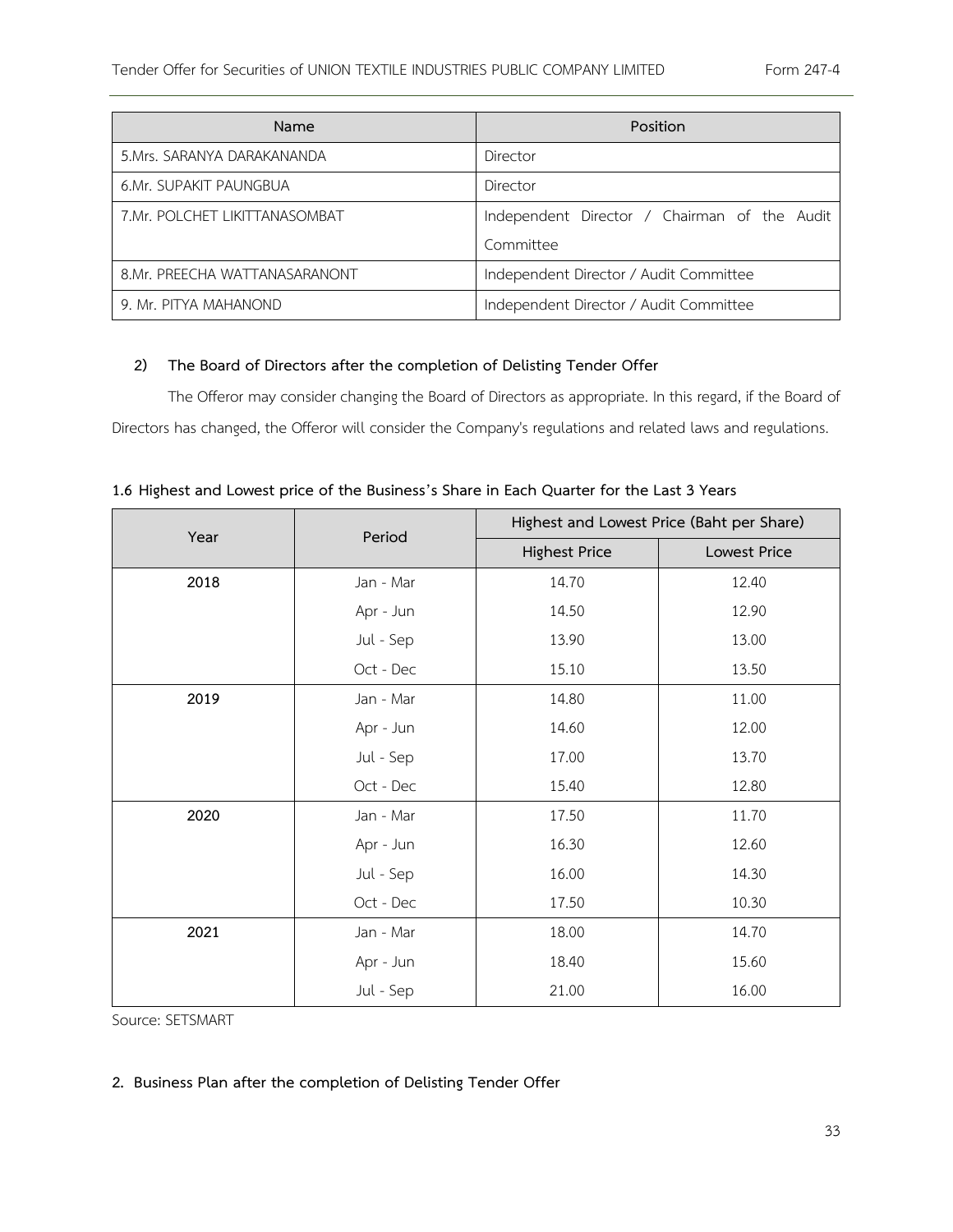#### **2.1 Business Status**

After completing the Tender Offer for delisting the Business's securities from the SET and the SET approves the Delisting, the Business's status as a listing company on the SET will be terminated. However, the Business will remain as a public company limited. Therefore, the Business has duty to disclose and deliver information as required by the Public Company Act B.E. 2535 (As amended), such as the advertisement of the invitation to shareholders' meeting, the submission of the invitation to shareholders' meeting to the shareholders, and the submission of a copy of financial statements and annual report to shareholders. In this regard, the Offeror has no intention to alter the main objectives of the Business.

#### **2.2 Policies and plans of business operations**

 After the completion of the Tender Offer, the Offeror has no plans to make any significant changes to its operations. However, the Tender Offeror may select a new business for the Business to continue its business properly with its assets. In this regard, any changes of the Business must be approved by the Board of Directors and/or the Shareholders' Meeting of the Business and in accordance with the Articles of Association of the Business and any laws or regulations in an effective period.

#### **2.3 Related Party Transaction**

At present, the Tender Offeror and the Company have related transactions. The price policy and conditions are set according to normal business as well as those sold to other unrelated companies and according to the market price. If in the future, after this tender offer, there are any related transactions, it must be considered and implemented to have terms, policies, prices, and conditions following normal business. In making related transactions of related companies, associated companies, and shareholders of the Tender Offeror and Board of the Business will proceed for the Business to comply with various regulations of the Board of the Securities and Exchange Commission, Capital Market Supervisory Board, and the Board of the Stock Exchange of Thailand, including any laws and regulations that the relevant agencies and officers are stipulated and applicable to the Business at that time.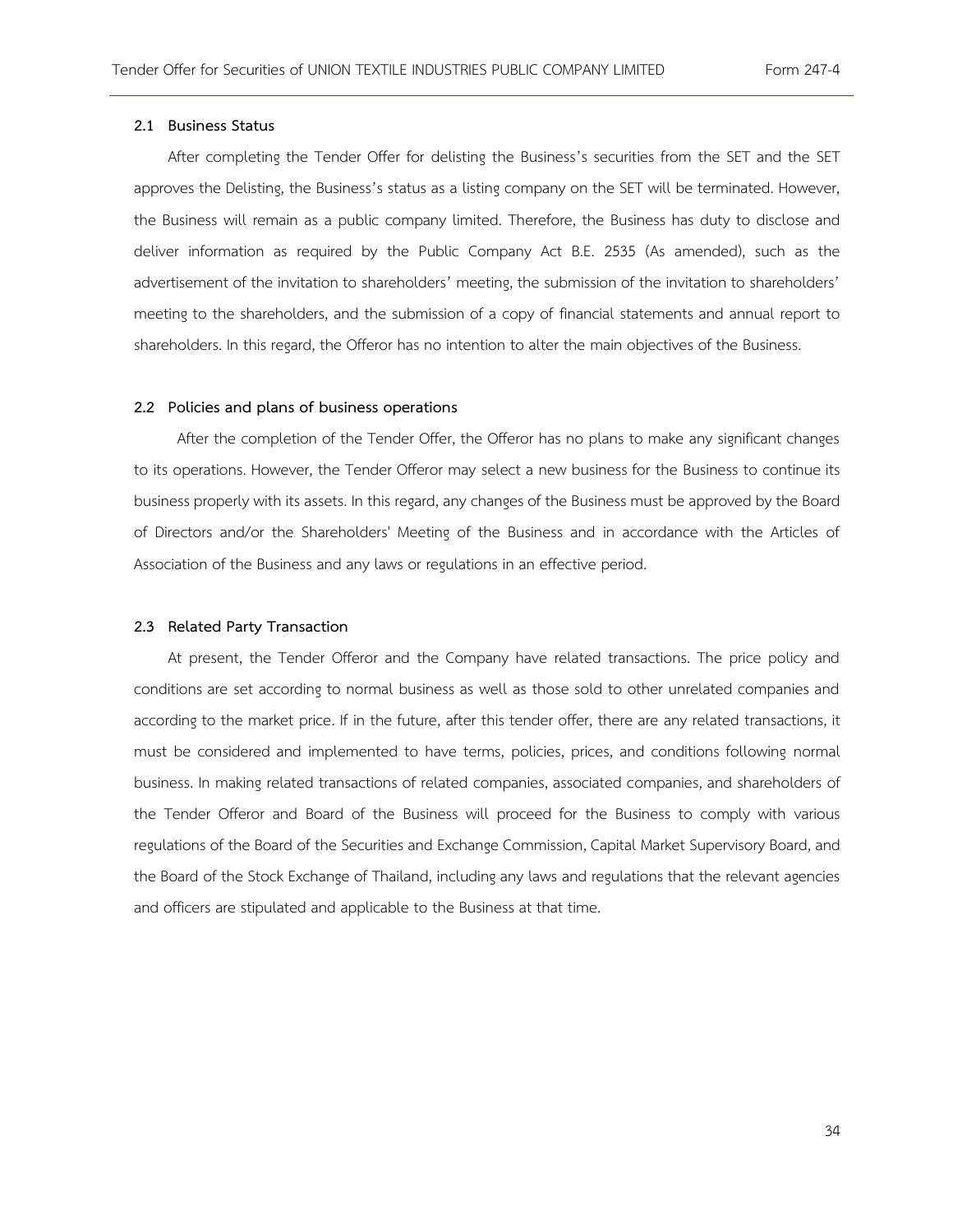#### **Part 4**

#### **Additional Details of the Tender Offer**

#### **1. The Tender Offer Acceptance Procedure**

To accept the Tender Offer, an Offeree must comply with the procedures set out henceforth. The Offerors and/or the Tender Offer Agent reserve the right to reject any Acceptance Form (as defined below) that is not completed in accordance with the procedures described in Part 4 and Attachments 1 and/or 3, as the case may be.

- 1.1. The Offerees should read thoroughly the " **Tender Offer Acceptance Procedures**" attached hereto as Attachment 1.1 in the instance the Offeree is a holder of ordinary shares and/or preferred shares. "**Tender Offer Acceptance Procedures for NVDR**" attached hereto as Attachment 2.1 in the instance the Offeree is a holder of NVDR.
- 1.2. Duly complete and sign (i) the "**Tender Offer Acceptance Form**" attached hereto as Attachment 1.2 if the Offeree is a holder of ordinary shares and/or preferred shares; or (ii) the "**Tender Offer Acceptance Form for NVDR**" attached hereto as Attachment 2.2 if the Offeree is a holder of NVDR, as the case may be, (collectively referred to as the "**Acceptance Form**"). Photocopies of all documents must be clear and legible. The signature endorsed on the certified

true copy of all documents must be the same as the signature shown on all forms and supporting documents for the Acceptance Form.

Remark: The Offeree must convert the shares to match the nationality of the Offeree before submission of the Acceptance Form to the Tender Offer Agent. The Tender Offer Agent shall not receive any shares that have nationality that does not match with that of the Offeree.

- 1.3. Enclose the following documents with the Acceptance Form:
	- (1) **If shares are held in certificate form:** The Offeree must correctly endorse on the back of the share certificate in the column titled "Transferor's Signature" (the Tender Offer Agent will only accept certificates where the name on the certificate is the same as that of the Offeree or the shareholder whose name appears as the transferee on the endorsed share certificate together and already certified by the Thailand Securities Depository Company Limited (the **" TSD"**)) and attach 3 sets of identification documents of the Offeree as specified in Clause 1.3 (4), as the case may be.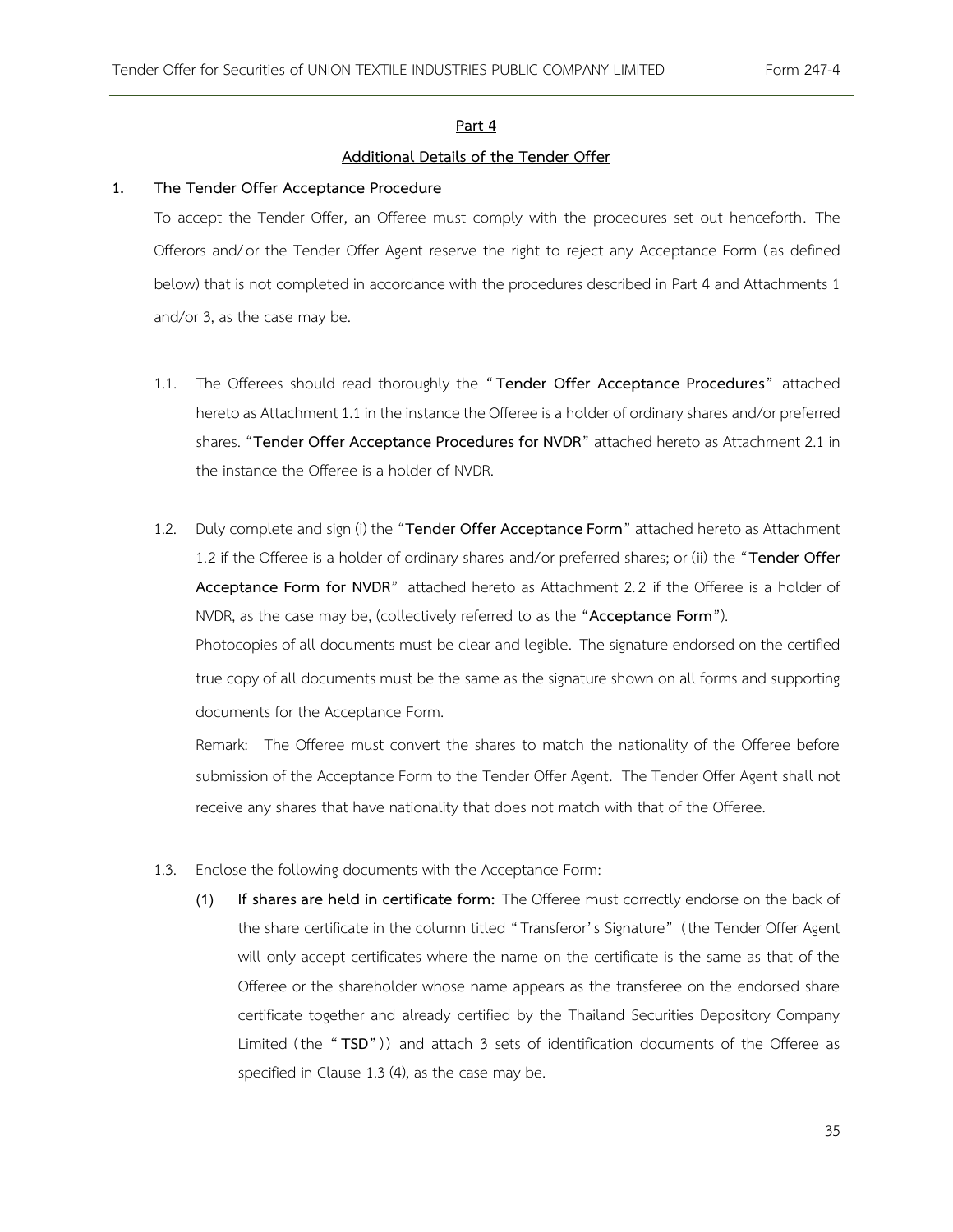The Offeree must submit the Acceptance Form under Clause 1.2 and all supporting documents under Clause 1.3 by 4.00 p.m. on 1 March 2022 or at least 2 business days prior to the last day of the Offer Period (in the event the Offerors have extended the Offer Period, in which case the Offerors shall notify the Offeree of such extension) , to provide sufficient time for the Tender Offer Agent to take such certificate(s) for verification by, and depositing with, the TSD, which acts as the securities registrar. If such share certificate is rejected by the TSD, the Tender Offer Agent shall contact the Offeree to collect the share certificate.

- In the case where the title, name or surname of the Offeree on the share certificate differs from the title, name or surname on the identification card, the civil servant identification card or the state enterprise official identification card, or in the case of juristic person's name stated in the share certificate differs from those stated in the juristic person's affidavit issued by the Ministry of Commerce ( in case of Thai juristic person) or certificate of incorporation ( in case of foreign juristic person) , the Offeree must fill in the **"[Amending Securities Holder Records](https://www.set.or.th/tsd/en/download/service_form/20180828_TSD_301_EN.pdf)"** form of the TSD (Form TSD-301), attached hereto as Attachment 1.7 and attach a certified true copy of evidence of such change issued by a government authority. The amended information must be the same as that which appears on the identification card, the civil servant identification card or the state enterprise official identification card, or juristic person's affidavit or certificate of incorporation, as the case may be.
- In the case where the Offeree is an estate administrator, the Offeree must provide a copy of the court order evidencing the appointment as the estate administrator and a copy of the certificate confirming the finality of the case certified by the court, issued no earlier than 1 year prior to the submission date of the Acceptance Form, a copy of the death certificate, a copy of the identification card or identification documents of the estate administrator and a copy of the house registration of the estate administrator, all of which must be certified as true copies, together with the share certificate endorsed by the estate administrator.
- In the case where the Offeree is a minor, his or her parents (both father and mother) must endorse the share certificate and attach certified true copies of their identification cards or identification documents and certified true copies of house registration of the parents and the Offeree.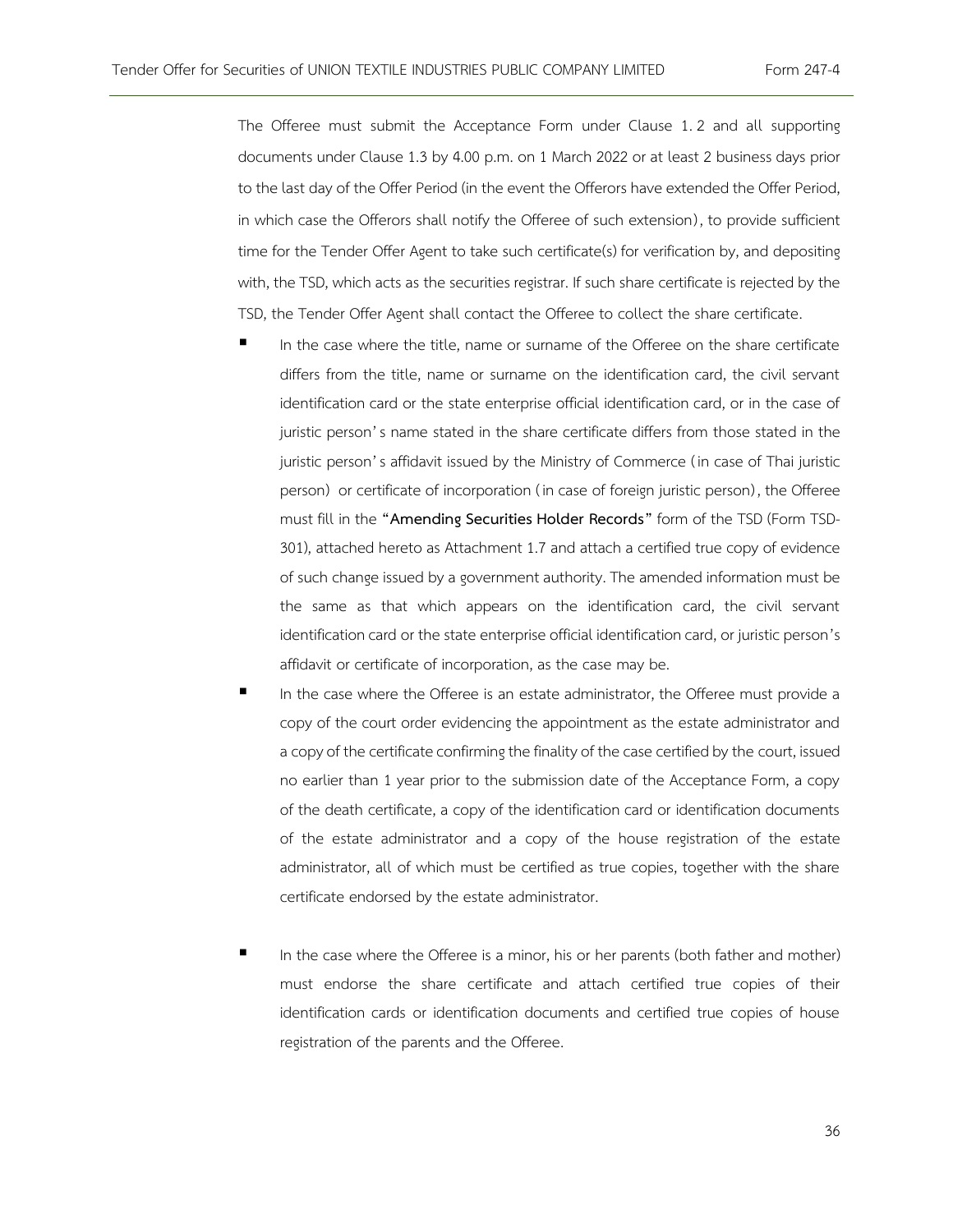- In the case where the Offeree has lost his/her share certificate(s), the Offeree must contact the TSD and request for the issuance of new share certificate(s) , in order to tender the Offeree's shares to the Tender Offer Agent. As the process of issuing new share certificate(s) may take approximately 2 weeks, the Offeree shall contact the TSD at least 2 weeks before the end of the Offer Period.
- Remark: In the case of the share certificate, the Acceptance Form will be deemed complete only after the TSD verifies and accepts a deposit of such share certificate. If such share certificate is rejected by the TSD, the Tender Offer Agent shall contact the Offeree to collect the share certificate.
- (2) **If shares are deposited with the TSD in scripless form:** The Offeree must contact the broker and/or the custodian with whom the Offeree has deposited the shares. The Offeree must submit one set of the Acceptance Form under Clause 1. 2 and all supporting documents under Clause 1.3, as the case may be, and express the intention to sell and transfer the shares to the following account:
	- **For Thai shareholders (Local Securities)** "UOB Kay Hian Securities (Thailand) Plc. for Tender" **Account No**. "026-000000014-6"
	- **For foreign shareholders (Foreign Securities) or holders of NVDR** "UOB Kay Hian Securities (Thailand) Plc. for Tender" **Account No**. "026-000000014-6"

The Offeree can submit the Acceptance Form along with evidence(s) of the transfer of the shares and all other supporting documents to the broker and/or custodian, as the case may be, with whom the Offeree has a securities trading and/or custodian account(s), and the broker and/or custodian, as the case may be, will collect and submit such Acceptance Form and other documents to the Tender Offer Agent.

In the case shares are deposited with the TSD, under the Issuer Account No. 600, the Offeree must duly complete and sign and submit the form **"Securities Transfer to/from Issuer Account with Participant"** (Form **" TSD-403"**) attached hereto as Attachment 1.6, together with one set of identification documents of the Offeree, according to the type of person as indicated in page 2 of TSD-403. This is in addition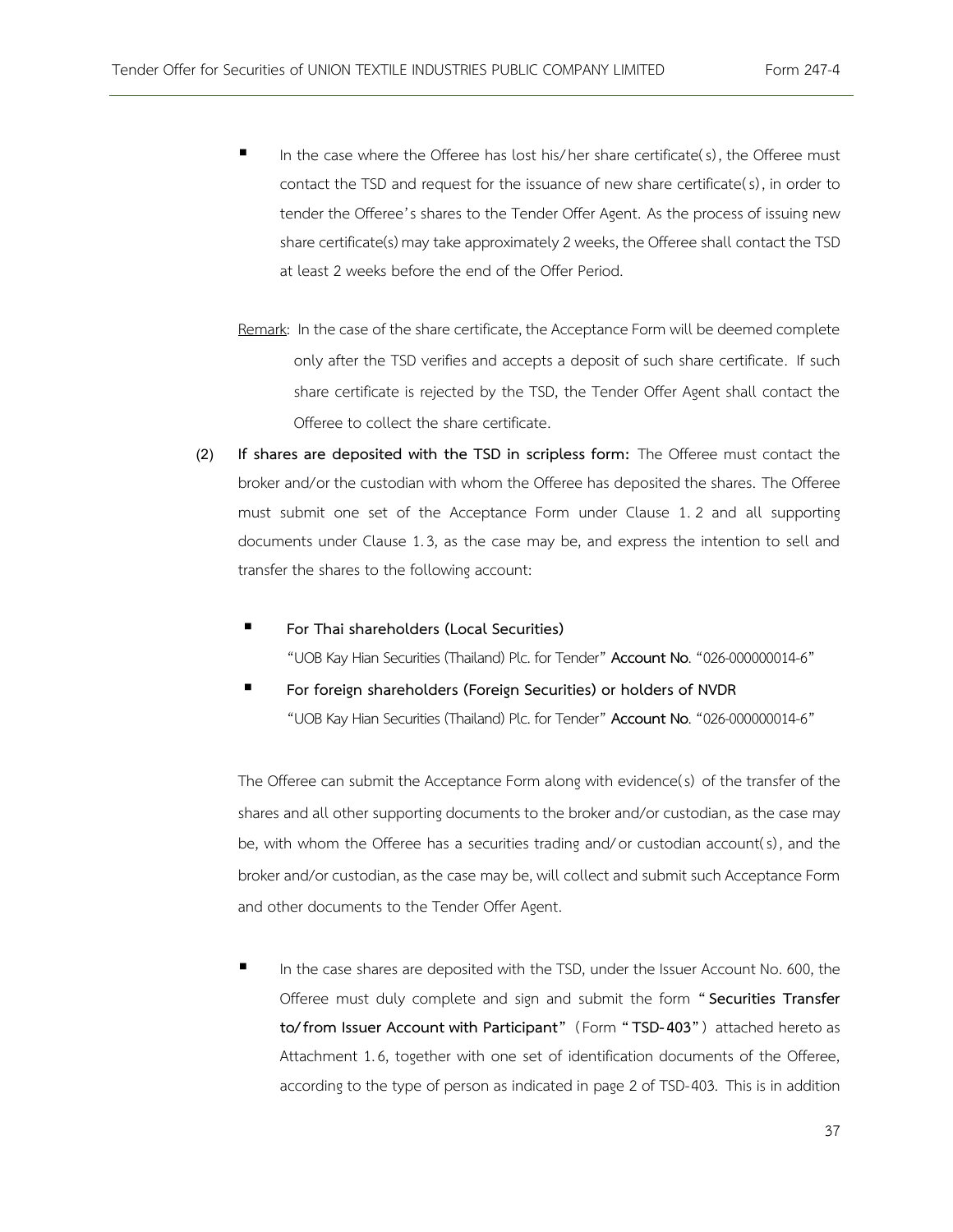to the Acceptance Form as stated in Clause 1.2, as well as one set of related documents as stated in Clause 1.3 in order to transfer the tendered scripless shares into the above account of the Tender Offer Agent.

The Offeree shall submit to the Tender Offer Agent (i) Acceptance Form as stated in Clause 1.2, (ii) one set of documents as stated in Clause 1.3 and TSD-403, and (iii) one set of documents to be submitted for shares transfer to/from the issuer account with the participant as indicated in page 2 of TSD-403.

The Offeree whose shares are deposited in the Issuer Account No. 600, shall submit the Acceptance Form along with related documents and TSD-403 along with all supporting documents by 1 March 2022, or at least 2 business days prior to the last day of the Offer Period ( in the event the Offerors have extended the Offer Period, in which case the Offerors shall notify the Offeree of such extension) , to provide sufficient time for the Tender Offer Agent to verify and process the shares transfer with the TSD. The Tender Offer Agent shall send TSD-403, with the supporting documents, to the TSD for verification and transfer of the Offeree's shares from the issuer account to the account of the Tender Offer Agent. If TSD-403 is rejected by the TSD, the Offerors and/or the Tender Offer Agent reserve the right to reject the Acceptance Form of the Offeree.

(3) **If shares are held in NVDR form:** The Offeree must contact the broker and/or custodian with whom the Offeree has deposited the NVDRs to express the intention to sell and transfer the NVDRs to "UOB Kay Hian Securities (Thailand) Plc. for Tender", Account No. "026-000000014-6". The Offeree must submit the Acceptance Form under Clause 1.2 and all other supporting documents under Clause 1.3 by 4.00 p.m. on 1 March 2022 or at least 2 business days prior to the last day of the Offer Period (in the event the Offerors have extended the Offer Period, in which case the Offerors shall notify the Offeree of such extension), in order to provide sufficient time for the Tender Offer Agent to process with the TSD or Thai NVDR Co., Ltd. in accordance with the Tender Offer Acceptance Procedures within the Offer Period.

## (4) **Identification documents of the Offeree:**

(4.1) Thai individual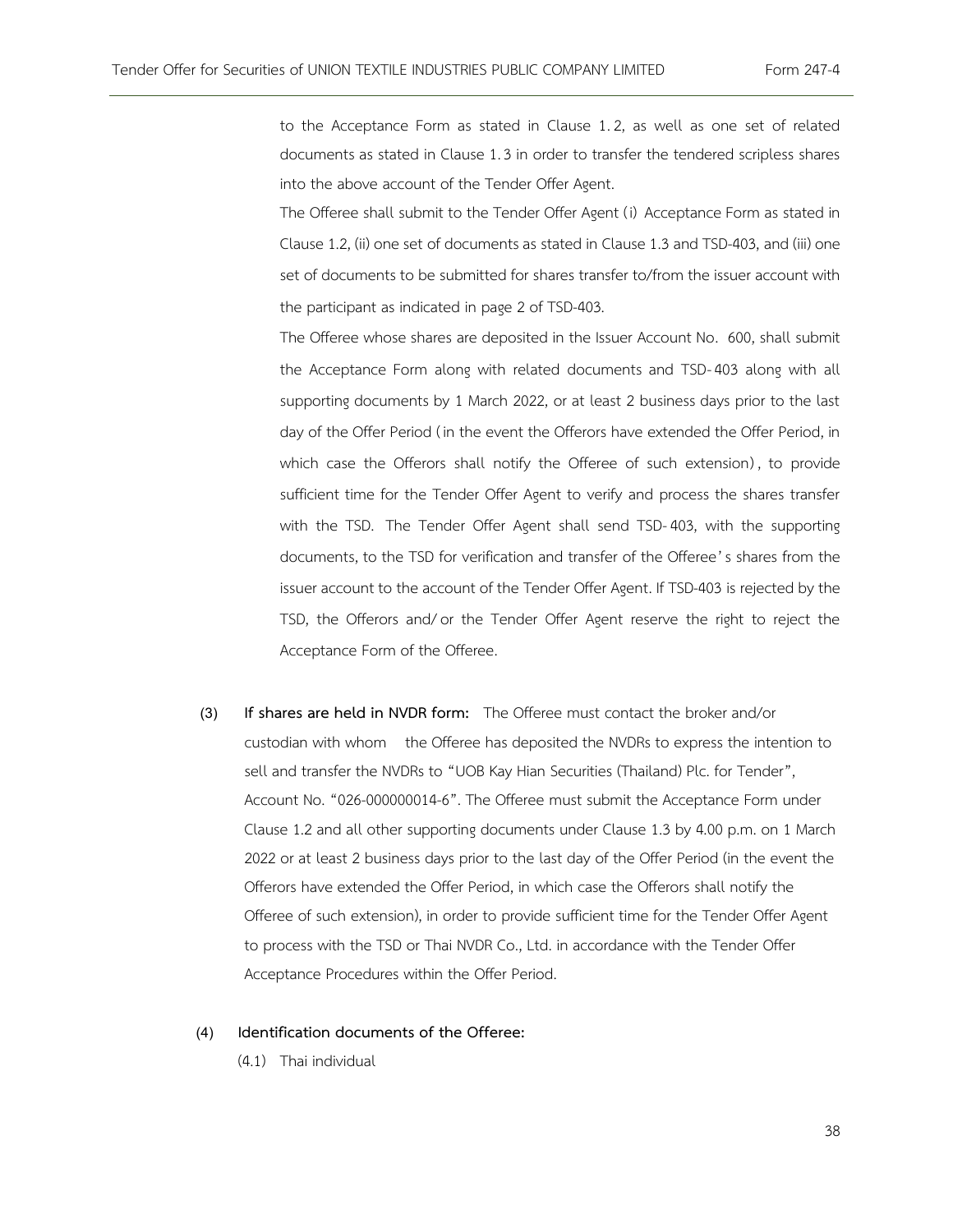A certified true copy of a valid identification card with endorsed signature. In the case of a lifelong identification card, an unexpired civil servant identification card or an unexpired state enterprise official identification card, please also attach a certified true copy of house registration with the page presenting the address and the 13-digit identification card number of the Offeree or other government documents presenting the 13-digit identification card number. In the case where the Offeree is a minor, both parents' consent is required along with certified true copies of their identification cards or identification documents and house registration with the page presenting the name of the parents and the Offeree certified.

(4.2) Foreign individual

A certified true copy of a valid alien certificate or a valid passport.

(4.3) Thai juristic person

A certified true copy of an affidavit with the most updated information, issued by the Ministry of Commerce no earlier than 6 months prior to the submission date of the Acceptance Form, and the certificate of Value Added Tax (VAT) registration (Form P.P.20) together with the identification documents in Clauses 1.3 (4.1) or 1.3 (4.2), as the case may be, of the authorized signatory(ies) who sign(s) on the documents and certify(ies) as true copies. If the Offeree is not a VAT entity under the Revenue Code, the Offeree must provide a certified true copy of tax identification card instead of Form P.P.20, signed by an authorized signatory(ies) of the juristic person affixed with the company seal (if any).

(4.4) Foreign juristic person

A certified true copy of the certificate of incorporation and an affidavit issued by an officer of the juristic person, or an authorized regulatory body of the country where the juristic person is established, certifying the name of the juristic person, the name of an authorized signatory( ies) of the juristic person, the address of the head office and the conditions of signing authorization, issued not more than 1 year prior to the submission date of the Acceptance Form and the certificate of Value Added Tax ("**VAT**") registration (Form P.P.20) (if any), and attach the identification documents in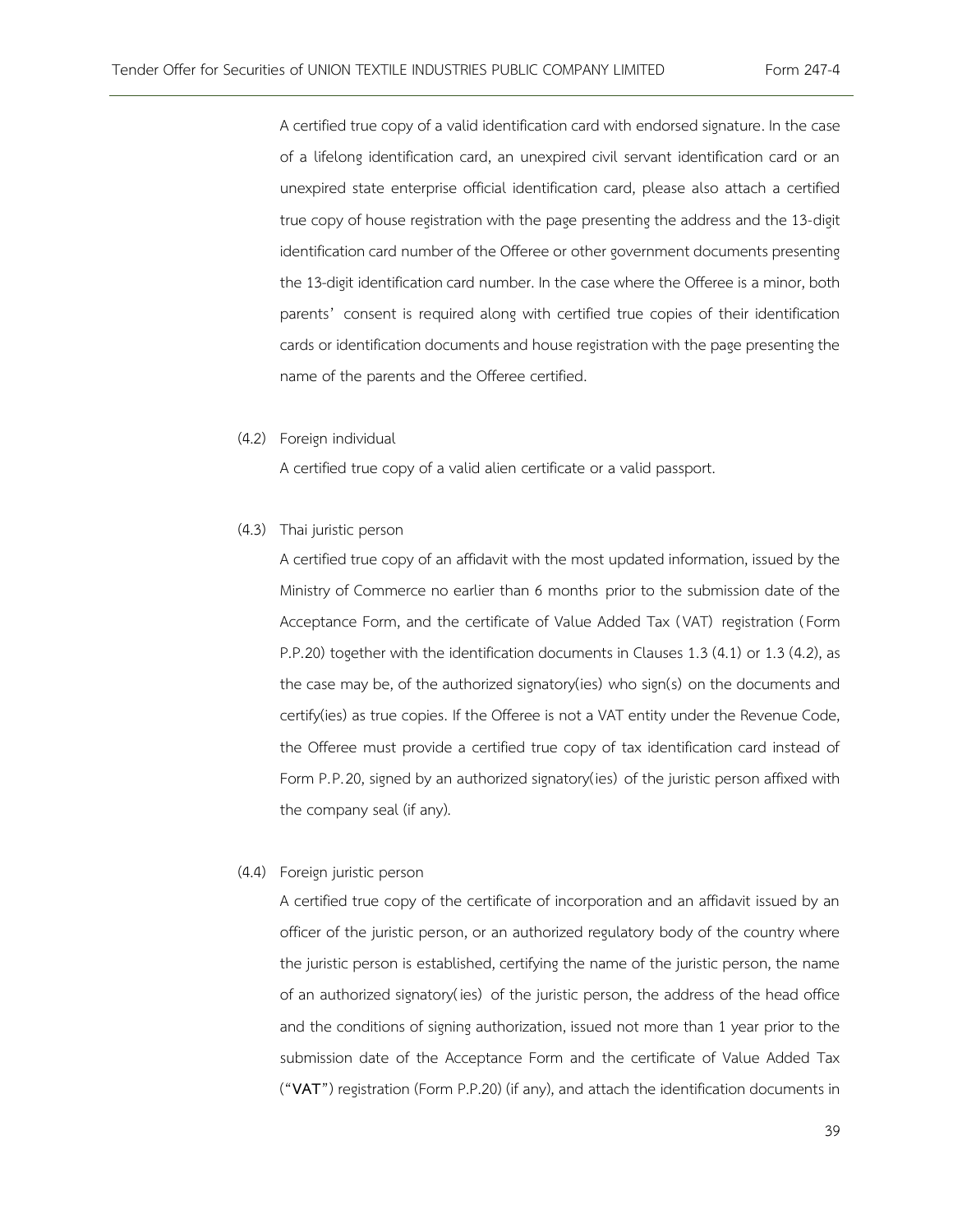Clauses 1.3 (4.1) or 1.3 (4.2), as the case may be, of the authorized signatory(ies) who sign(s) on the documents and certify(ies) as true copies. If the Offeree is not a VAT entity under the Revenue Code, the Offeree must provide a certified true copy of tax identification card ( if any) instead of Form P.P.20, a list of authorized persons and specimen signatures of authorized signatories and power of attorney ( if any) , signed by an authorized signatory(ies) of the juristic person together with the company's seal (if any).

For all supporting documents that have been certified as true copies, the signature(s) thereon must be certified by a Notary Public, or any other authorized agency, in the country where the documents are prepared or certified, and then authenticated by an official of the Royal Thai Embassy or the Royal Thai Consulate in the country where the documents are prepared or certified, no earlier than 1 year prior to the submission date of the Acceptance Form.

In the case the Offeree is a foreign juristic person whose business is not conducted in Thailand and is domiciled in a country that does not have a double taxation treaty with Thailand, or is domiciled in a country that has a double taxation treaty with Thailand but such treaty does not exempt any withholding tax on capital gain on sales of shares in Thailand, such Offeree must fill in details of the cost basis of the tendered shares in **"Form for Declaration of Cost of Tendered Shares"** attached hereto as Attachment 1.3 for ordinary shares and preferred shares and/or the **"Form for Declaration of Cost of NVDR"** attached hereto as Attachment 2.3 for NVDR, as the case may be, (the "**Cost Declaration Form**") and attach evidence(s) of such cost for the purpose of the withholding tax deduction.

If the Offeree fails to declare the cost or fails to submit proper evidence(s) thereof as set out above, the Tender Offer Agent will deduct 15 percent withholding tax calculated from multiplying the Offer Price by the total number of tendered shares or NVDRs (that is, the cost of tendered shares will be assumed to be THB 0). Photocopies of all documents must be clear and legible. The signature endorsed on the certified true copy of all documents must be same as the signature shown on all forms and supporting documents for the Acceptance Form.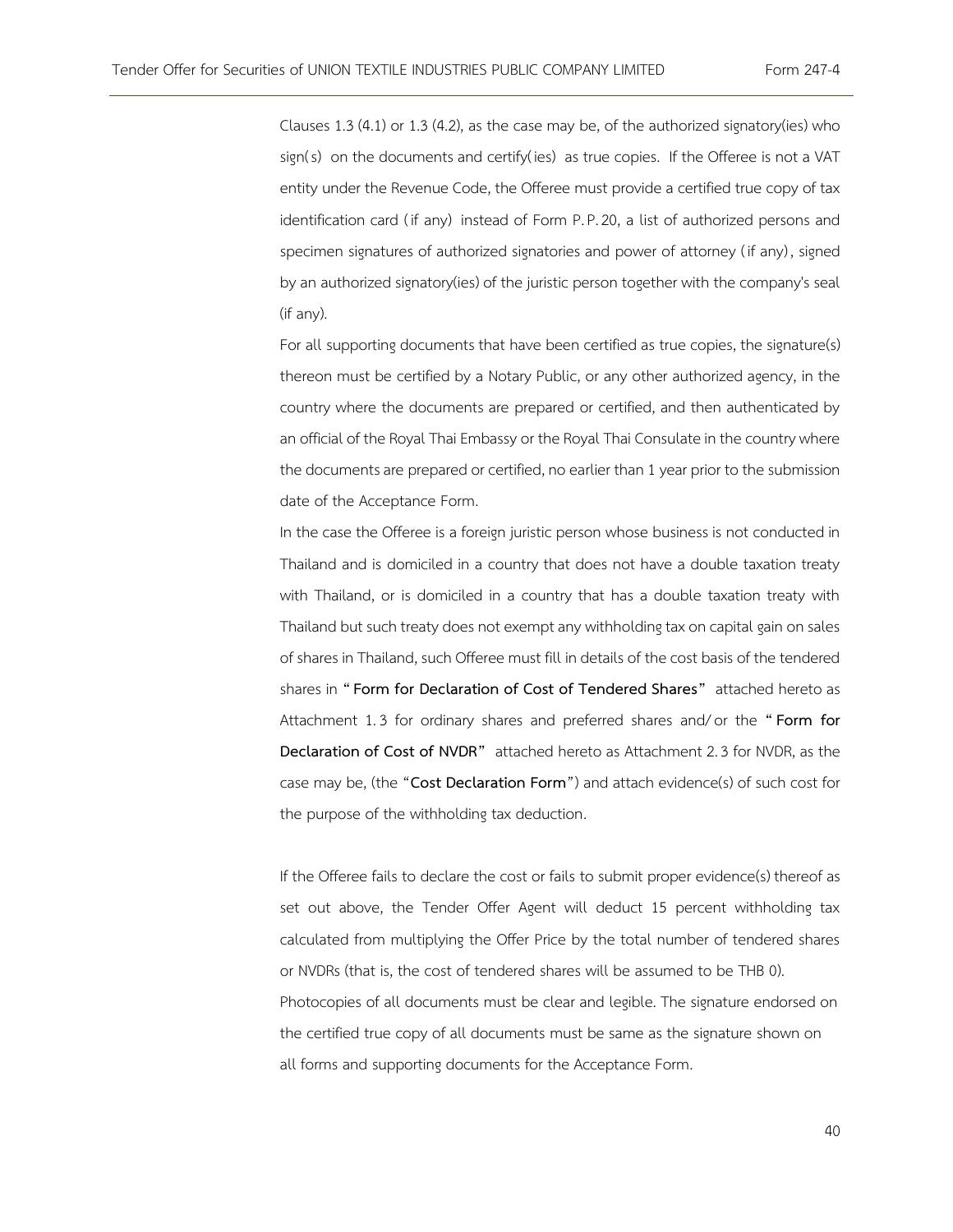- (5) In the case where the Offeree is represented by an authorized representative:
	- The documents required are the **Power of Attorney** appointing the authorized representative as stated in Attachment 1.4 for ordinary shares and preferred shares or Attachment 2.4 for NVDR, as the case may be, affixed with stamp duty with the value of THB 10 or THB 30 as the case may be, and a certified true copy of each of the identification documents as set out in Clause 1.3 (4), as the case may be, of the Offeree and the authorized representative.

In the case where the Power of Attorney is given to a custodian to exercise on behalf of the Offeree, one set of the Power of Attorney documents of the custodian is required, whereby the document as aforementioned in Clauses 1.2 and 1.3 will be signed by the custodian along with one set of the document specifying the authorized person(s) of such custodian and a certified true copy of identification documents as stated in Clause 1.3 (4), as the case may be, of such authorized person(s).

- (6) In the case where the Offeree selects the payment method option to receive its due proceeds by way of transfer to a bank account, a certified true copy of the first page of a savings account passbook or current account statement of; Bangkok Bank Plc.("BBL"), Krungthai Bank Plc. ("KTB"), Bank of Ayudhya Plc.("BAY"), Kasikorn Bank Plc. ("KBANK"), CIMB Thai Plc. ("CIMBT"), TMBThanachart Bank Plc. ("TTB"), Siam Commercial Bank Plc.("SCB") , Kiatnakin Phatra Bank Plc.("KKP"), Land and House Bank Plc.("LHBANK"), United Overseas Bank (Thai) Plc.("UOB"), as the case may be, with the page showing the account name and number, is required**.**
- (7) Other documents which the Offerors and/or Tender Offer Agent may require. Should there be any questions regarding the Tender Offer Acceptance Procedures, please contact the Tender Offer Agent per Clause 1.4 (1).

#### **1.4. Submission of the Acceptance Form and relevant documents:**

The Acceptance Form and supporting documents shall be submitted to the Tender Offer Agent between the hours of 9.00 a.m. and 4.00 p.m., on any business day from 28 December 2021 to 3 March 2022 at UOB Kay Hian Securities Public Company Limited (Head office).

## (1) **In the case of share certificate (Scrip form)**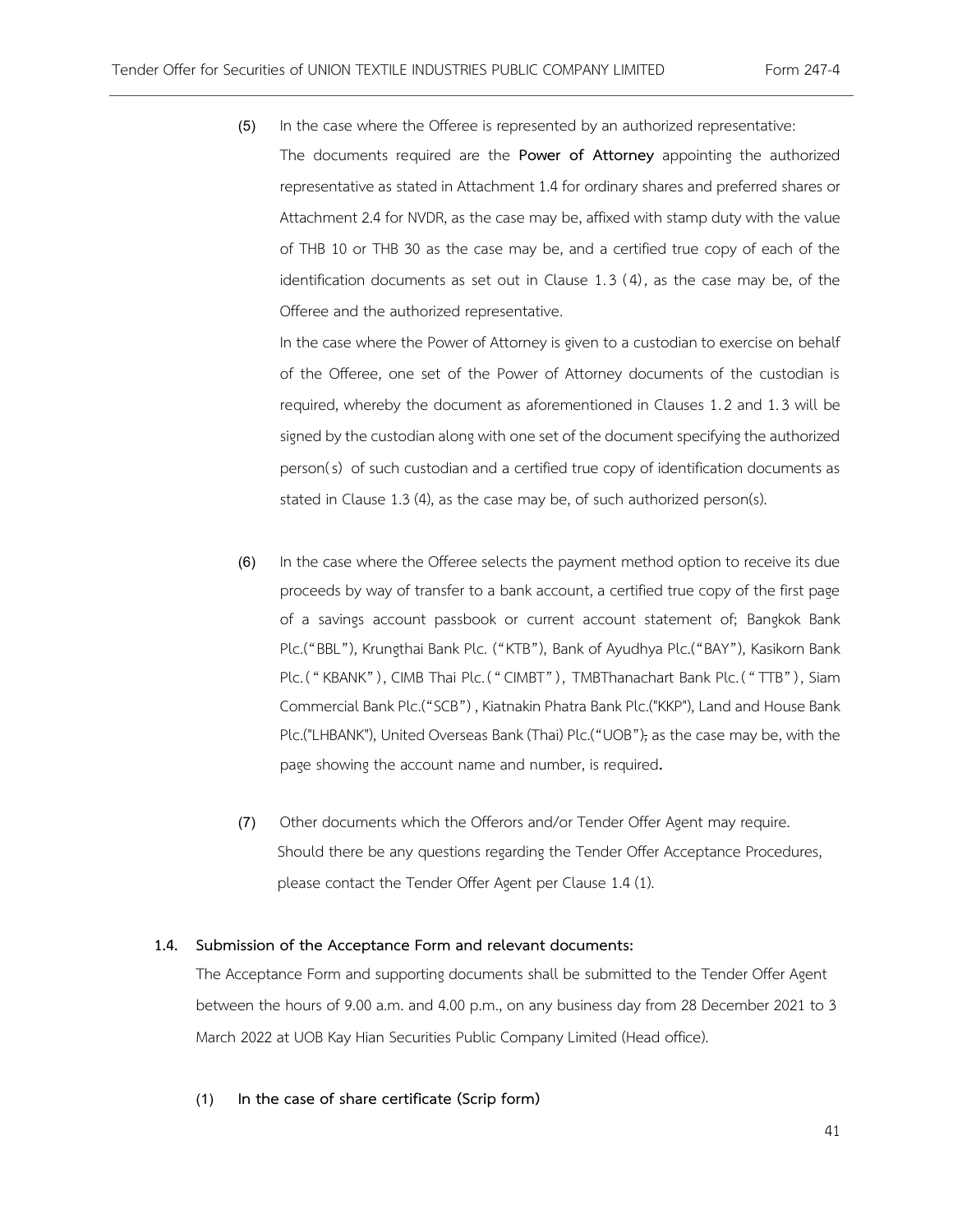The Offeree shall submit the duly completed and signed Acceptance Form under Clause 1.2 together with the duly completed and signed supporting documents under Clause 1.3. The latter will include: (i) The share certificate sign in back of share certificate as transferor ( ii) The Tender Offer acceptance form and Power of Attorney form for which the Offeree shall contact the Tender Offer Agent to obtain such form; and (iii) three sets of identification documents of the Offeree as specified in Clause 1.3 (4), as the case may be, to the Tender Offer Agent at the following address:

UOB Kay Hian Securities Public Company Limited Mr. Chainarong Boonchusanong or Mr. Charun Suksakon The Operations Department 130-132 3 FL., Sindhorn Tower 1, Wireless Rd., Lumpini , Pathumwan, Bangkok 10330 Telephone No.: 02 659 8264 or 02 659 8226

# **The Tender Offer Agent will not accept any documents in connection with this Tender Offer that are submitted by mail**.

The submission of the documents shall be made by 4.00 p.m. on 1 March 2022 or at least 2 business days prior to the last day of the Offer Period ( in the event the Offerors have extended the Offer Period, in which case the Offerors shall notify the Offeree of such extension), in order to provide sufficient time for the Tender Offer Agent to take such certificate(s) for verification by, and depositing with, the TSD, the securities registrar. If such share certificate is rejected by the TSD, the Tender Offer Agent shall contact the Offeree to collect the share certificate from the Tender Offer Agent.

## (2) **In the case of shares deposited with the TSD (Scripless form), including NVDR**

In the case where the Offeree has his/her shares, including NVDR, deposited with the TSD in scripless system through his/her account opened with any broker and/or custodian, as the case may be, the Offeree must contact his/her broker and/or custodian where the shares are deposited to collect the Acceptance Form under Clause 1.2 along with all supporting documents under Clause 1.3, as the case may be, and submit to the Tender Offer Agent at the address specified in Clause 1.4 (1). The Offeree must submit the Acceptance Form along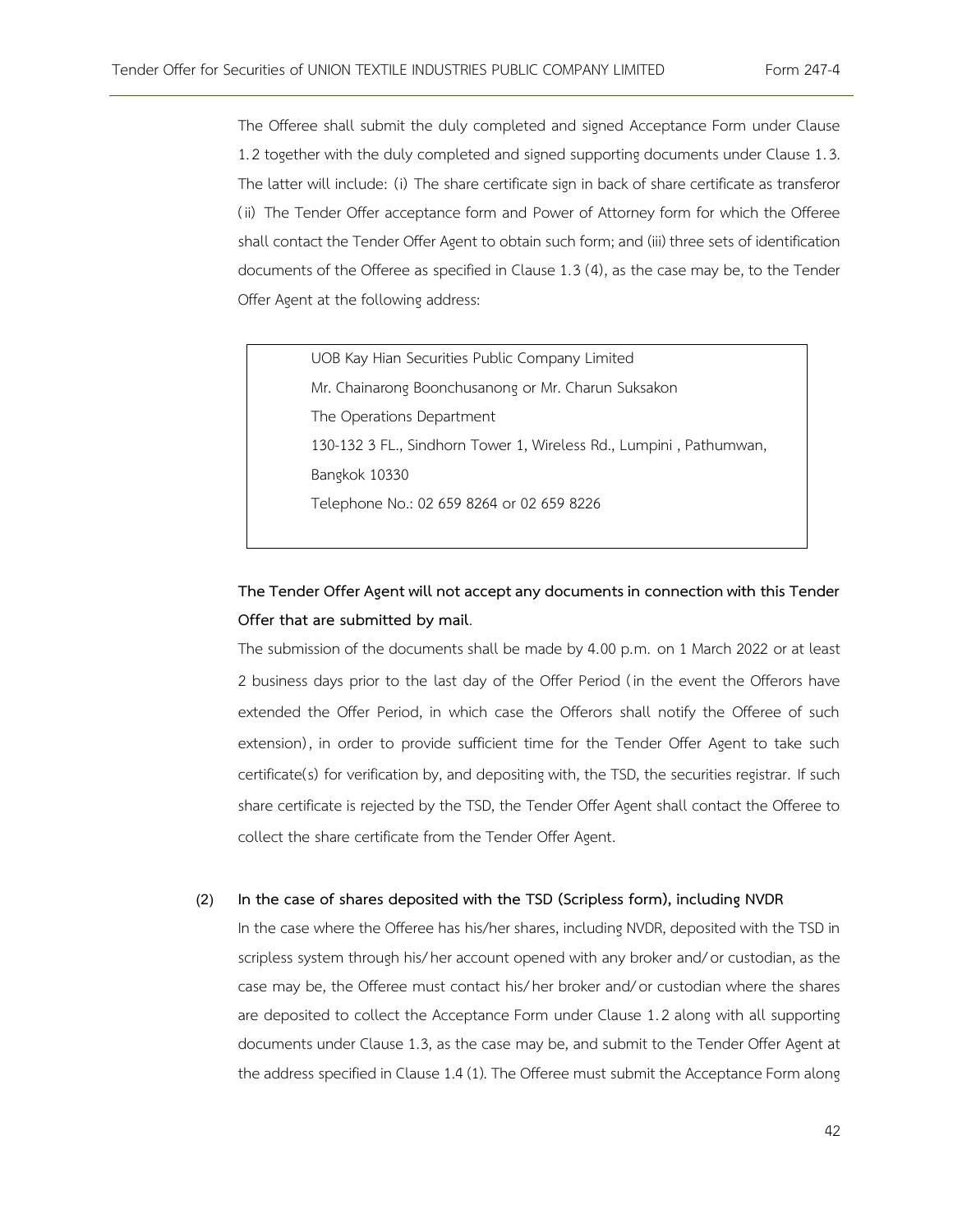with all supporting documents to his/her broker and/or custodian within the date and time as specified by such broker and/or custodian, so that the broker and/or custodian can collect and pass such documents to the Tender Offer Agent within the Offer Period.

In the case of shares that are deposited with the TSD under the Issuer Account No. 600, the Offeree shall proceed per the details set out in Clause 1.3 (2) and submit (i) the Acceptance Form under Clause 1.2; and (ii) one set of all supporting documents under Clause 1.3, which includes Form TSD-403 attached hereto as Attachment 1.6, together with one set of identification documents of the Offeree according to the type of person as indicated in page 2 of TSD-403, on or before 1 March 2022, or at least 2 business days prior to the last day of the Offer Period ( in the event the Offerors have extended the Offer Period, in which case the Offerors shall notify the Offeree of such extension) , in order to provide sufficient time for the Tender Offer Agent to verify and process the share transfer with the TSD, the securities registrar. If TSD-403 is rejected by the TSD, the Offerors and/or the Tender Offer Agent reserve the right to reject the Acceptance Form of the Offeree.

- 1.5. In the case the tendered shares are under pledge or any other encumbrances, the Offeree must take action to completely release the pledge or any other encumbrances before accepting this Tender Offer.
- 1.6. If the Offeree does not comply with the Tender Offer Acceptance Procedures, or does not complete the aforementioned certified documents required, or the supporting documents for the Tender Offer are not duly completed and signed, the Offerors and/or the Tender Offer Agent have the right to reject the Acceptance Form at their discretion. In addition, the Offerors and the Tender Offer Agent reserve the right to amend the procedures for acceptance of the Tender Offer set forth in this document as deemed appropriate, if there are any problems, obstacles or limitations affecting the completion of the procedures, in order to fairly facilitate and provide assistance to the Offeree.

#### **2. Purchase Procedure**

The Offerors intend to purchase only 15,920,300 ordinary shares of the Company, representing 26.53 percent of the total issued shares with voting rights of the Company, as at the date of submission of the Tender Offer, except in the case of the cancellation of the Tender Offer per the conditions in Clause 9 of Part 1.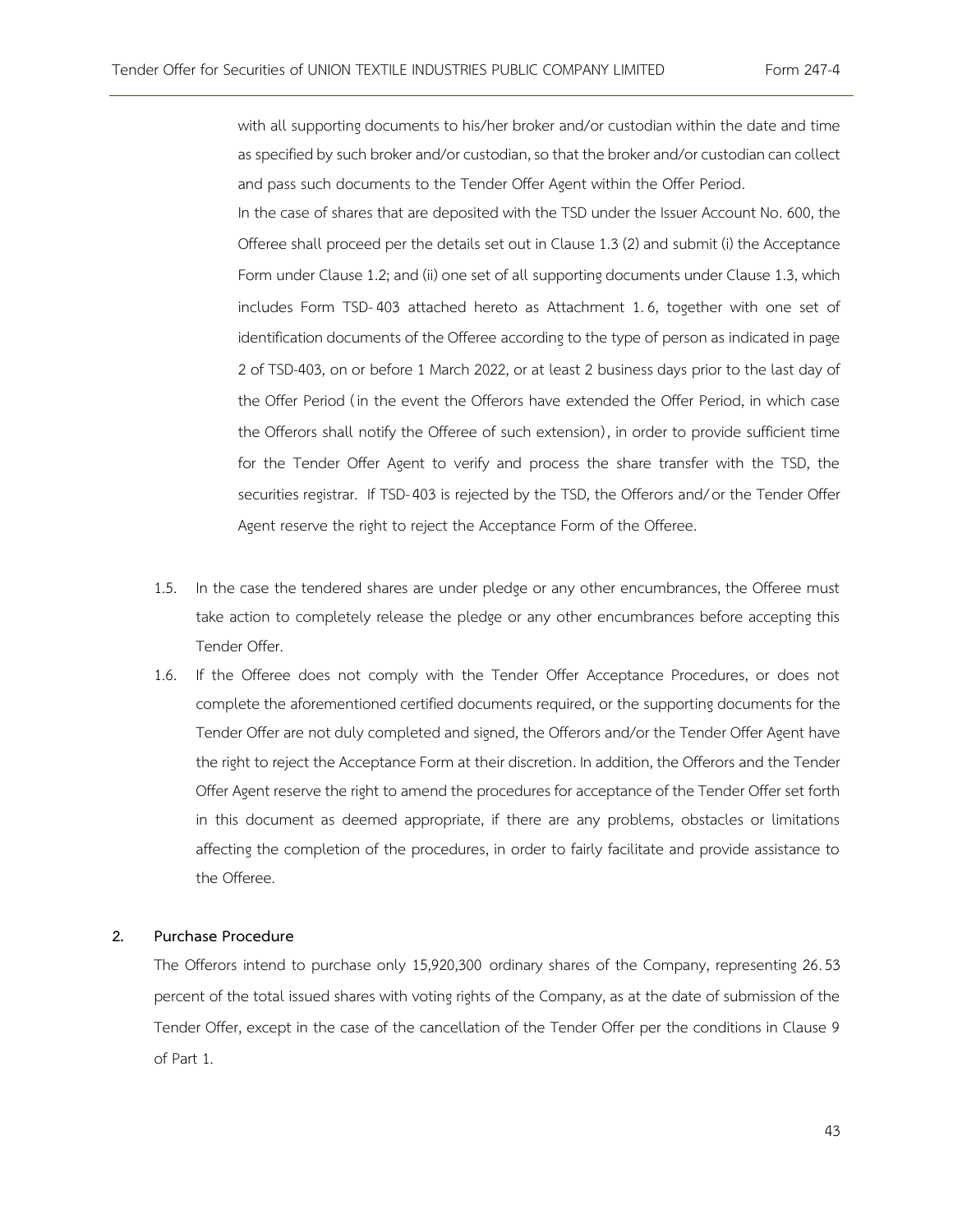## **3. Settlement and Payment Procedures**

The Offerors will make the payment through the Tender Offer Agent for all purchased tendered shares to the Offerees, excluding the Offerees that cancel their acceptance of the Tender Offer within the permitted period, on the 2<sup>nd</sup> business day following the last day of the Offer Period (the "Settlement **Date"**), which is 7 March 2022, or in the case where there is an extension of the Offer Period, the payment will be made by the selected method of the Offeree in the Acceptance Form on the 2<sup>nd</sup> business day following the last day of the extended Offer Period.

In the case where the Offeree is a Thai juristic person who has the rights to withhold 3 percent withholding tax of brokerage fee for the sale of shares, the Offeree should issue and deliver the withholding tax certificate to Krungsri Securities Public Company Limited, the Tender Offer Agent, based on the following details:

|                           |               | Name of person being withheld : UOB Kay Hian Securities (Thailand) Public Company |
|---------------------------|---------------|-----------------------------------------------------------------------------------|
| tax                       |               | Limited                                                                           |
| Address                   | ÷             | 130-132 2 <sup>nd</sup> , 3 <sup>rd</sup> Floor Sindhorn Tower1, Wireless Road    |
|                           |               | Lumpini Pathumwan Bangkok 10330                                                   |
| Tax ID                    |               | 0107548000056                                                                     |
| Withholding tax date      |               | $\div$ 7 March 2022                                                               |
| Tax filing form           | $\mathcal{L}$ | P.N.D. 53                                                                         |
| Type of assessable income |               | : Fee, brokerage fee, etc. under Section 40(2) of Revenue Code                    |

If the tendered shares are in share certificate form, the Tender Offer Agent will pay the consideration to the Offeree only after the relevant share certificate is verified by and deposited with the TSD. If the TSD rejects the share certificate, the Tender Offer Agent will not pay the consideration and the Offeree will be notified to collect all the documents from the Tender Offer Agent at the address stated above. The Offeree can select one of the following payment methods:

# 3.1 Automatic transfer to an account with Bank of Offeree

The bank account must be a savings or current account opened with Bangkok Bank Plc. ("BBL"), Krungthai Bank Plc.("KTB"),Bank of Ayudhya Plc.("BAY"), Kasikorn Bank Plc.("KBANK"), CIMB Thai Plc. ("CIMBT"),TMBThanachart Bank Plc.("TTB"), Siam Comercial Bank Plc.("SCB"), Kiatnakin Phatra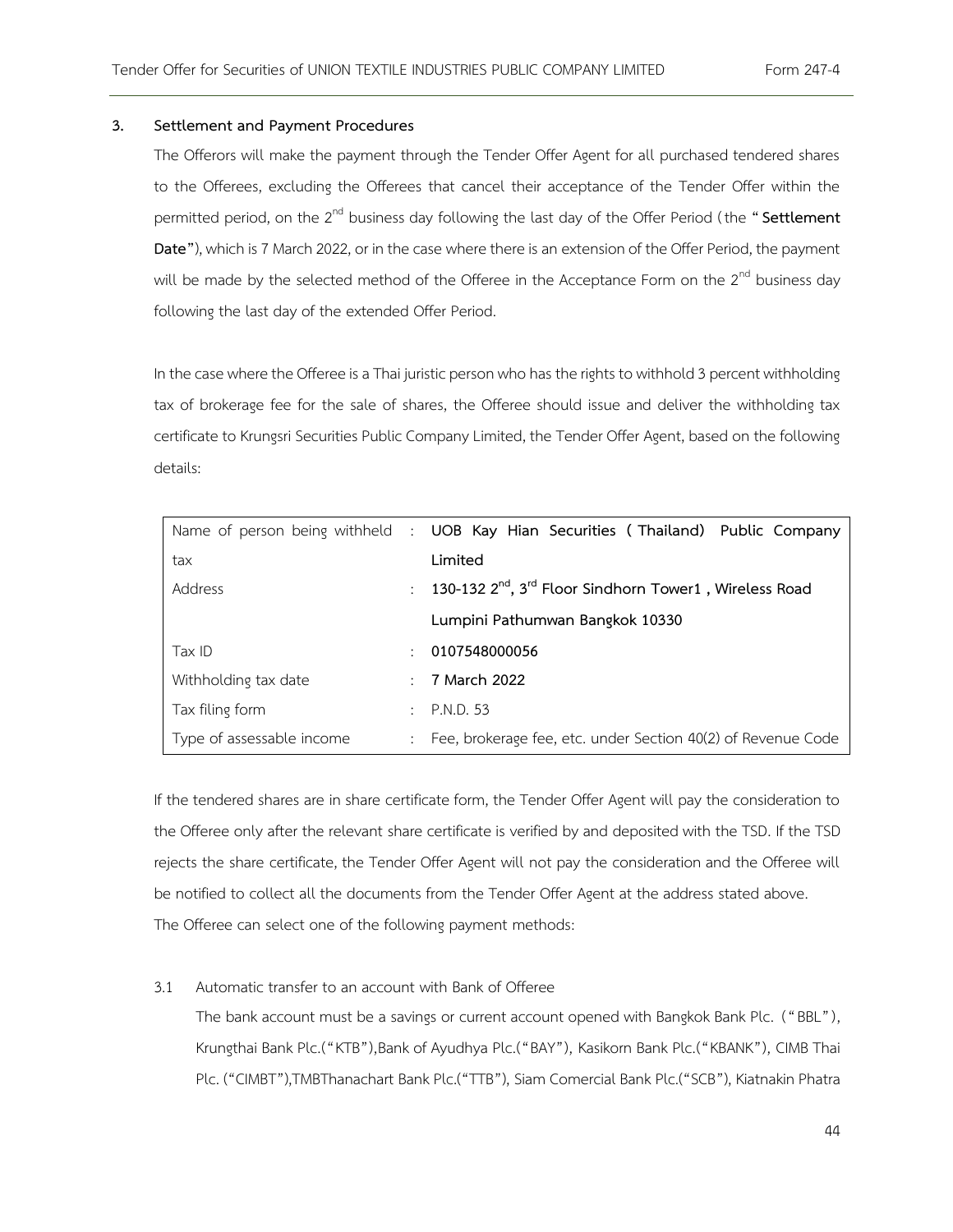Bank Plc.("KKP"), Land and House Bank Plc.("LHBANK"), United Overseas Bank (Thai) Plc. ("UOB"). The name of the account holder must be the same as that of the Offeree stated in the Acceptance Form. The amount will be available in the account by 5.00 p.m. on the Settlement Date. The Offeree must provide either a certified true copy of the first page of a passbook savings account or a current account statement, as the case may be, with the page showing the account name and number.

In the case where the Tender Offer Agent cannot transfer the payment to the Offeree's bank account due to any reason, the Tender Offer Agent reserves the right to make payment by cheque issued by Bank of United Overseas Bank (Thai) Plc. ("UOB")., Silom Complex Branch. The Tender Offer Agent will inform the Offeree to collect the cheque or it will deliver the cheque to the Offeree at the address stated in the Acceptance Form by registered mail.

# **3.2 Payment by Cheque issued by Bank of United Overseas Bank ( Thai) Plc. ( "UOB"). , Silom Complex Branch:**

The Tender Offer Agent shall make the payment by a crossed cheque, issued by Bank of United Overseas Bank (Thai) Plc. ("UOB")., Silom Complex Branch, to the Offeree. In the case where the Offeree wishes to deposit the cheque in a bank account outside the area of the clearing house in Bangkok, the cashing process may take approximately 5 business days or as per the procedures of each financial institution. The Offeree is responsible for any bank fee. The Offeree may select to receive the cheque by one of the following 2 methods:

(1) Collecting the cheque in person

The Offeree may collect the payment by a crossed cheque payable to the Offeree at the Tender Offer Agent's address as specified in the Clause 1.4 (1) only on business days during 9.00 a.m. – 4.00 p.m. from 7 March 2022 to 15 March 2022 or within 7 business days from the Settlement Date in case there is an extension of the Offer Period.

If the Offeree authorizes a representative to collect the cheque, it is required that a Power of Attorney appointing the authorized representative affixed with stamp duty with the value of THB 10 or THB 30, as appropriate, and certified true copies of each identification documents of the Offeree and the authorized representative, as set out in Clause 1.3 (4), as the case may be, shall be submitted to the Tender Offer Agent on the date which the authorized attorney is present to collect the cheque from the Tender Offer Agent.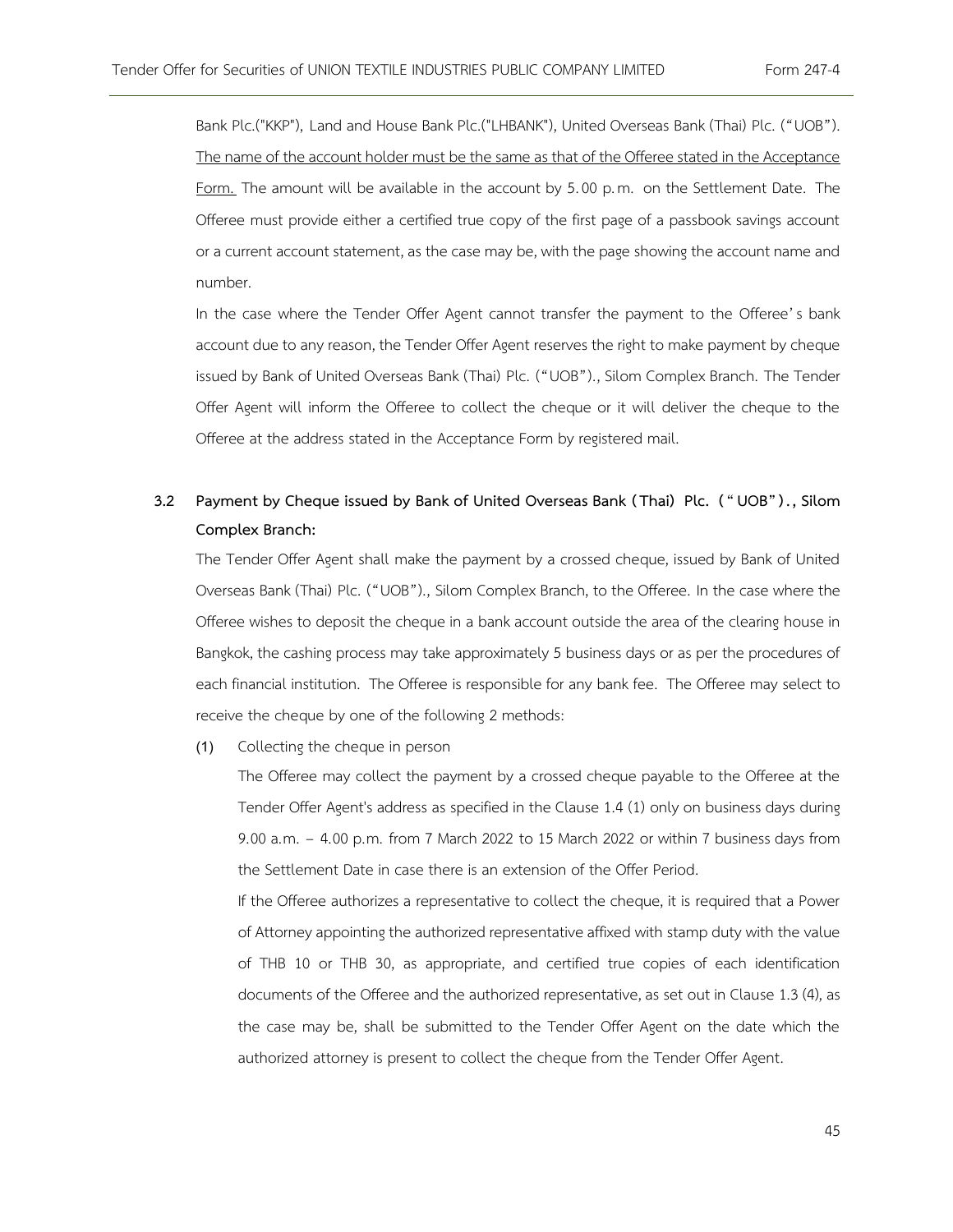If the Offeree does not collect the cheque within 7 business days after the Settlement Date, the Tender Offer Agent will deliver the cheque by registered mail to the Offeree at the address stated in the Acceptance Form by registered mail on the  $8<sup>th</sup>$  business day after the Settlement Date. Under all circumstances, after the payment cheque has been sent to the Offeree by registered mail at the address stated in the Acceptance Form, it will be considered that the Offeree has received such payment and the Offeree does not have the right to request for any interest or any damage.

(2) Delivery of the cheque by registered mail to the Offeree's address (In case the Offeree have not collected cheque within specified timeline as 1.2 (1) only) The Tender Offer Agent will deliver the cheque to the Offeree's address as indicated in the Acceptance Form by registered mail after due date as 1.2 (1)

Under all circumstance, after the payment cheque has been sent to the Offeree by registered mail at the address stated in the Acceptance Form, it will be considered that the Offeree has received such payment and the Offeree does not have the right to request for any interest or any damages.

## **4. Rights of Securities Holders Who Have Accepted the Tender Offer**

The Offerors will make the payment or arrange the payment to be made through the Tender Offer Agent, for all tendered shares in accordance with the method of payment selected by the Offeree as stated in Clause 3. If any events that result in changes to the Offer Price occur as stated in Clause 8 of Part 1, the Offerors will undertake the following:

- 4.1 In the case that the Offer Price is reduced, the Offerors will make payment at the reduced price to all Offerees. The Offerors and the Tender Offer Agent shall deem that the Offeree has agreed and accepted the reduced Offer Price except for those Offerees who have expressed their intention to sell prior to the date of price reduction (and such intention is irrevocable) . In the latter case, the Offerors will make payment for all tendered shares at the original price to such Offeree.
- 4.2 In the case that the Offer Price is increased, the Offerors will make payment at the increased price to all Offerees. The Offerors and the Tender Offer Agent shall deem that the Offeree has agreed and accepted the increased Offer Price.

# **5. Conditions for Withdrawal of the Intention to Sell**

The Offerees may cancel their acceptance of the Tender Offer at the Tender Offer Agent's address as specified in Clause 1.4 (1) between the hours of 9.00 a.m. and 4.00 p.m. on any business day from 28 December 2021 to 26 January 2022, totaling 20 business days, which may be extended in the case that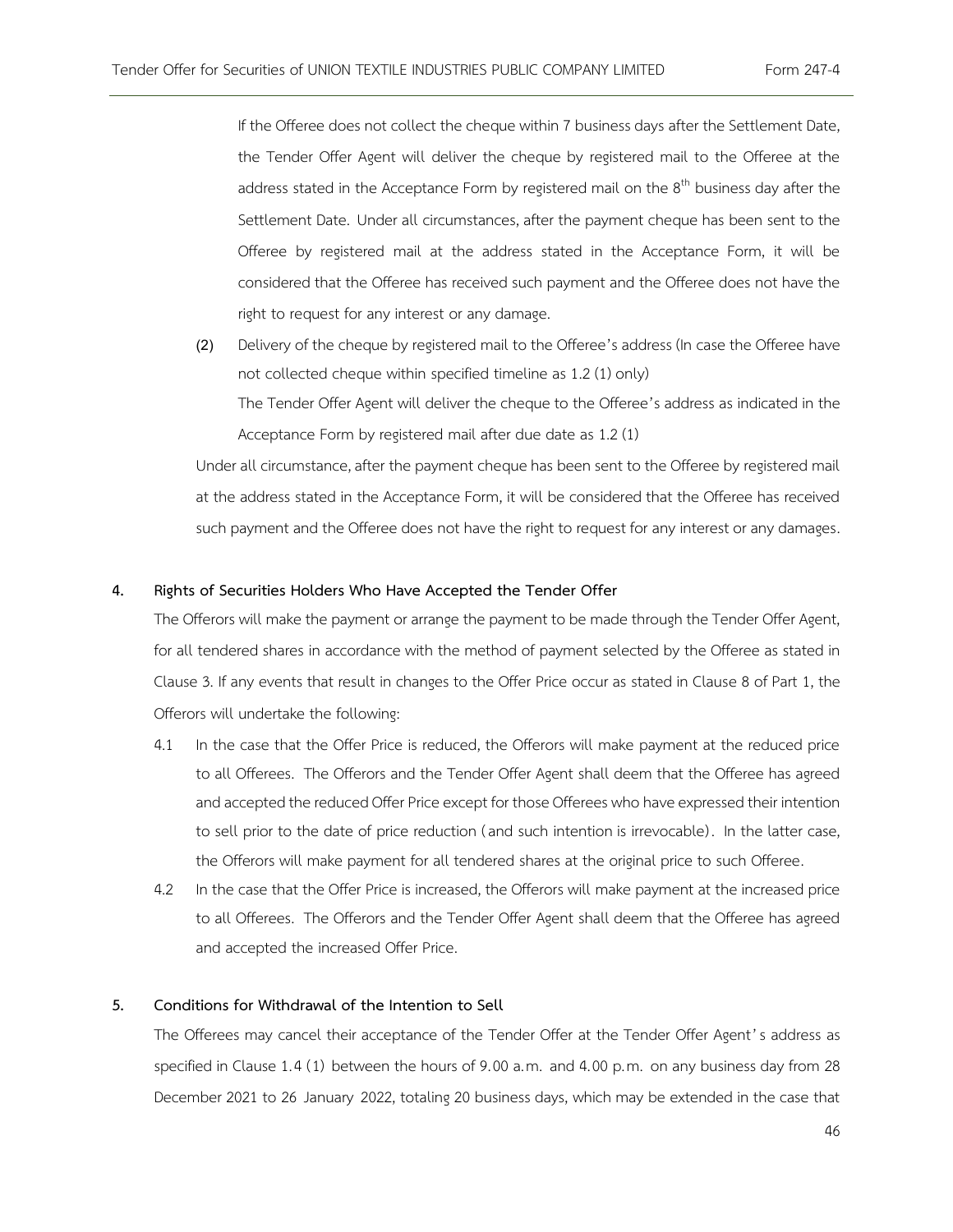the Offer Period is extended (the **" Tender Offer Cancellation Period"**). The cancellation procedures are as follows:

- 5.1. Read thoroughly the **" Tender Offer Cancellation Procedures"** attached hereto as Attachment 3.1.
- 5.2. Duly complete and sign the **"Tender Offer Cancellation Form"**(the **"Tender Offer Cancellation Form"**) attached hereto as Attachment 3.2 by the Offeree who decides to cancel his/her intention to sell.

Photocopies of all documents must be clear and legible. The signature endorsed on the certified true copy of all documents must be the same as the signature shown on all forms and supporting documents for the Tender Offer Cancellation Form.

- 5.3. Enclose the receipt of share certificate or scripless slip transferred via the TSD issued by the broker and/or the custodian, as the case may be, and Tender Offer Acceptance Form (the "**Receipt**"). In the case, the Offeree has lost the Receipt, the Offeree shall provide any other evidence upon request by the Tender Offer Agent. The Tender Offer Agent reserves the right to return the shares to the Offeree who provides the completed form and relevant documents as stated in Clause 5. In the case where the Offeree who decides to cancel his/her intention has shares deposited with the TSD under the Issuer Account No. 600, once the Offeree submits the Tender Offer Cancellation Form, the Offeree shall duly complete, sign and submit TSD-403 enclosed in Attachment 3.5, together with one set of identification documents of the Offeree in accordance to the type of person as indicated in page 2 of TSD-403, in order for the Tender Offer Agent to return the shares through the TSD and re- deposited in the Issuer Account No. 600 as specified in the Tender Offer Cancellation Form.
- 5.4. Enclose identification documents of the Offeree who decides to cancel his/her intention to sell:
	- (1) Thai individual

A certified true copy of a valid identification card with affixed signature. In the case of life long identification card, an unexpired civil servant identification card or an unexpired state enterprise official identification card, please also attach a certified true copy of house registration with the page presenting the address and the 13-digit identification card number of the Offeree or other government documents presenting the 13- digit identification card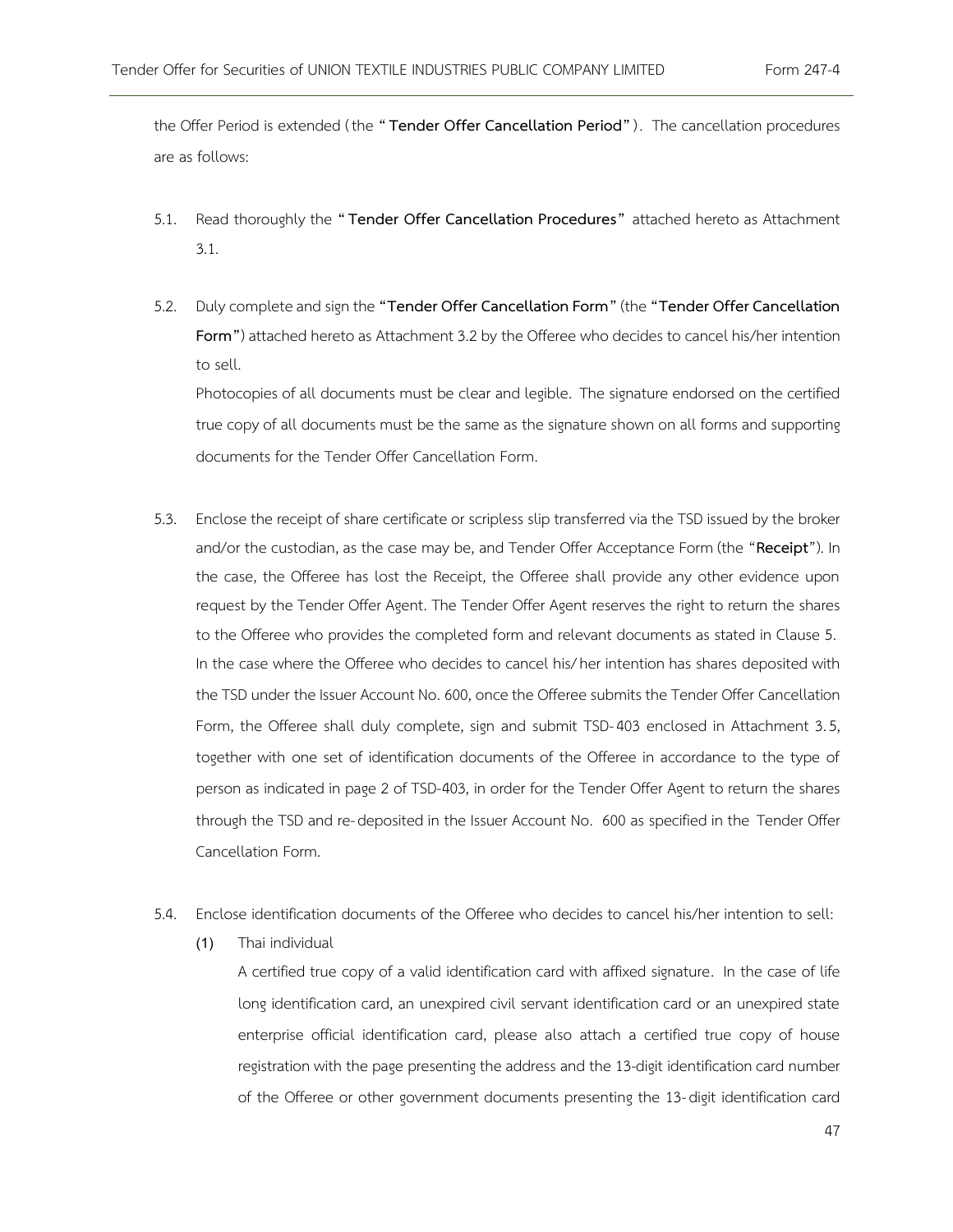number. In the case where the Offeree is a minor, both parents' consent is required along with certified true copies of their identification cards or identification documents and house registration with the page presenting the names of the parents and the Offeree certified as true copies.

(2) Foreign individual

A certified true copy of a valid alien certificate or a valid passport.

(3) Thai juristic person

A certified true copy of an affidavit with the most updated information, issued by the Ministry of Commerce no earlier than 6 months prior to the submission date of the Tender Offer Cancellation Form, signed by (an) authorized signatory(ies) of the juristic person affixed with the company seal (if any), together with the identification documents in Clauses 5.4 (1) or 5.4 (2), as the case may be, of the authorized signatory(ies) who sign(s) on the documents and certify as true copies.

(4) Foreign juristic person

A certified true copy of the certificate of incorporation and an affidavit issued by an officer of the juristic person or an authorized regulatory body of the country where the juristic person is established, certifying the name of the juristic person, the name of the authorized signatory(ies) of the juristic person, the address of the head office and conditions of signing authorization, issued no earlier than 1 year prior to the submission date of the Tender Offer Cancellation Form, list of authorized persons and specimen signatures of authorized signatories and power of attorney (if any), signed by (an) authorized signatory(ies) of the juristic person together with the company's seal (if any), and attach the identification documents in Clauses 5.4 (1) or 5.4 (2), as the case may be, of the authorized signatory(ies) who sign(s) on the documents and certify as true copies.

For all supporting documents that have been certified as true copies, the signature thereon must be certified by a Notary Public or any authorized agency in the country where the documents are prepared or certified and then authenticated by an official of the Royal Thai Embassy or the Royal Thai Consulate in the country where the documents are prepared or certified, no earlier than 1 year prior to the submission date of the Tender Offer Cancellation Form.

In the case where the title, name or surname of the Offeree who decides to cancel his/her intention that appears on the share certificate differs from the title, name or surname on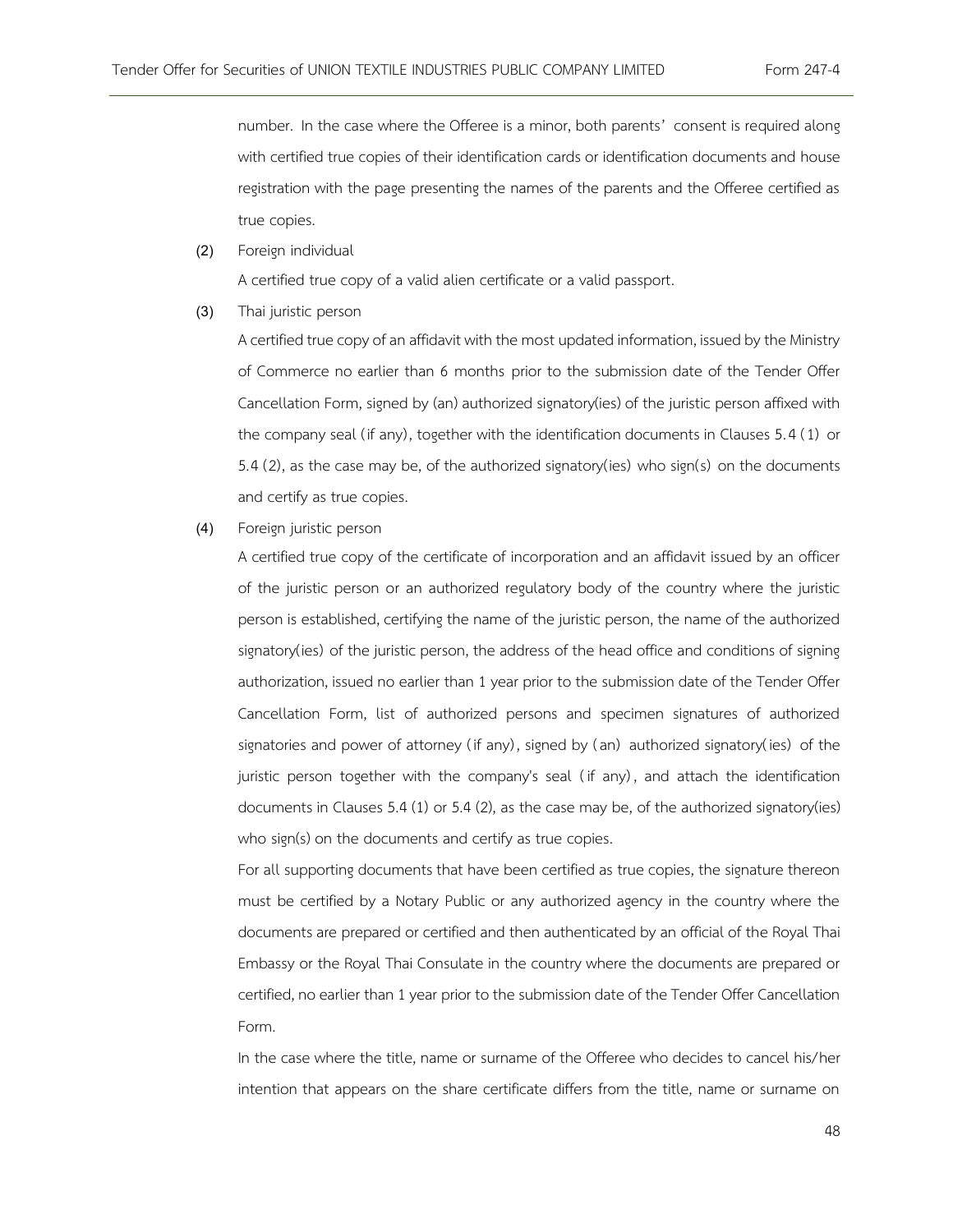the identification card, the civil servant identification card or the state enterprise official identification card, or in the case that the juristic person's name stated in the share certificate differs from those stated in the juristic person's affidavit issued by the Ministry of Commerce ( in case of Thai juristic person) or certificate of incorporation ( in case of foreign juristic person) , the Offeree must fill in the **"[Amending Securities Holder Records](https://www.set.or.th/tsd/en/download/service_form/20180828_TSD_301_EN.pdf)"** form of the TSD (Form TSD-301), attached hereto as Attachment 3.6 and attach a certified true copy of the evidence of such change issued by a government authority. The amended information must be the same as that which appears on the identification card, the civil servant identification card or the state enterprise official identification card or juristic person's affidavit or certificate of incorporation, as the case may be.

Photocopies of all documents must be clear and legible. The signature endorsed on the certified true copy of all documents must be the same as the signature shown on all forms and supporting documents for the Tender Offer Cancellation Form.

5.5. In the case where the Offeree who decides to cancel his/her intention is represented by an authorized representative.

The documents required are the Power of Attorney appointing the authorized representative as stated in Attachment 3.3, affixed with stamp duty with the value of THB 30, and a certified true copy of each of identification documents as set out in Clause 5.4, as the case may be of the Offeree and the authorized representative.

In the case that the Power of Attorney is given to a custodian to exercise on behalf of the Offeree, one set of the Power of Attorney document of the custodian is required whereby the document as aforementioned in Clauses 5.2, 5.3 and 5.4 will be signed by the custodian along with the document specifying the authorized person( s) of such custodian and certified true copy of identification documents as stated in Clause 5.4, as the case may be, of such authorized person(s).

5.6. Submit the completed Tender Offer Cancellation Form per Clause 5.2 together with all supporting documents specified in Clauses 5.3 and 5.4 at the Tender Offer Agent's address set forth in Clause 1.4 (1) within the Tender Offer Cancellation Period.

**The Offerors and the Tender Offer Agent will not accept any documents related to the Tender Offer Cancellation Form submitted by mail.**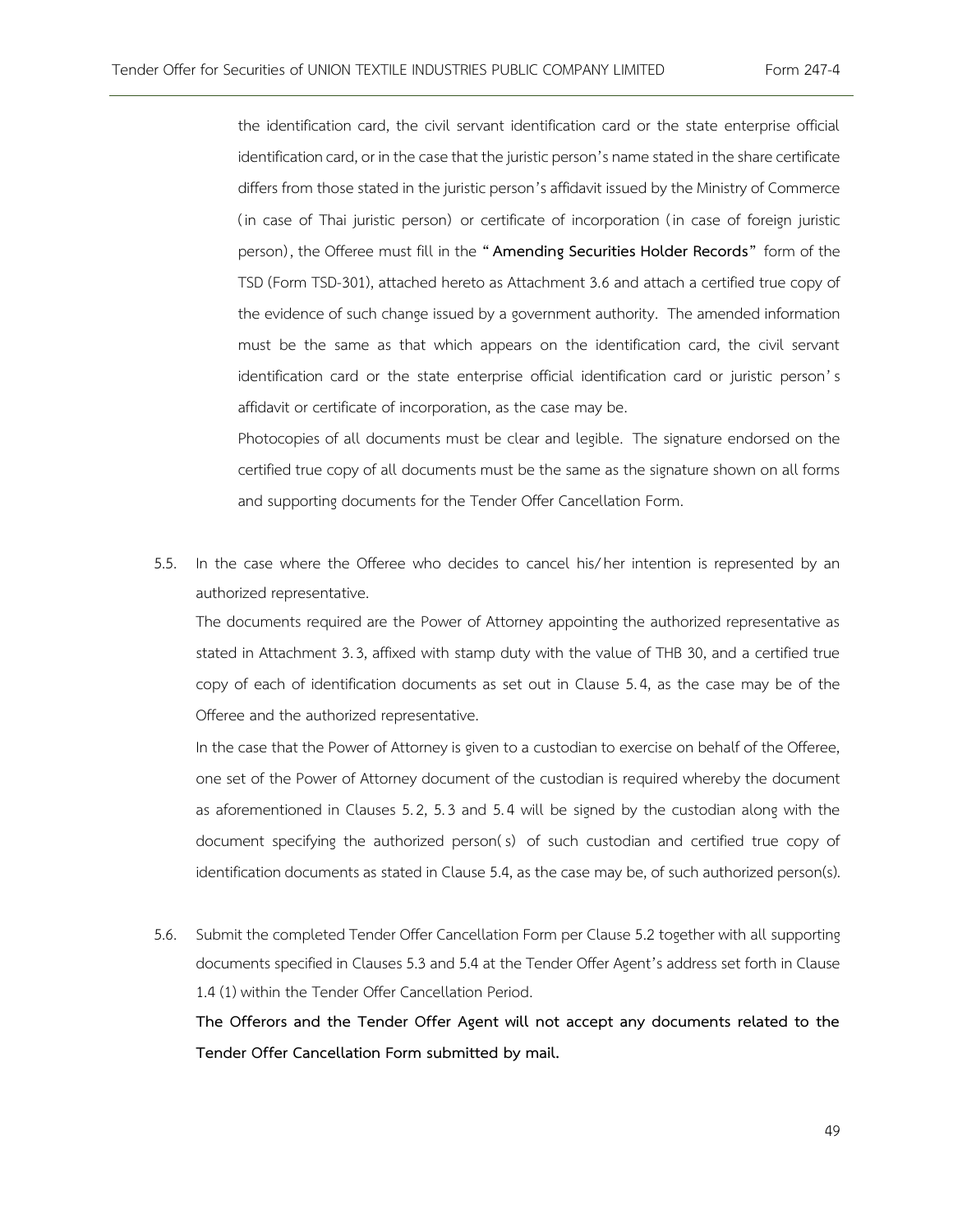- 5.7. Upon receipt and verification of the duly completed and signed Tender Offer Cancellation Form and supporting documents, as set forth in Clauses 5.3 and 5.4, within the Tender Offer Cancellation Period, the Tender Offer Agent will proceed as follows:
	- Return of share certificate: The Tender Offer Agent will return the share certificate to the Offeree or its authorized representative on the next business day following the submission date. The Offeree or its authorized representative can contact the Tender Offer Agent at the address specified in Clause 1.4 (1) to retrieve the share certificate.
	- Return of scripless shares: These will be deposited into the Offeree's account with the broker and/or custodian or the Issuer Account No. 600, as the case may be. The Offeree is required to pay a transfer fee of THB 100 (inclusive of VAT) per transaction. The Tender Offer Agent will transfer the shares through the TSD to the Offeree's broker and/or custodian account or the Issuer Account No. 600 as specified in the Tender Offer Cancellation Form on the next business day following the submission date.

An Offeree who expresses his/her intention to tender NVDR will receive his/her tendered NVDRs.

Remark: The form of the returned shares (script or scripless) shall be in accordance with the form of shares offered by the Offeree. The Offeree cannot request to change the form of the shares.

- **6. Procedure for Returning the Securities to the Offeree in case of Cancellation of the Tender Offer** If the Tender Offer is canceled due to conditions specified in Clause 9 of Part 1, the Offerors will send the letter notifying the cancellation of the Tender Offer, together with reason, to the Company's shareholders, whose names appear on the shareholders register record lately, on the next business day of the receipt of SEC's confirmation that that they have no objection with the Offerors' cancellation (the SEC can object the cancellation within 3 business days following the SEC's receipt of the Offerors' notice) and the Offerors shall submit the Notification of the Tender Offer Cancellation with the reason to the SET. The Offeree can also follow up the news through the SET. Thereafter, the Tender Offer Agent will proceed as follows:
	- 6.1 In the case of a share certificate: The Tender Offer Agent will return the share certificate to the Offeree and the Offeree can collect the share certificate at the Tender Offer Agent's address as specified in Clause 1.4 (1) on the next business day following the Offerors announcement of the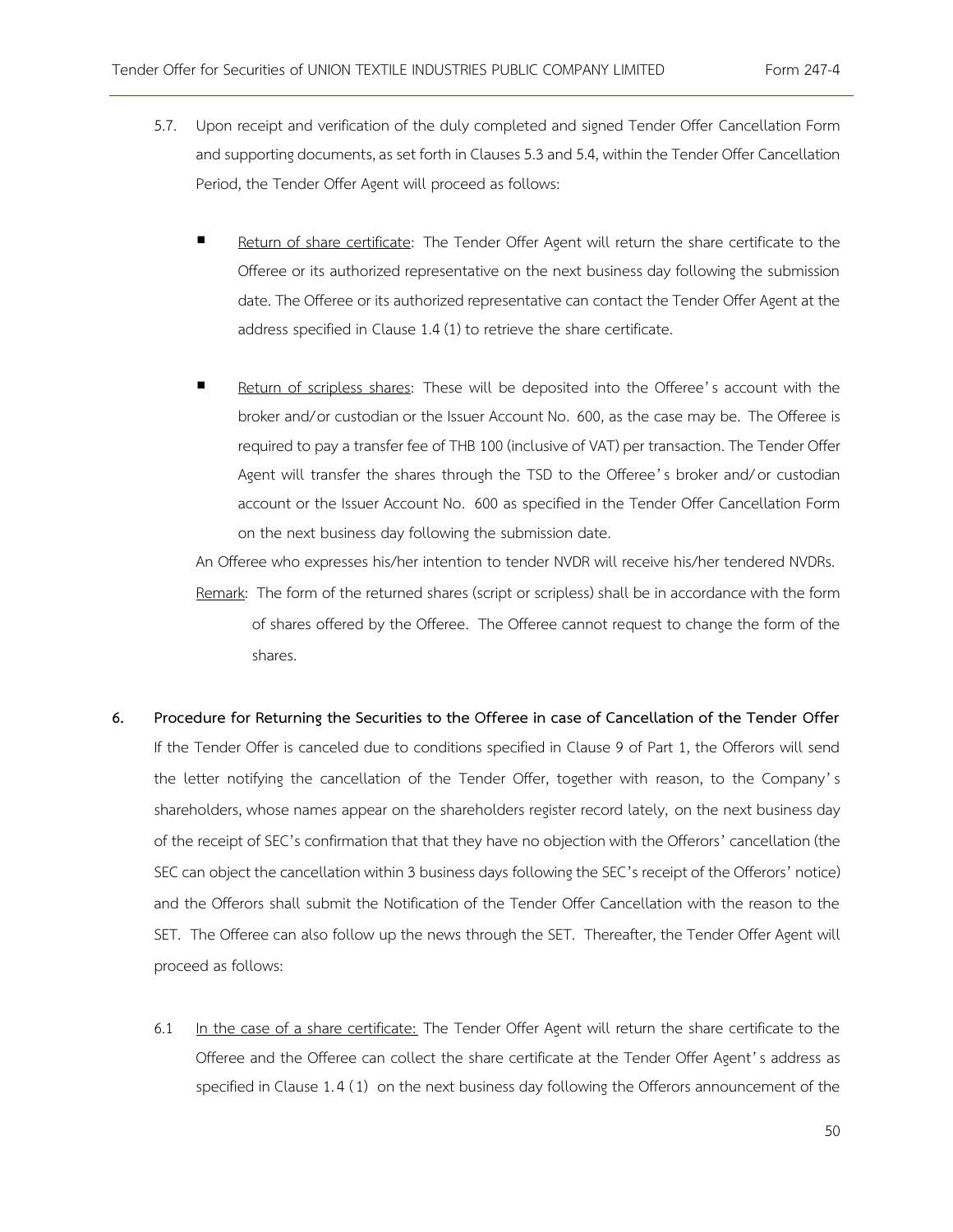cancellation of the Tender Offer.

In the case where there is announcement for the cancellation of the Tender Offer within 20 business days of the Offer Period, the Tender Offer Agent shall return the share certificate to the Offeree according to the name and address indicated in the Acceptance Form by registered mail within 30 business days after the Offerors announce the cancellation of the Tender Offer, as the Tender Offer Agent has to submit the share certificate of the Offeree to the TSD for verification during the last 2 business days prior to the last day of the Offer Period in order for the TSD to convert the certificate into scripless form. Therefore, in order to receive the return of shares in certificate form, the Offeree must follow the procedures specified by the Tender Offer Agent. The Offeree must be responsible for all the expenses incurred in relation to the return of shares in certificate form (if any).

6.2 In the case of scripless shares and/or NVDR: The Tender Offer Agent will transfer the shares back through the TSD system to the Offeree's broker and/or custodian account or the Issuer Account No. 600, as the case may be, as specified in the Acceptance Form during the next business day following the Offeror's announcement of the cancellation of the Tender Offer.

The Offeree who expresses his/her intention to tender NVDR will receive his/her tendered NVDRs.

Remark: The form of the returned shares (script or scripless) shall be in accordance with the form of shares offered by the Offeree. The Offeree cannot request to change the form of the shares.

## **7. Determination of the Tender Offer Price**

## **7.1 Method of the Offer Price determination**

The offer price for the purchase of ordinary shares of the Business is equal to 38.35 baht per share (Thirty-eight baht and thirty-five satang) and the offer price for the purchase of preferred shares of the business is 48.15 baht per share (Forty-eight baht and fifteen satang), which is the price determined by the Offeror which the price is not lower than the highest price of the prices calculated under the rules prescribed in the Notification of the Capital Market Supervisory Board No. TorChor. 12/ 2554 Subject: Rules, Conditions, and Methods for holding securities of the Business Takeovers No. 56 that related with the Tender Offer price for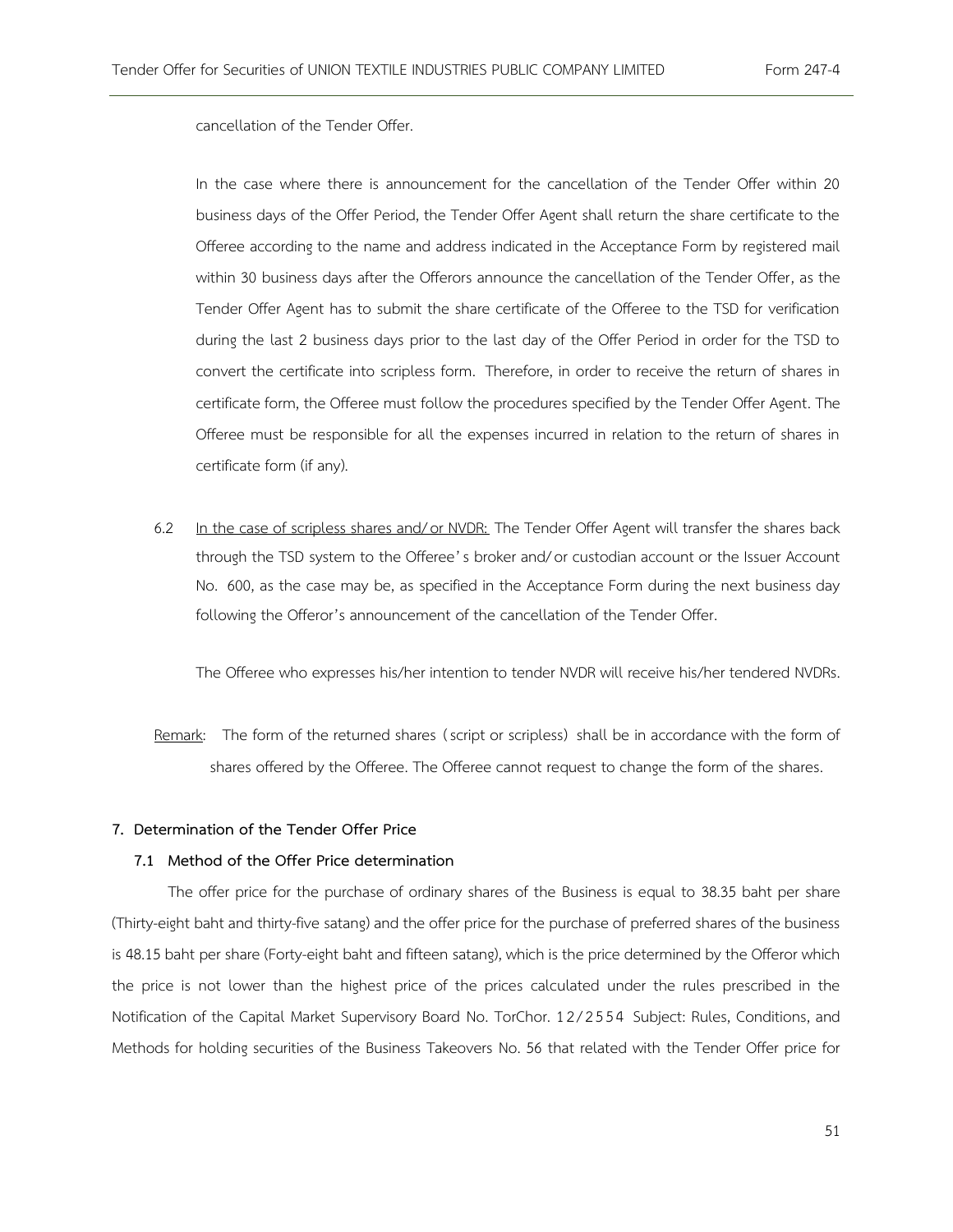securities in making a Tender Offer for delisting which stipulates that the bid price must not be lower than the highest price calculated by 4 methods as follows:

- 1. The highest price paid by the Offeror, or Concert Party with any related party specified in Section 258, or any related party specified in Section 258 and Concert Party with the Offeror acquire for such ordinary shares or preference shares during the period of 90 days prior to the date on which the offer document is submitted to the SEC.
- 2. The weighted average market price (Volume Weighted Average Market Price: VWAP) of such shares during 5 business days prior to the date on which the Board of Directors of the Business resolves to propose for consideration by the shareholders' meeting the delisting of shares, or the date on which the shareholders' meeting resolves to delist the shares, from the SET, whichever comes earlier.
- 3. The net asset value of the Business calculated based on the book value, which has been adjusted to reflect the latest market value of the assets and liabilities of the Business ( Adjusted Book Value : Adjusted BV)
- 4. The Fair Value of ordinary shares or preference shares of the Business as appraised by the Financial Advisor.

In this regard, the Fair Value valuation of the Business's ordinary shares in accordance with Clause 4 was made by Fin Plus Advisory Company Limited ("Financial Advisor"), which is not a person related to the Offeror and a person under 258 of the Offeror. In this regard, calculating the value of the securities as mentioned above can be summarized as follows.

| Criteria used in the evaluation                                                          | Price            |
|------------------------------------------------------------------------------------------|------------------|
|                                                                                          | (Baht per share) |
| 1. The highest price paid by the Offeror, or any related party specified in Section 258, | $-$ NONE $-$     |
| acquire for such ordinary shares or preference shares during the period of 90 days prior |                  |
| to the date on which the offer document is submitted to the SEC.                         |                  |
| 2. The weighted average market price (Volume Weighted Average Market Price: VWAP)        | $-$ NONE $-$     |
| of such shares during 5 business days prior to the date on which the Board of Directors  |                  |
| of the Business resolves to propose for consideration by the shareholders' meeting the   |                  |
| delisting of shares from the SET between October 14, 2021, to October 20, 2021, before   |                  |
| the date that the Board of Directors of the Business resolves to propose for             |                  |
| consideration by the shareholders' meeting the delisting of shares.                      |                  |
|                                                                                          |                  |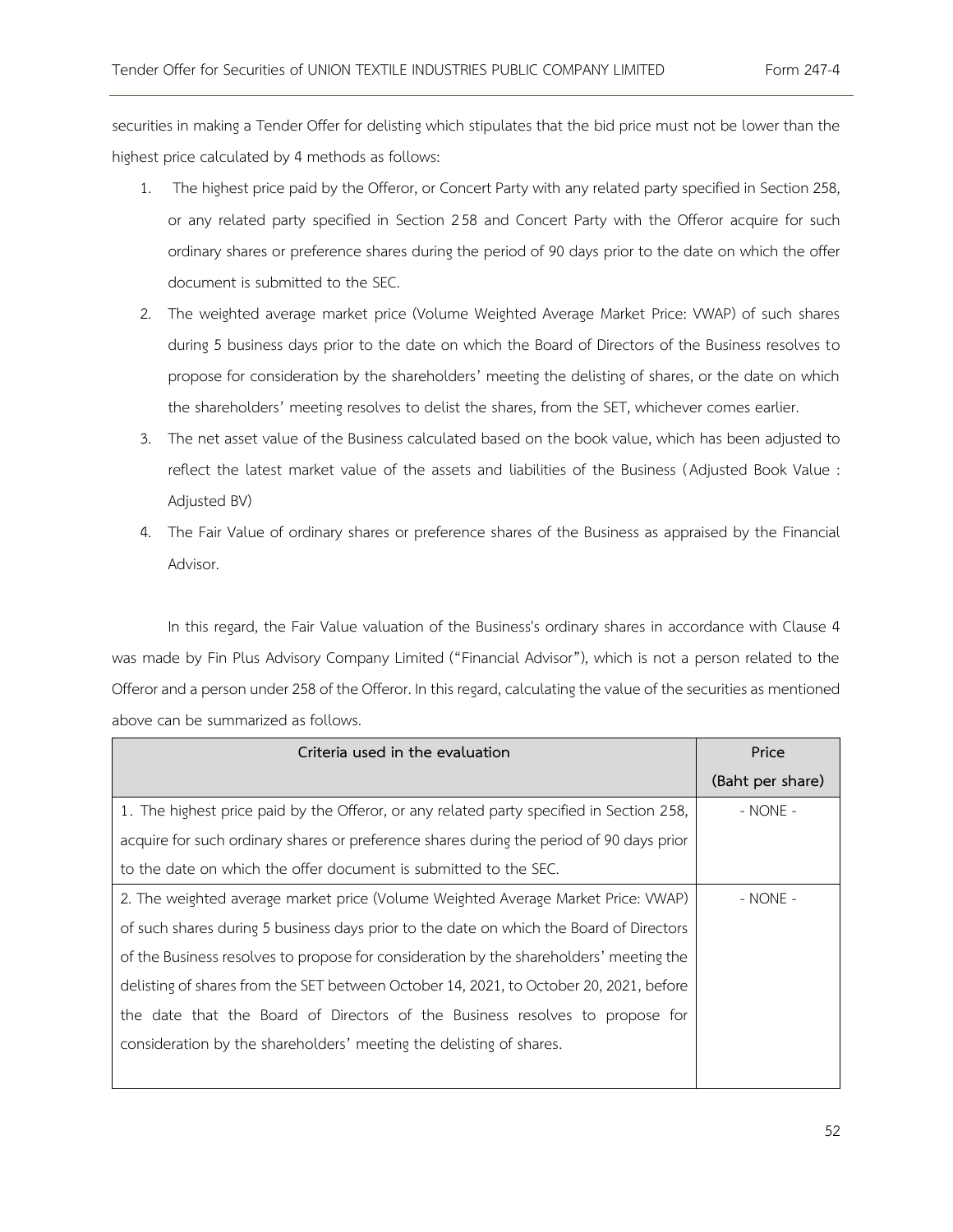| Criteria used in the evaluation                                                           |                | Price              |
|-------------------------------------------------------------------------------------------|----------------|--------------------|
|                                                                                           |                | (Baht per share)   |
| In this regard, the securities of the Business aren't trading on October 11, 2021, due to |                |                    |
| the SET sign NC and SP mark that the securities of the Business stop trading.             |                |                    |
| 3. The net asset value of the Business is calculated based on the book value, which has   |                | The price of       |
| been adjusted to reflect the latest market value of the assets and liabilities of the     |                | ordinary share is  |
| Business. In this regard, the value of assets and liabilities of the Business were based  |                | 38.35 baht per     |
| on the consolidated financial statements as of June 30, 2021, which is the latest         |                | share.             |
| financial statement prior to the submission of the Tender Offer to the SEC. The financial |                |                    |
| statement has been audited by the auditors.                                               |                | The price of       |
| - Ordinary Shares                                                                         |                | preferred share is |
| Details                                                                                   | Value (Million | 48.15 baht per     |
|                                                                                           | Baht)          | share.             |
| Registered that issued and Paid-up capital                                                | 600.00         |                    |
| Legal Reserve                                                                             | 150.00         |                    |
| Retained earnings                                                                         | 222.00         |                    |
| Other components of shareholders' equity                                                  | 74.02          |                    |
| Total Shareholders' Equity Before Adjustment                                              | 1,046.02       |                    |
| Less Accrued Preferred Shares Dividends                                                   | 147.00         |                    |
| Add Summarize the list of adjustments according to 1.2.1                                  | 1,402.05       |                    |
| $-1.2.4$                                                                                  |                |                    |
| Shareholders' Equities After Adjustment                                                   | 2,301.06       |                    |
| Number of Shares (Million shares)                                                         | 60.00          |                    |
| Book Value of Ordinary Shares after adjustment (Baht                                      | 38.35          |                    |
| per share)                                                                                |                |                    |
|                                                                                           |                |                    |
| - Preferred Shares                                                                        |                |                    |
| Details                                                                                   | Value          |                    |
| Book Value of Ordinary Shares after adjustment (Baht                                      | 38.35          |                    |
| per share)                                                                                |                |                    |
| Add Accrued dividends for Preferred Shares (Baht/Share)                                   | 9.80           |                    |
| Book Value of Preferred shares after Adjustment (Baht                                     | 48.15          |                    |
| per Share)                                                                                |                |                    |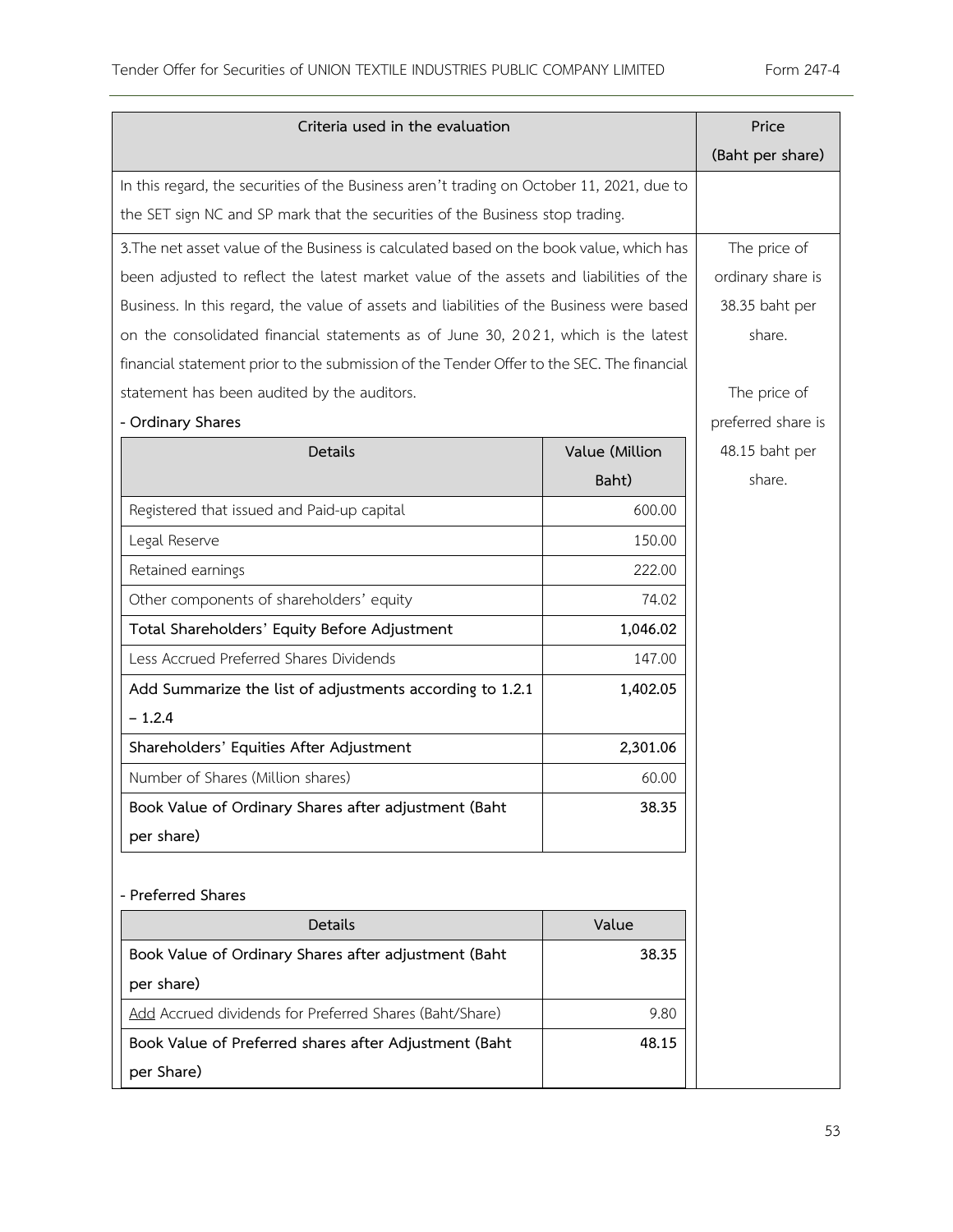| Criteria used in the evaluation                                                                    | Price             |                    |  |
|----------------------------------------------------------------------------------------------------|-------------------|--------------------|--|
|                                                                                                    | (Baht per share)  |                    |  |
| Source: Consolidated Financial Statements of the Business for June 30,<br>$\overline{\phantom{0}}$ |                   |                    |  |
| 2021, the latest financial statements of various companies held by the Business both               |                   |                    |  |
| directly and indirectly asset appraisal report by American Appraisal (Thailand) Co., Ltd.,         |                   |                    |  |
| Appraisal of shares in the business's investment account in companies listed on the                |                   |                    |  |
| Stock Exchange using the weighted average market price 15 business days before the                 |                   |                    |  |
| Board of Directors' Meeting of the Company and the appraisal of investment units of                |                   |                    |  |
| mutual funds using average closing prices 15 business days before the Board of                     |                   |                    |  |
| Directors' Meeting during that period, from September 29, 2021, to October 20, 2021.               |                   |                    |  |
| 4. The Fair Value of the Business's ordinary shares as appraised by the Financial Advisor.         |                   | The price of       |  |
| The Financial Advisor has employed several valuation methodologies in assessing the                |                   | ordinary share is  |  |
| Fair Value of the Business's ordinary shares and preferred shares. The methodologies               |                   | 38.35 baht per     |  |
| employed yields the following valuations:                                                          |                   | share.             |  |
| Method                                                                                             | Value             |                    |  |
| 4.1 Book Value Approach                                                                            | (Not Appropriate) | The price of       |  |
| Ordinary Shares (Baht/Share)                                                                       | 14.98             | preferred share is |  |
| Preferred Shares (Baht/Share)                                                                      | 24.78             | 48.15 baht per     |  |
| 4.2 Adjusted Book Value Approach                                                                   | (Not Appropriate) | share.             |  |
| Ordinary Shares (Baht/Share)                                                                       | 38.35             |                    |  |
| Preferred Shares (Baht/Share)                                                                      | 48.15             |                    |  |
| 4.3 Market Comparable Approach                                                                     | (Not Appropriate) |                    |  |
| 4.3.1 Price to Book Value: P/BV                                                                    |                   |                    |  |
| - Ordinary Shares (Baht/Share)                                                                     | $13.27 - 16.35$   |                    |  |
| - Preferred Shares (Baht/Share)                                                                    | $23.07 - 26.15$   |                    |  |
| 4.3.2 Price to Earnings Ratio: P/E                                                                 |                   |                    |  |
| - Ordinary Shares (Baht/Share)                                                                     | 1.88              |                    |  |
| - Preferred Shares (Baht/Share)                                                                    | 11.68             |                    |  |
| 4.4 Discounted Cash Flow Approach                                                                  | - NONE-           |                    |  |

# **Details of the Fair Value determination of the Business prepared by the Financial Advisor**

The Financial Advisor has gone through multiple approaches in determining the appropriate price of both ordinary shares and preferred shares for the Tender Offer of the Business to delist its securities from the Stock Exchange of Thailand. The details of each valuation method adopted by the Financial Advisor are as follows: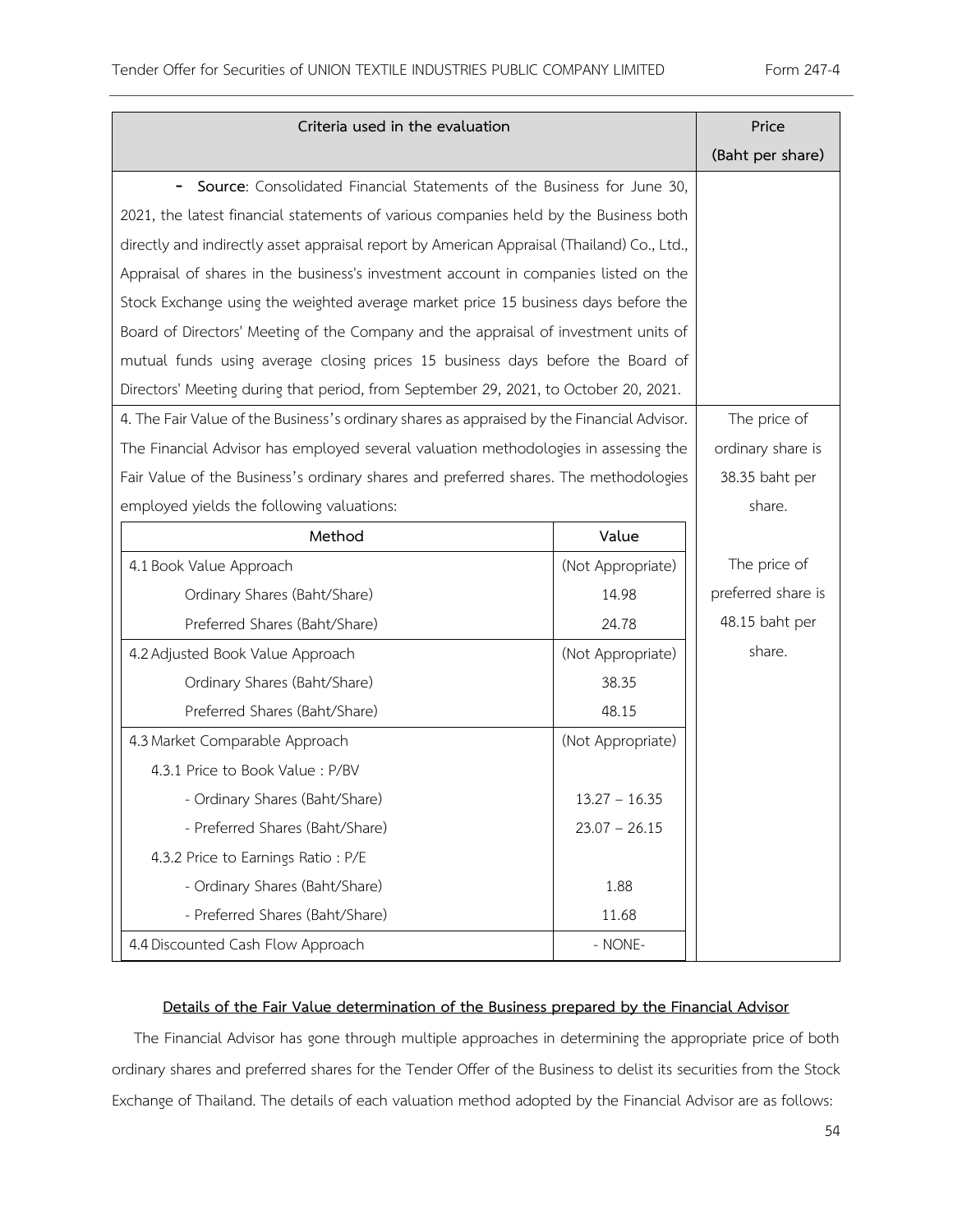- 1. Book Value Approach
- 2. Adjusted Book Value Approach
- 3. Market Comparable Approach
- 4. Discounted Cash Flow Approach

For the valuation of the Business's ordinary shares and preferred shares, the Financial Advisor considered based on the information acquired by inquiry of the Offeror's management, the Business's latest consolidated financial statement as of June 30, 2021, prior to October 21, 2021, the date on which the Board of Director's meeting approved the proposal to Shareholders' Meeting of the Business to consider the delisting, asset appraisal reports, of which the purpose of the appraisal is for public purposes and prepared by American Appraisal (Thailand) Co., Ltd., an independent appraiser certified by the Thai Securities and Exchange Commission (the "SEC"), prepare an assessment report for public purposes and etc.

However, the opinions of the Financial Advisor were based on the assumptions that the obtained information and material documents as mentioned are complete, true, and consider with the situation and the information prevalent at that time. Therefore, any significant change in those factors from the current circumstance may have an impact on the Business's operations and valuation. In this regard, the Financial Advisor views that the information used in valuing the Business's ordinary shares is sufficient and reasonable. The details of each valuation method are as follows:

## **1.1 Book Value Approach**

The Book Value approach determines the Business's share price based on the book value (Total assets deducted by total liabilities) as reported in the Business's latest financial statements reviewed by an auditor of the Business approved by the SEC office. The Financial Advisor has reviewed the Business's financial statements for the period ending June 30, 2021 and computed the share price by dividing the book value by the number of shares outstanding.

| Details                                                  | Value  |
|----------------------------------------------------------|--------|
| Paid-Up Capital (Million Baht)                           | 600.00 |
| Legal Reserve (Million Baht)                             | 150.00 |
| Unappropriated Retained Earnings (Million Baht)          | 222.00 |
| Other components of shareholders' equity (Million Baht)  | 74.02  |
| Less Accrued Dividend of Preferred Shares (Million Baht) | 147.00 |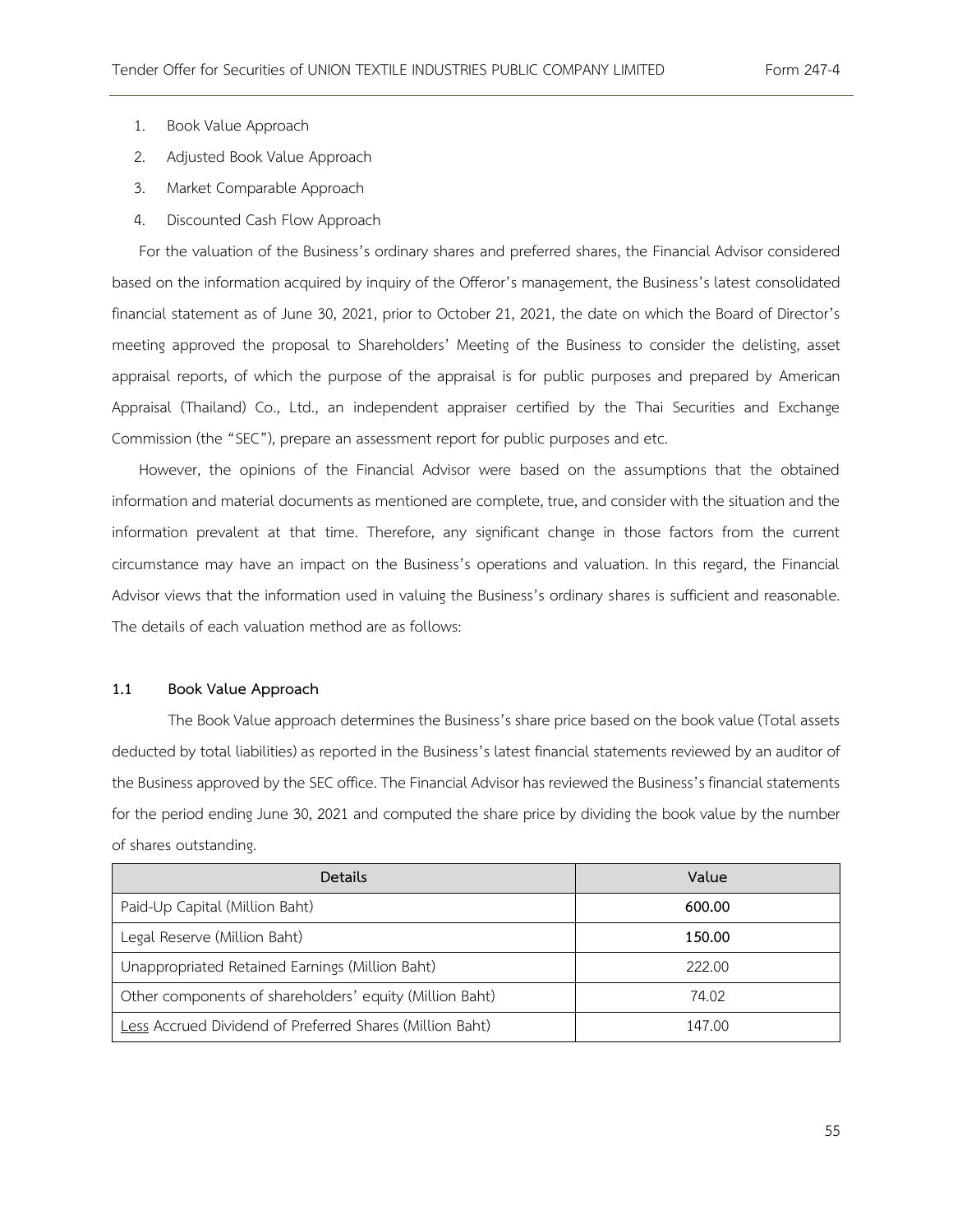| Details                                                     | Value  |
|-------------------------------------------------------------|--------|
| Total of Shareholders' Equities after deducting Dividend of | 899.02 |
| Preferred Shares (Million Baht)                             |        |
| Number of issued and paid-up shares (Million Shares)        | 60.00  |
| Value of Ordinary Shares (Baht/Share)                       | 14.98  |
| Accrued Dividend of Preferred Shares (Baht/Share)           | 9.80   |
| Value of Preferred Shares (Baht/Share)                      | 24.78  |

Based on the Book Value approach, the ordinary shares price is 14.98 baht per share and the preferred share is 24.78 baht per share. However, the approach does not reflect the trend and business direction, and future profitability of the Business. In addition, this method does not reflect the Fair Value of the Business's assets, including land, buildings, machinery, and investments in listed stocks, and does not consider future business operations, the Business's competitiveness, and economic trends. Therefore, the Financial Advisor views that the Book Value approach is inappropriate to determine the Fair Value of the Business. Due to it will not reflect the capacity to make a profit including the real value of the Business.

## **1.2 Adjusted Book Value Approach**

In determining the valuation based on Adjusted Book Value approach, the financial advisor applied the Book Value approach in subsection 1.1 and the adjusted in the lists are as follows:

- The Fair Value of the assets of the entity is assessed by American Appraisal (Thailand) Co., Ltd., an appraiser approved by the SEC for public purposes.

- The appraisal of shares of companies listed on the Stock Exchange of Thailand to be determined from the weighted average market price 15 business days before the date of the Board of Directors' meeting and the appraisal of investment units of mutual funds using average closing prices of 15 business days before the Board of Directors' meeting During the same period, from September 29, 2021, to October 20, 2021.

- Improvement of shareholders' equity of various companies held by the business both directly and indirectly, is based on the executive's financial statements of each company as of June 30, 2021, which is the latest financial information. Exception for some companies that do not have financial statements as of that date which will refer to the financial statements of the Company for the year 2020 of that the Company, as a reference.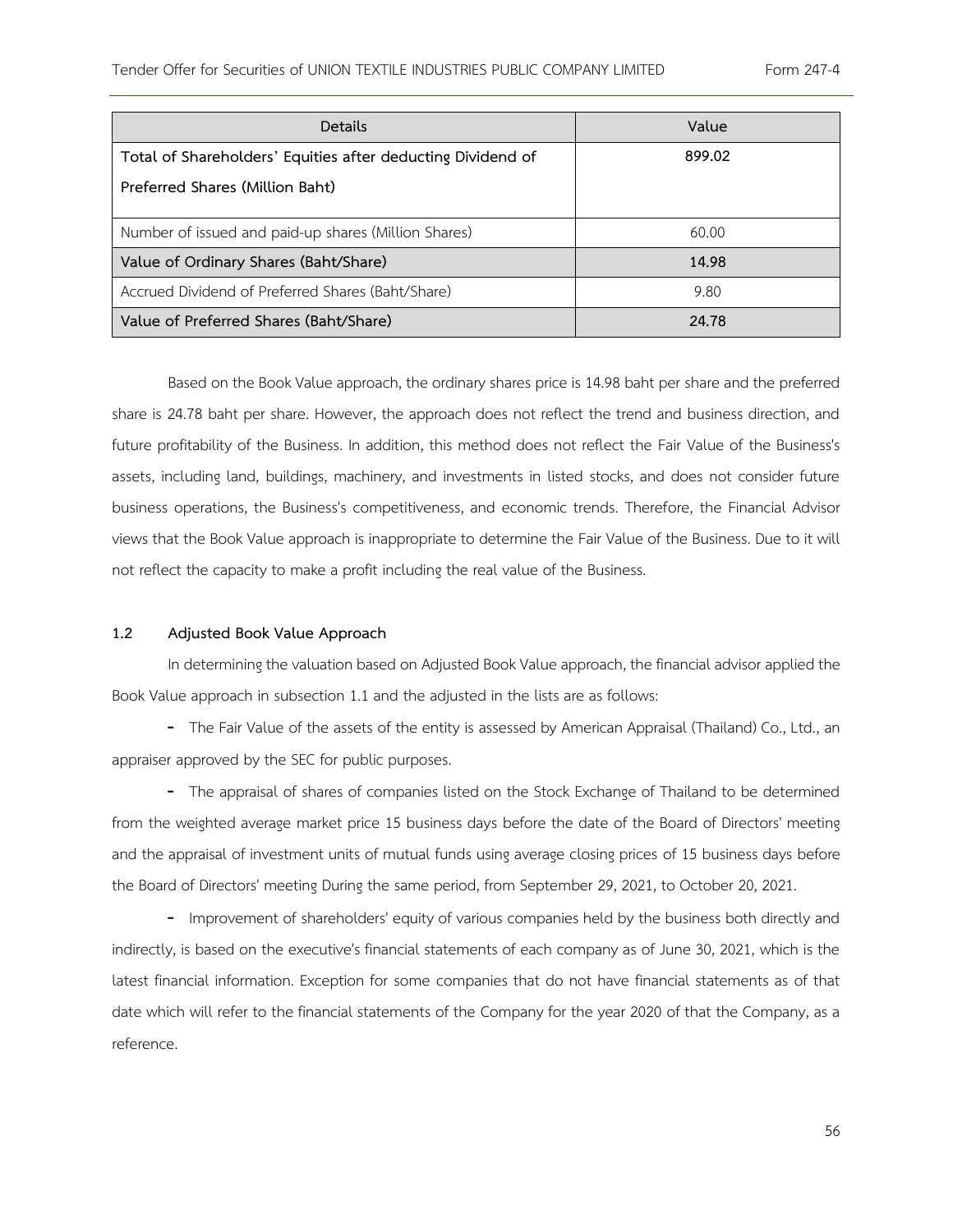In the valuation of the Business's shares, the financial advisor has used the book value which appears in the latest financial statements as of June 30, 2021, and compared with the audited financial statements as of December 31, 2020, to adjust by various items in the proportion to their shareholding. It will be based on the topics are as follows:

- 1) Union Textile Industries Public Co., Ltd., or UT of the Business, which will adjust the Fair Value of the assets are lands, plant, and equipment, the lists of investment of property, and the lists of investment in equity securities (Shares listed on the Stock Exchange of Thailand).
- 2) Uni Fiber Co., Ltd. or UNF, which will adjust the Fair Value of the assets are lands, the lists of investment in equity securities (Shares listed on the Stock Exchange of Thailand), the Fair Value of assets, and the value of shareholders' equity invested through subsidiaries.
- 3) Union Business Management Co., Ltd. or UBM, which will adjust the value of equity investment transactions (Shares listed on the Stock Exchange of Thailand) , the Fair Value of assets, and the value of shareholders' equity invested through subsidiaries.
- 4) Union Micronclean Co., Ltd. or MRC
- 5) Adjustment of accrued dividend of preferred shares of the Business.

The adjusted details are as follows:

- 1.2.1 Union Textile Industries Public Co., Ltd., or UT or the Business
	- 1) The Fair Value of assets are lands, plant, machine, and equipment (Please consider additional details in Attachment 5)

Property, plant and machinery, and equipment are based on the Public Purpose Valuation Report dated October 1, 2021, appraised by American Appraisal (Thailand) Co., Ltd. that is an approved appraiser from the Office of the SEC, the details are as follows:

- Land (Samut Prakan Province) located in 205 Moo 4 Sukhumvit Road (Highway No. 3, between the 39-40 kilometer markers), Bang Pu Subdistrict, Mueang Samut Prakan District. Samut Prakan Province. The land consists of 3 consecutive lands (Titles No. 6219, 95776, 96599) with a total area of approximately 218 rai 33 square wah, subdividing the land area that has been encroached on approximately 2 rai 2 ngan, leaving a net land area of approximately 215 rai 2 ngan 33 square wah where the property appraiser uses the market data comparison method in determining the fair market value of the land. It is based on the trading data of similar assets or can be compared and adjusted the price considering the difference between the assets being appraised. However, the financial advisor compared the appraisal price by comparing the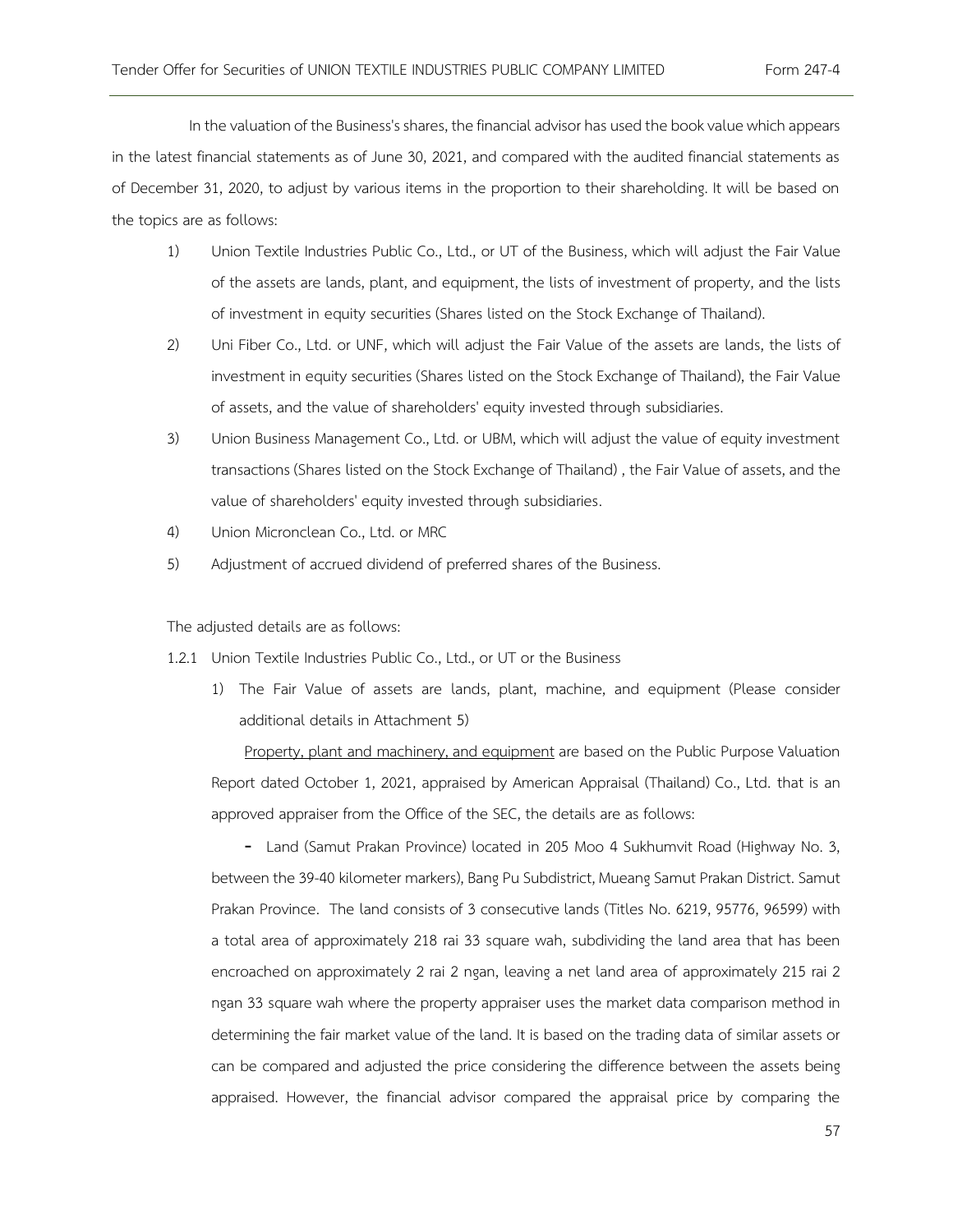government appraisal price. It was found that the government appraisal price was higher than the appraised price of the property appraiser because the property appraisers saw that the land has other people's buildings built in the Sukhumvit Road area. Which is in front of the land title deed. As a result, the assets cannot be directly accessed to Sukhumvit Road. The fair market value of such land has been reduced. Therefore, the financial advisor references the land appraisal price that will be adjusted from the government appraisal price.

- The building has a useful life of 40 years and the usable area inside the building is approximately 125,000 square meters. The appraiser uses the Replacement Cost Value method to determine the fair market value of the building. Which under the Replacement Cost Value Method, it is an appraisal of a property based onthe property's replacement price minus physical depreciation, utilization depreciation and, deterioration due to external or economic factors.

- Machinery and equipment for use in the spinning and textile industry located at 205 Moo 4, Sukhumvit Road (Highway No. 3, between the 39–40 kilometer markers), Bang Pu Subdistrict, Mueang Samut Prakan District. Samut Prakan Province, amounting to 460 pieces and located at 99 Moo 5, a road within the Saha-Union Group separated from Thep Ratana Road (Highway No. 34, between the 37–38 kilometer markers), Bang Samak Subdistrict, Bang Pakong District, Chachoengsao Province, amounting to 62 pieces. The appraiser uses the replacement cost method to determine the fair market value of machinery and equipment. It is a property valuation based on the replacement price of the asset minus physical depreciation, utilization depreciation, and deterioration due to external or economic factors.

The summary of details and adjustment of the difference of land, plant, machinery, and equipment are as follows:

|  | Unit: Million Baht |  |
|--|--------------------|--|
|  |                    |  |

| Details                            | Fair Value | Book Value as of | Difference | Difference |
|------------------------------------|------------|------------------|------------|------------|
|                                    |            | June 30, 2021    | before Tax | 1/         |
| 1. Land in Samut Prakan            | 1,306.10   | 29.87            | 1,276.22   | 1,020.98   |
| (Referring to government appraisal |            |                  |            |            |
| prices)                            |            |                  |            |            |
| 2. Building                        | 102.10     | 3.85             | 98.25      | 78.60      |
| 3. Machinery and Equipment         | 32.10      | $35.49^{2}$      | (3.39)     | (2.71)     |
| Total                              | 1,440.30   | 69.22            | 1,371.08   | 1,096.86   |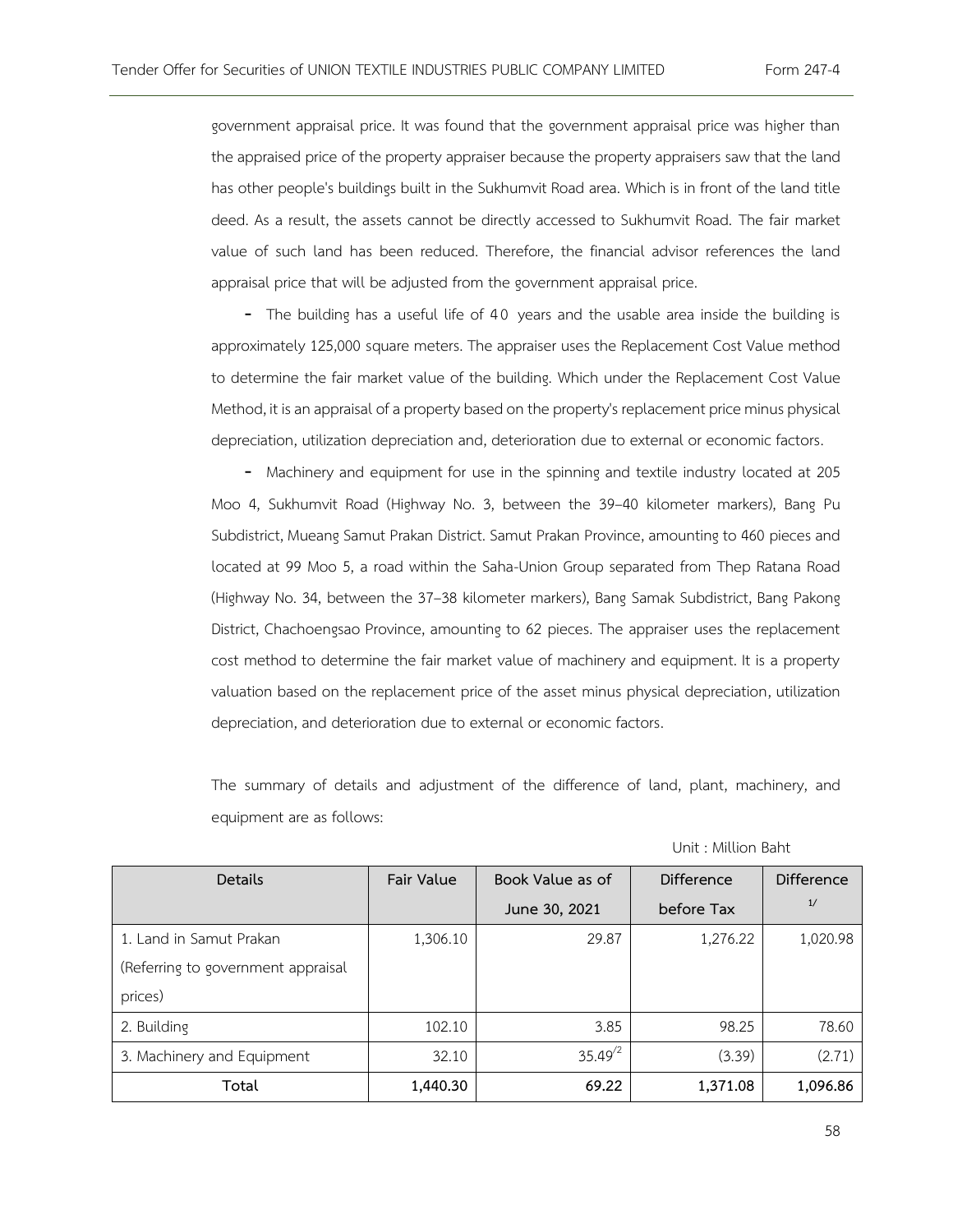Remark : 1/ The Financial Advisor requires that the deferred tax liability be deducted at 20% of the price difference from the adjusted value.

 2/ The Book Value as of June 30, 2021, of the machines is 35.49 million baht, calculated from the total machine value minus the value of small machines which are not appraised will be equal to 38.45 - 2.95 = 35.49 million baht.

2) The lists of investment properties (Please consider additional details in the Attachment 5)

The business records the value of the land at 99 Moo 5, the road within the Saha-Union Group, separated from Thep Ratana Road (Highway No. 34, between the 37-38-kilometer markers), Bang Samak Subdistrict, Bang Pakong District, Chachoengsao Province. It is a real estate investment. It consists of 2 groups of vacant land, divided into group 1, which is land, title deed 32694, with the total area of approximately 1 2 rai, 3 ngan, 7 5 square wah. The Business has entered into a land lease agreement with Union Zojirushi Co., Ltd. area of 9 rai 7 9 square wah for a period of 3 years from July 1, 2021 - June 30, 2024, and group 2 is land 3 title deeds (title deed No. 25420, 25421, 32693). Approximately 71 rai, 3 ngan, 20 square wah, which consists of vacant land, roads and land developed into a water storage pond. The property appraiser uses the market data comparison method in determining the fair market value of the land which is based on trading data of similar assets or can be compared and adjusted the price taking into account the difference between the assets being appraised with market data used for comparison based on the Public Purpose Asset Valuation Report dated October 1, 2021, assessed by American Appraisal (Thailand) Co., Ltd., an appraiser approved by the Securities and Exchange Commission.

The summary of details and adjustment of the difference of the investment of property are as follows:

| Detail                       | Fair Value | Book Value as of | <b>Difference</b> | <b>Difference</b> |
|------------------------------|------------|------------------|-------------------|-------------------|
|                              |            | June 30, 2021    | before Tax        | 1/                |
| Land (Chachoengsao Province) | 365.00     | 47.35            | 317.65            | 254.12            |
| Total                        | 365.00     | 47.35            | 317.65            | 254.12            |

Unit : Million Baht

Remark: 1/ The Financial Advisor requires that the deferred tax liability be deducted at 20 percent of the price difference from the adjusted value.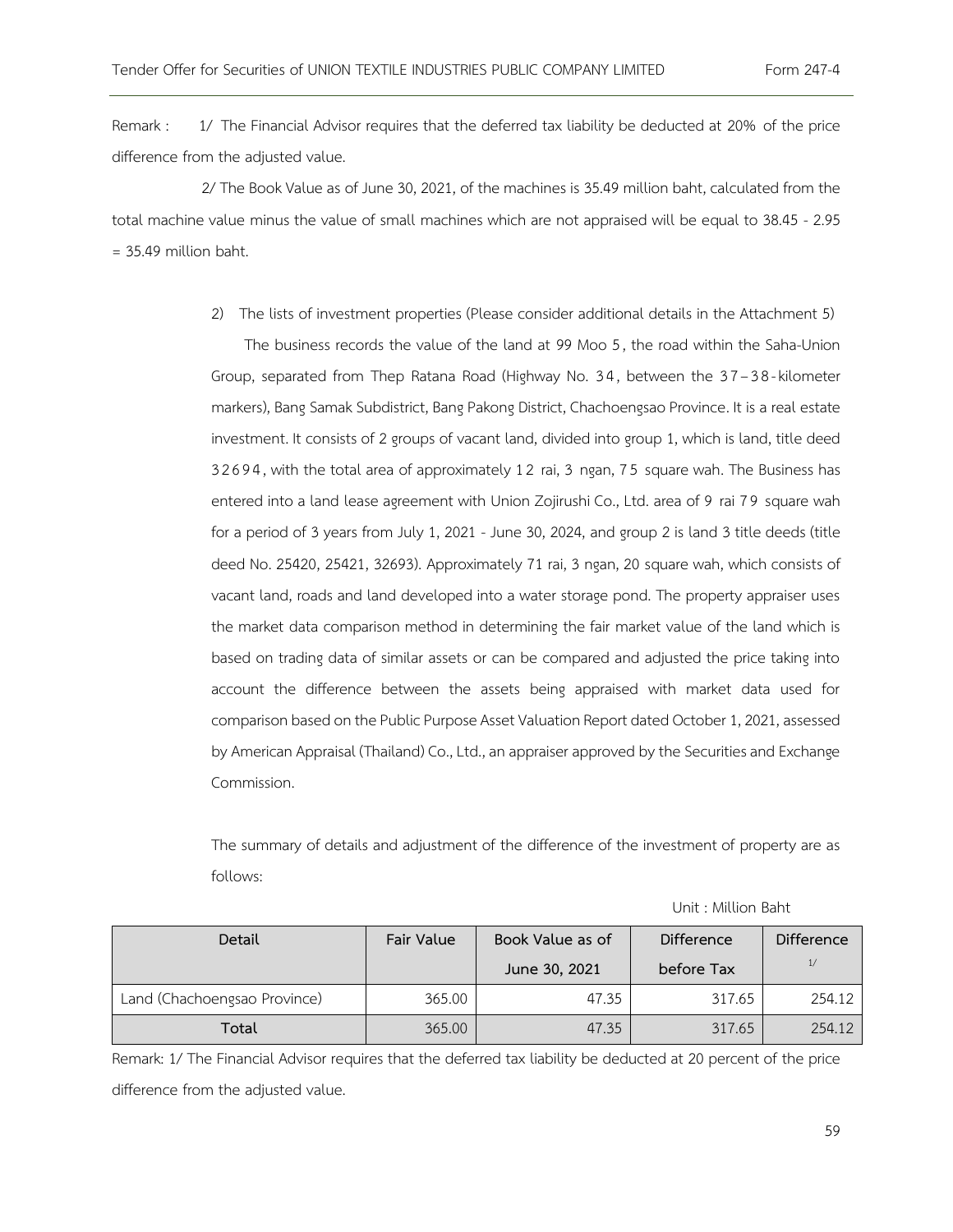3) The lists of investment in equity securities (Shares listed on the Stock Exchange of Thailand) The Business has directly invested in shares in a company listed on the SET is Saha-Union Public Company Limited or SUC, which the financial advisor has adjusted the investment in such shares. By considering the Fair Value from the volume weighted average price of stock in the past 15 days from September 29, 2021 – October 20, 2021, before the date of the Board of Directors' meeting on October 21, 2021.

The summary of details and adjustment of the difference of investment in equity securities (Shares listed on the Stock Exchange of Thailand) are as follows:

Unit : Million Baht

| Detail                                                                           | Total value based on | <b>Book Value</b>      |            |  |  |
|----------------------------------------------------------------------------------|----------------------|------------------------|------------|--|--|
|                                                                                  | market price         | as of June 30,<br>2021 | Difference |  |  |
| Investment in equity securities (Share Listed on the Stock Exchange of Thailand) |                      |                        |            |  |  |
| Saha-Union Public Company Limited (SUC)                                          | 32.68                | 36.25                  | (3.57)     |  |  |
| Total                                                                            |                      |                        |            |  |  |

## **The summary of UT's adjustment of the differences** are as follows:

| Adjustment of UT                                               | Value to be adjusted |
|----------------------------------------------------------------|----------------------|
|                                                                | (Million Baht)       |
| 1) Land, Plant, Machinery, and Equipment                       | 1,096.86             |
| 2) Investment Property                                         | 254.12               |
| 3) Investment in equity securities (Shares listed on the Stock | (3.57)               |
| Exchange of Thailand)                                          |                      |
| Total                                                          | 1,347.41             |

- 1.2.2 Uni Fiber Co., Ltd. or UNF, which will adjust the Fair Value of assets are lands, equity investment (Shares listed on the Stock Exchange of Thailand), the lists of the Fair Value of assets invested through subsidiaries and, the value of the Shareholders' equity of subsidiary.
	- 1) The lists of the Fair Value of assets are lands (Please consider additional details in Attachment 5)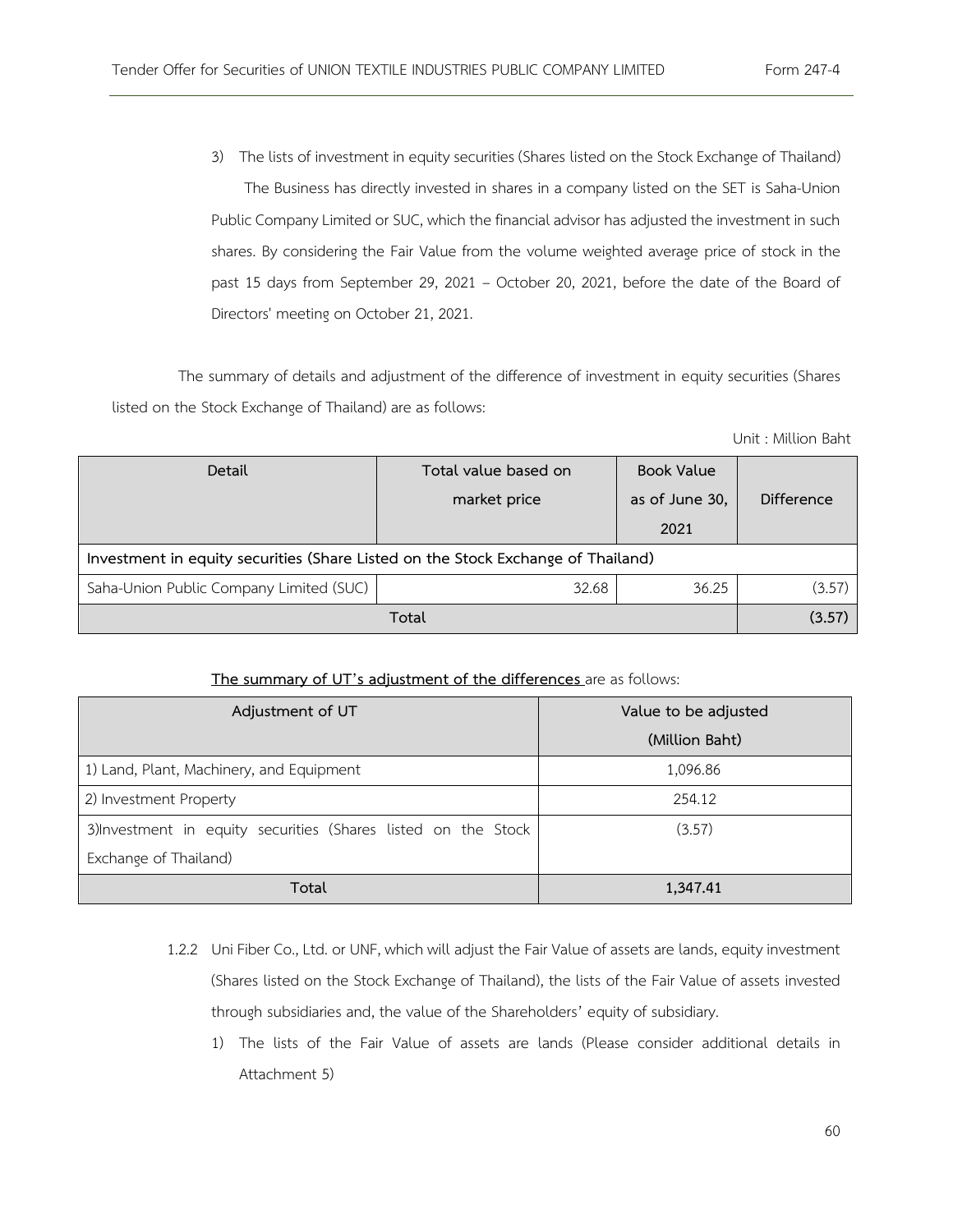Lands based on the report of property appraisal for public purposes dated October 1, 2021, appraised by American Appraisal (Thailand) Co., Ltd. that is an appraiser approved by the Office of the Securities and Exchange Commission. The details are as follows:

- Land (Phitsanulok Province) located on the Nakhon Sanwan - Phitsanulok National Highway (Highway No. 117, between the 124-125 kilometer marker), Tha Thong Subdistrict, Phitsanulok District, Phitsanulok Province. It has a total area of approximately 71 rai, 3 ngan, 40.4 square wah, and the land (Nakhon Pathom Province) is located on Thep Nakhon Road. It separates from Malai Man Road (Highway No. 321 between the 23-24 kilometer markers), Thung Kra Phang Mo Subdistrict, Kamphaeng Saen District, Nakhon Pathom Province with the total area of approximately 10 rai, the property appraiser uses the market data comparison method in determining the fair market value of the land. It is based on the trading data of similar assets or can be compared and adjusted the price considering the difference between the assets being appraised with market data used for comparison.

The Summary details and adjustment of the difference of Land are as follows:

Unit : Million Baht

| <b>Details</b>       | Fair Value | <b>Book Value</b>   | <b>Difference</b> | <b>Difference</b> |
|----------------------|------------|---------------------|-------------------|-------------------|
|                      |            | as of June 30, 2021 | before Tax        | 1/                |
| Land (Phitsanulok)   | 417.00     | 8.51                | 424.49            | 339.59            |
| Land (Nakhon Pathom) | 16.00      |                     |                   |                   |
| Total                | 433.00     | 8.51                | 424.49            | 339.59            |

Remark: 1/ The financial advisory determine deferred tax liabilities be deducted at 20 percent of the price difference from the adjusted value.

#### 2) The lists of equity securities (Shares listed on the Stock Exchange of Thailand)

UNF has directly invested in shares in companies listed on the Stock Exchange of Thailand namely Union Plastic Public Company Limited (UP), Thai Wacoal Public Company Limited (WACOAL), RATCH Group Public Company Limited (RATCH), and Bank Bangkok Public Company Limited (BBL), which the financial advisor has adjusted the investment in such shares. By considering the Fair Value from the volume weighted average price of stock in the past 15 days from September 29, 2021 – October 20, 2021, before the date of the Board of Directors' meeting on October 21, 2021.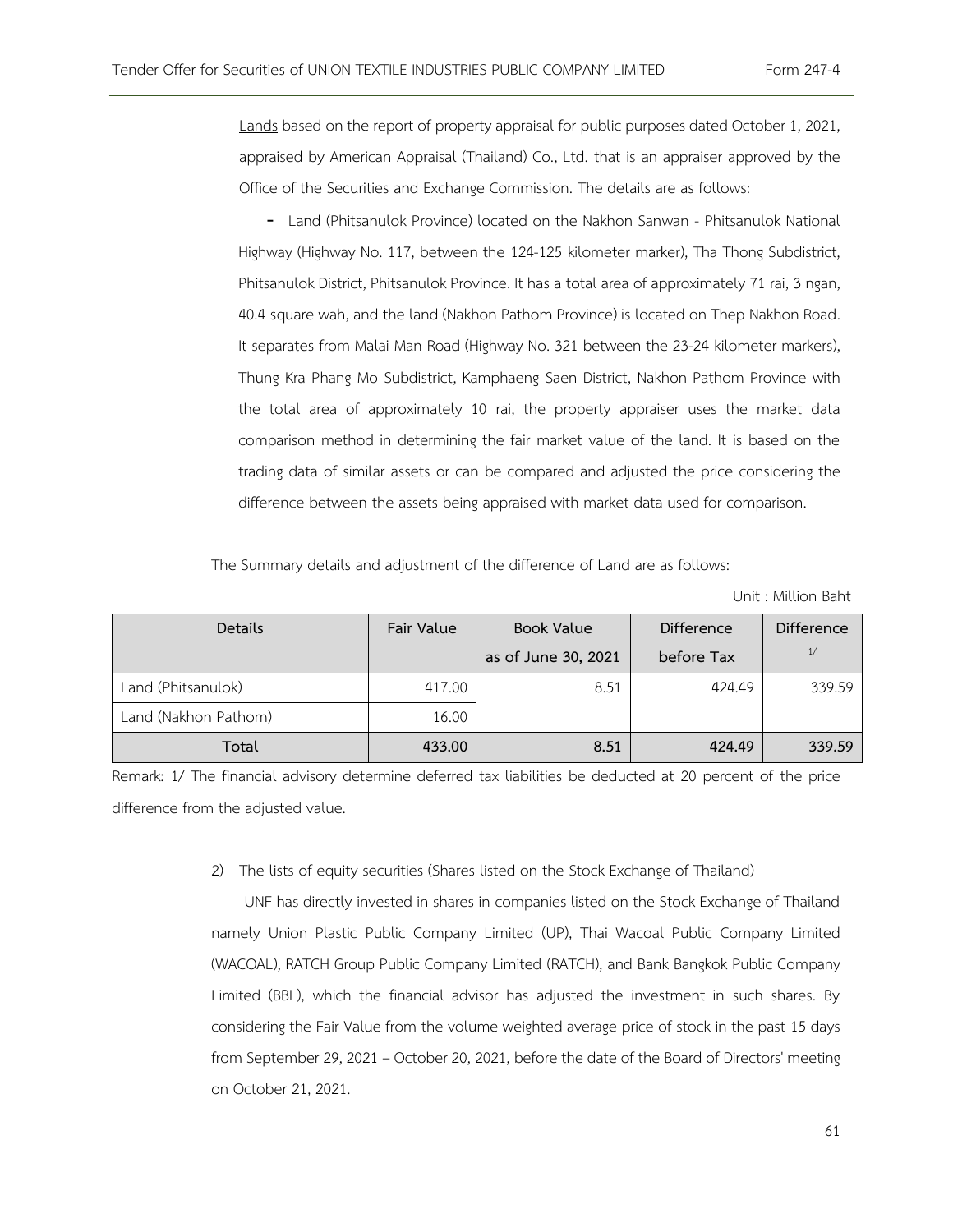The summary of details and adjustment of the difference of the lists of equity securities (Shares in the Stock Exchange of Thailand) are as follows:

Unit : Million Baht

| Details                                                                                 | Total value based on<br>market price | Book Value as<br>of June 30,<br>2021 | Difference |
|-----------------------------------------------------------------------------------------|--------------------------------------|--------------------------------------|------------|
| The lists of investment in equity securities (Shares in the Stock Exchange of Thailand) |                                      |                                      |            |
| Union Plastic Public Company Limited (UP)                                               | 0.39                                 | 0.36                                 | 0.02       |
| Thai Wacoal Public Company Limited (WACOAL)                                             | 0.02                                 | 0.02                                 | (0.00)     |
| RATCH Group Public Company Limited (RATCH)                                              | 0.92                                 | 0.91                                 | 0.01       |
| Bangkok Bank Public Company Limited (BBL)                                               | 1.18                                 | 1.13                                 | 0.05       |
| Total                                                                                   | 2.51                                 | 2.43                                 | 0.08       |

3) The lists of the Fair Value of assets that invested through subsidiaries.

UNF holds 82.67 percent shares in Union Asset Holding Co., Ltd. (UAH) which UAH directly invests in equity securities (Shares listed on the Stock Exchange of Thailand). The financial advisor has adjusted the investment in such shares. By considering the Fair Value from the volume weighted average price of stock in the past 15 days from September 29, 2021 – October 20, 2021, before the date of the Board of Directors' Meeting on October 21, 2021.

And investment in other assets such as residential condominiums, lease agreement of residential condominium, etc. (Please consider additional details in Attachment 5) through holding shares in 8 subsidiaries (99.99% shareholding ratio) as follows:

- 1. Union Property Co., Ltd. or UPP
- 2. Union Somkid Co., Ltd. or USK
- 3. Union Chamchuri Co., Ltd. or UCR
- 4. Union Chidlom Co., Ltd. or UCL
- 5. Union Residence Hua Hin Co., Ltd. or URHH
- 6. Union Phromphong co., Ltd. or UPH
- 7. Union Riverside Co., Ltd. or URV
- 8. Venus Residence Co., Ltd. or VR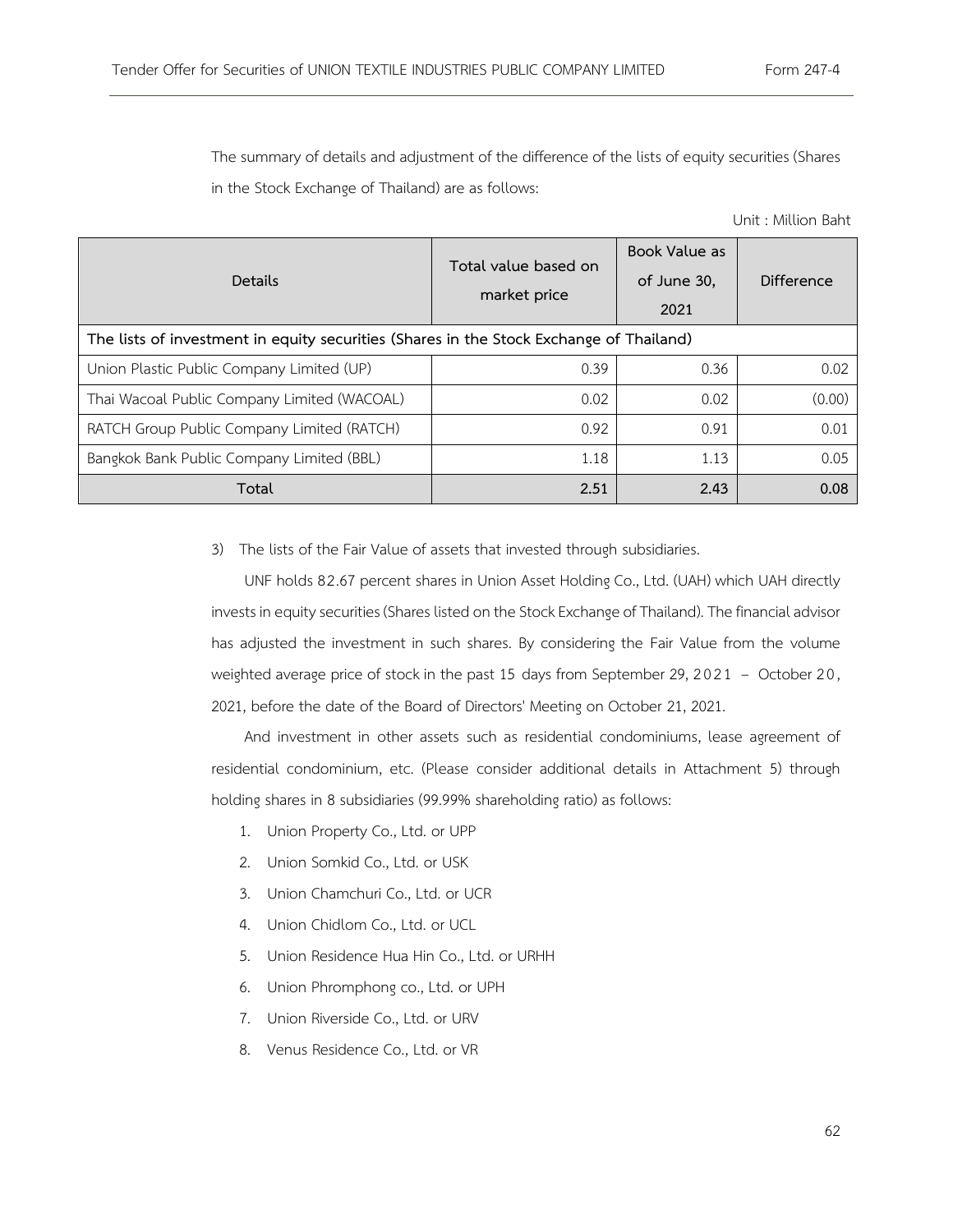In this regard, the assets appraiser has assessed the value of such assets by using market information-based methods or comparisons. By this method, the Fair Value of the assets will base on the data of the trade and a comparative list of assets that trade near the assets that appraisal is located. It also considers factors of the location, size, and shape of the assets, the type, and quality of the development, as well as the duration. Then such factors were analyzed and adjusted the differences until it can conclude the price of the assets. The appraisal method is appropriate and can reflect the market value of the condominium price.

The summary of details and adjustment of the difference of assets through subsidiary are as follows:

3.1) Direct investment in equity securities (Shares listed on the Stock Exchange of Thailand).

|  | Unit: Million Baht |  |
|--|--------------------|--|
|  |                    |  |

| Details                                                                                        | Total value based on<br>market price | Book Value as<br>of June 30,<br>2021 | Difference |
|------------------------------------------------------------------------------------------------|--------------------------------------|--------------------------------------|------------|
| The lists of investment in equity securities (Shares listed in the Stock Exchange of Thailand) |                                      |                                      |            |
| Bangkok Bank Public Company Limited (BBL)                                                      | 2.36                                 | 2.26                                 | 0.10       |
| Total                                                                                          | 0.10                                 |                                      |            |
| The total lists of adjustment of UAH in the portion of shareholding of UNF represent           | 0.09                                 |                                      |            |
| 82.67 percent.                                                                                 |                                      |                                      |            |

3.2) The investment in other assets such as residential condominium, lease agreement of residential condominium and others that hold through 8 subsidiaries.

Unit : Million Baht

| Details                                        | Fair Value<br>from<br>appraisal | <b>Book</b><br>Value as<br>of June<br>30, 2021 | <b>Difference</b> | Difference in<br>the portion of<br>shareholding<br>of UAH after<br>tax. $\frac{1}{2}$ |
|------------------------------------------------|---------------------------------|------------------------------------------------|-------------------|---------------------------------------------------------------------------------------|
| 1) Union Property Co., Ltd.                    | 253.40                          | 242.90                                         | 10.50             | 8.40                                                                                  |
| - Residential condominium 11 units and land at |                                 |                                                |                   |                                                                                       |
| Samut Prakan 4 rai 2 ngan 7 tarang wah.        |                                 |                                                |                   |                                                                                       |
|                                                |                                 |                                                |                   |                                                                                       |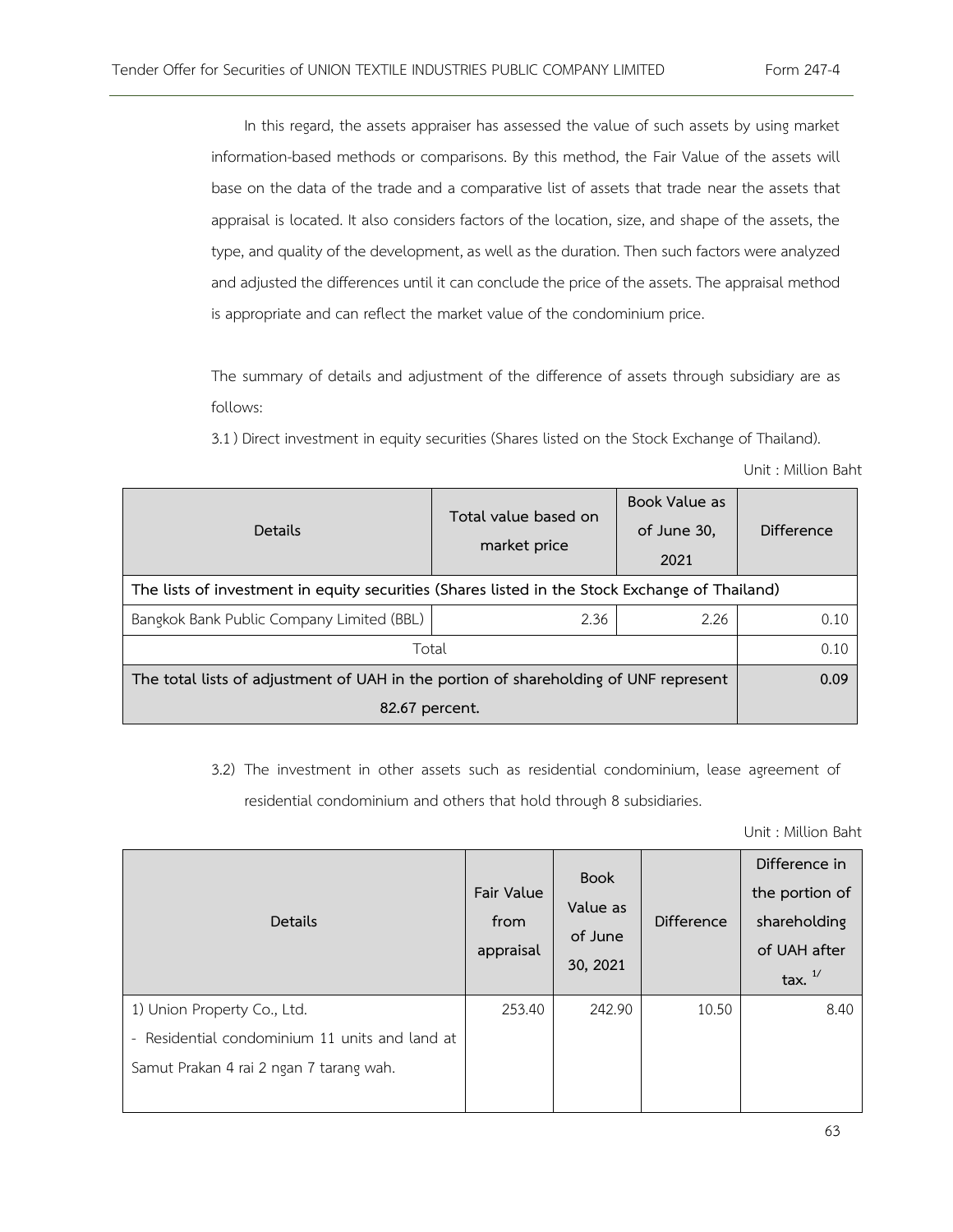| <b>Details</b>                                                                       | Fair Value<br>from<br>appraisal          | <b>Book</b><br>Value as<br>of June<br>30, 2021 | <b>Difference</b> | Difference in<br>the portion of<br>shareholding<br>of UAH after<br>tax. $\frac{1}{1}$ |
|--------------------------------------------------------------------------------------|------------------------------------------|------------------------------------------------|-------------------|---------------------------------------------------------------------------------------|
| 2) Union Somkid Co., Ltd.                                                            | 62.20                                    | 40.88                                          | 21.32             | 17.05                                                                                 |
| Residential condominium 1 unit                                                       |                                          |                                                |                   |                                                                                       |
| 3) Union Chamchuri Co., Ltd.                                                         | 26.80                                    | 0.18                                           | 26.62             | 21.29                                                                                 |
| Lease agreement of residential condominium 2                                         |                                          |                                                |                   |                                                                                       |
| units (Remaining Contract 20.942 years).                                             |                                          |                                                |                   |                                                                                       |
| 4) Union Chidlom Co., Ltd.                                                           | - Didn't have lists of adjusted assets - |                                                |                   |                                                                                       |
| 5) Union Residence Hua Hin Co., Ltd.                                                 | 99.10                                    | 87.66                                          | 11.44             | 9.15                                                                                  |
| Residential condominium 22 units                                                     |                                          |                                                |                   |                                                                                       |
| 6) Union Phromphong co., Ltd.                                                        | 104.80                                   | 59.19                                          | 45.61             | 36.49                                                                                 |
| Residential condominium 4 units                                                      |                                          |                                                |                   |                                                                                       |
| 7) Union Riverside Co., Ltd                                                          | 47.10                                    | 45.04                                          | 2.06              | 1.65                                                                                  |
| Residential condominium 1 unit                                                       |                                          |                                                |                   |                                                                                       |
| 8) Venus Residence Co., Ltd.                                                         | 80.90                                    | 61.60                                          | 19.30             | 15.44                                                                                 |
| Residential condominium 1 unit                                                       |                                          |                                                |                   |                                                                                       |
| Total                                                                                | 674.30                                   | 537.46                                         | 136.84            | 109.47                                                                                |
| The total lists of adjustment of UAH in the portion of shareholding of UNF represent |                                          |                                                |                   | 90.50                                                                                 |
| 82.67 percent.                                                                       |                                          |                                                |                   |                                                                                       |

Remark :  $1/$  The financial advisory determines deferred tax liabilities be deducted at 20 percent of the price difference from the adjusted value.

4) The value of subsidiaries' shareholders equity.

The financial advisor has adjusted the difference of shareholders' equity in the proportion of UAH's shareholding in each subsidiary because UAH has recorded investments in subsidiaries at cost. The details are as follows:

Union : Million Baht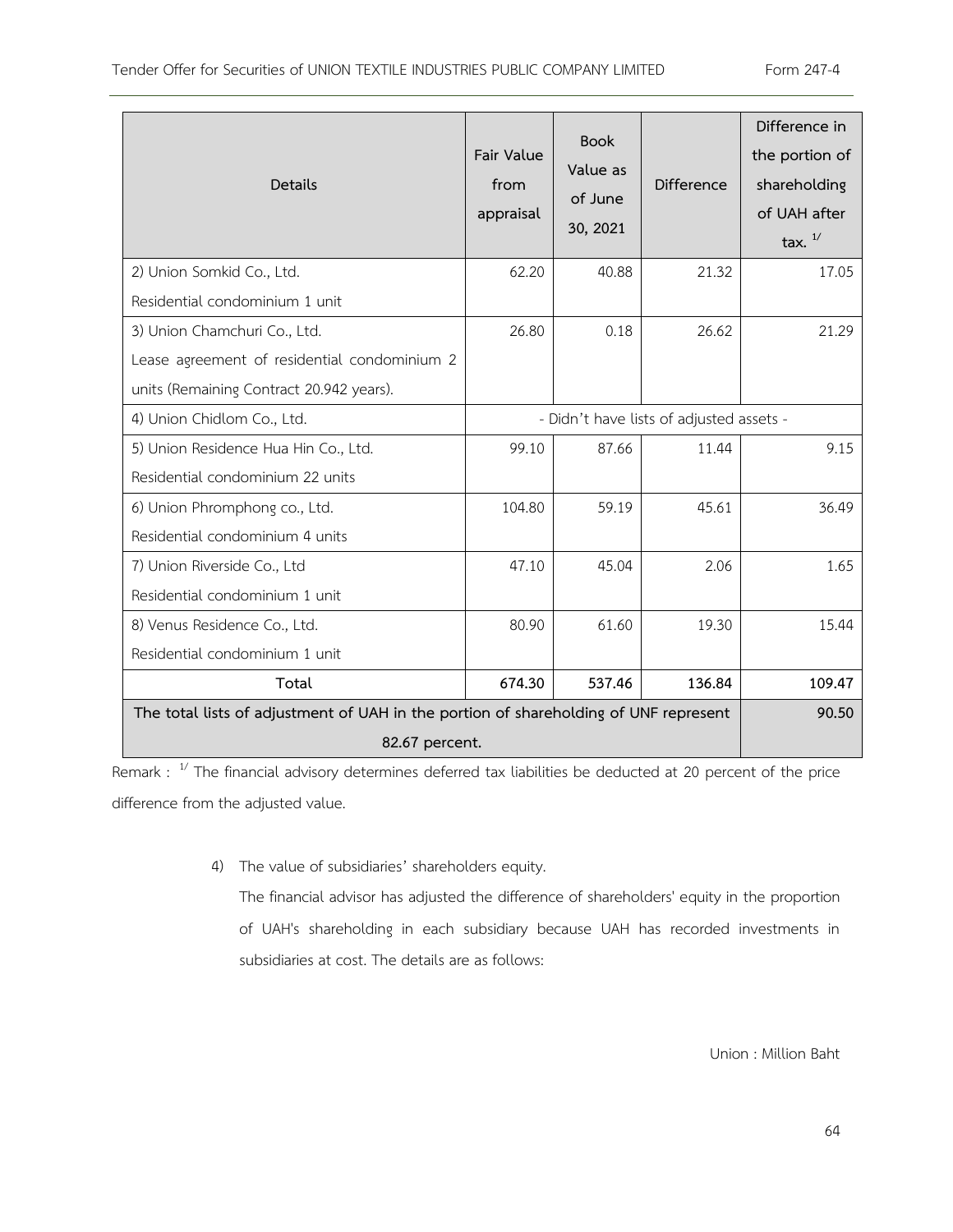| Lists                                                                            | Investment Value as | Shareholding equity     | Difference |
|----------------------------------------------------------------------------------|---------------------|-------------------------|------------|
|                                                                                  | of June 30, 2021    | value in the proportion |            |
|                                                                                  |                     | of UAH's shareholding   |            |
| Union Property Co., Ltd.                                                         | 650.00              | 674.34                  | 24.34      |
| Union Somkid Co., Ltd.                                                           | 60.00               | 57.87                   | (2.13)     |
| Union Chamchuri Co., Ltd.                                                        | 40.00               | 38.06                   | (1.94)     |
| Union Chidlom Co., Ltd.                                                          | 60.00               | 60.26                   | 0.26       |
| Union Residence Hua Hin Co.,                                                     | 100.00              | 94.54                   | (5.46)     |
| Ltd.                                                                             |                     |                         |            |
| Union Phromphong co., Ltd.                                                       | 80.00               | 78.17                   | (1.83)     |
| Union Riverside Co., Ltd.                                                        | 400.00              | 394.44                  | (5.56)     |
| Venus Residence Co., Ltd.                                                        | 70.00               | 63.03                   | (6.97)     |
| Total                                                                            | 1,460.00            | 1,460.73                | 0.73       |
| The total lists of adjustment of UAH in the portion of shareholding of UNF 82.67 |                     |                         | 0.61       |
|                                                                                  | percent.            |                         |            |

# **The summary table of adjustment of the difference of UNF** are as follows:

| The Adjustment of UNF                                                   | The adjusted value |
|-------------------------------------------------------------------------|--------------------|
|                                                                         | (Million Baht)     |
| 1) Lands                                                                | 339.59             |
| 2) Investment in equity securities (Shares listed on the Stock Exchange | 0.08               |
| of Thailand).                                                           |                    |
| 3) The lists of Fair Value of assets that invested in subsidiaries.     |                    |
| 3.1) Investment in equity securities (Shares listed on the Stock        | 0.09               |
| Exchange of Thailand).                                                  | 90.50              |
| 3.2) Investment in any assets.                                          |                    |
| 4) The value of shareholder equity in subsidiaries.                     | 0.61               |
| Total                                                                   | 430.87             |

- 1.2.3 Union Business Management Co., Ltd. or UBM that adjusted the lists of investment in equity securities (Shares listed on the Stock Exchange of Thailand) and the lists of Fair Value of assets that invested in the subsidiary.
	- 1) Investment in equity securities (Shares listed on the Stock Exchange of Thailand)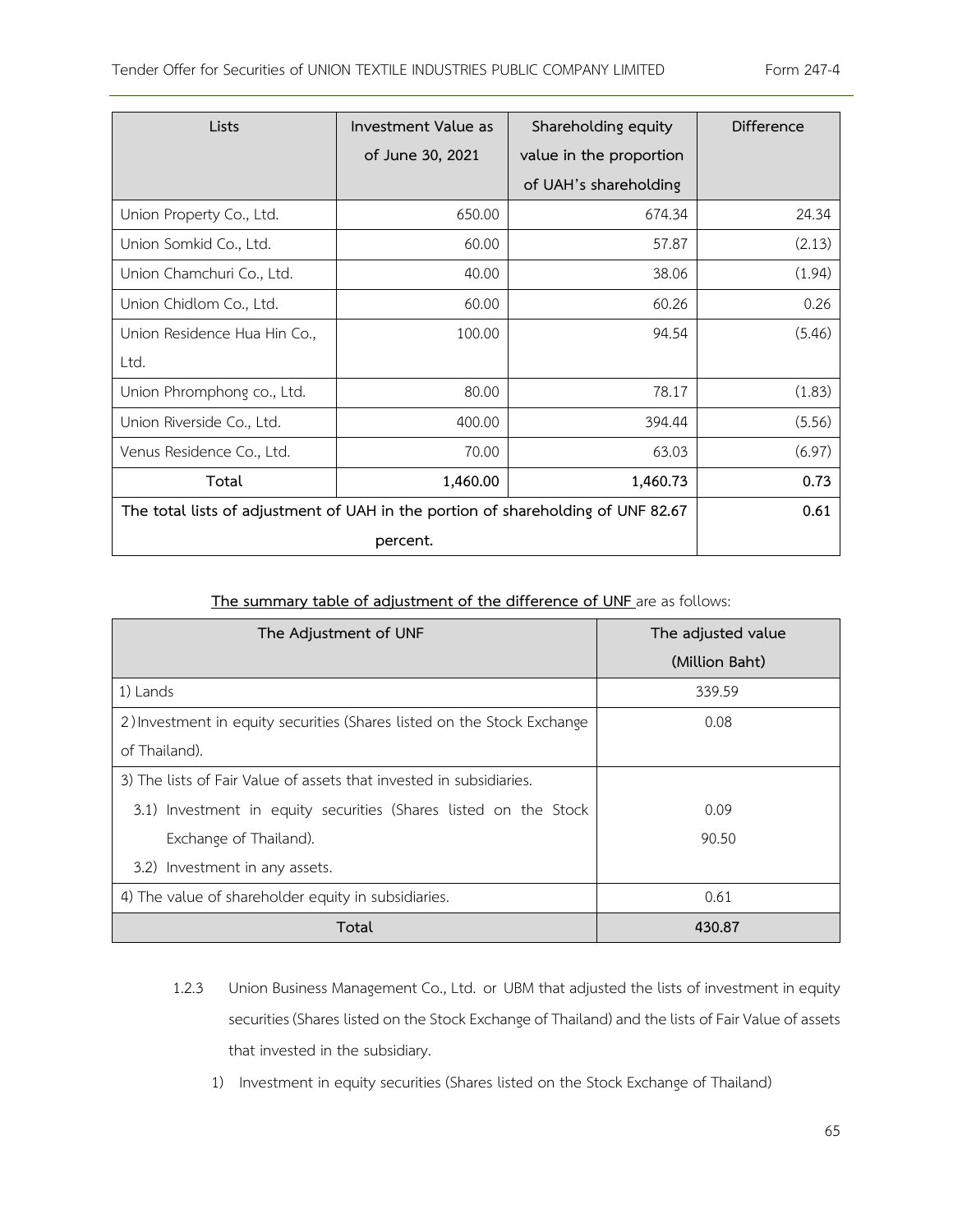UBM has directly invested in shares in listed companies namely SUC, UT and, UP, which the financial advisor has adjusted the investment in such shares. By considering the Fair Value from the volume weighted average price of stock in the past 15 days from September 29, 2021 – October 20, 2021, before the date of the Board of Directors' Meeting on October 21, 2021, The details are as follows:

| Unit: Million Baht |  |
|--------------------|--|
|--------------------|--|

| Details                                                                                        | Total value<br>based on<br>market price | Book Value as<br>of June 30,<br>2021 | Difference |
|------------------------------------------------------------------------------------------------|-----------------------------------------|--------------------------------------|------------|
| The Lists of investment in equity securities (Shares listed on the Stock Exchange of Thailand) |                                         |                                      |            |
| 1. Saha-Union Public Company Limited (SUC)                                                     | 953.38                                  | 1,057.56                             | (104.18)   |
| 2. Union Textile Industries Public Company Limited (UT)                                        | 199.67                                  | 175.45                               | 24.22      |
| 3. Union Plastic Company Limited (UP)                                                          | 0.04                                    | 0.04                                 | 0.00       |
| Total                                                                                          | 1,153.09                                | 1,233.05                             | (79.96)    |

2) The lists of Fair value that invested through a subsidiary.

UBM held shares in various companies both directly and indirectly. Which those companies invest in equity securities (shares listed on the Stock Exchange of Thailand), which the financial advisor has adjusted the investment in such shares. By considering the Fair Value from the volume weighted average price of the stock in the past 15 days from September 29, 2021 – October 20, 2021, before the date of the Board of Directors' meeting on October 21, 2021, and investment in various assets. The financial advisor has determined that the deferred tax liability will be deducted at 20 percent of the price differencefrom the adjusted value. Including the adjustment of the shareholders' equity. The summary details of the improvement are as follows: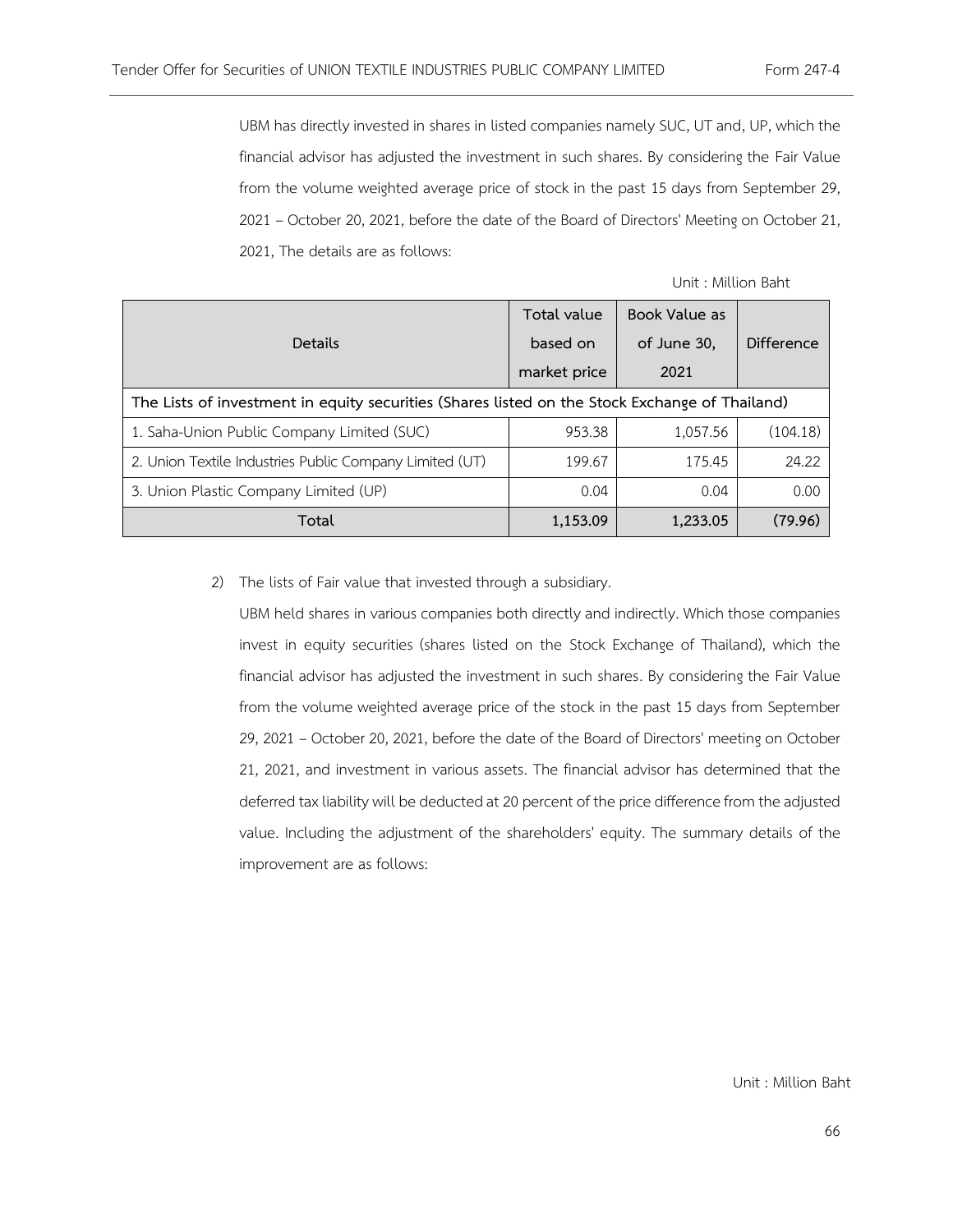| Details                                                                                          | Investment<br>Value as of<br>June 30,<br>2021 | The Fair Value<br>from asset<br>appraisal and<br>investments in<br>equity<br>securities. | The<br>shareholder<br>equity value /<br>book value in<br>the proportion<br>of shareholding<br>as of June 30,<br>2021 | <b>Difference</b> |
|--------------------------------------------------------------------------------------------------|-----------------------------------------------|------------------------------------------------------------------------------------------|----------------------------------------------------------------------------------------------------------------------|-------------------|
| The lists of Fair Value that invested through subsidiary.                                        |                                               |                                                                                          |                                                                                                                      |                   |
| 1) The adjustment of shareholder<br>equity of Union Universe Co., Ltd. or<br>UU                  | < 0.00                                        |                                                                                          | <0.00                                                                                                                | < 0.00            |
| 2) The adjustment of shareholder<br>equity of Venus Shoes Co., Ltd. or VS                        | < 0.00                                        |                                                                                          | &0.00                                                                                                                | < 0.00            |
| 3) The adjustment of shareholder<br>equity of Computer Union Systems<br>Co., Ltd. or CUS         | < 0.00                                        |                                                                                          | < 0.00                                                                                                               | < 0.00            |
| 4) The adjustment of shareholder<br>equity of Union Stainless Steel<br>Products Co., Ltd. or USP | < 0.00                                        |                                                                                          | <0.00                                                                                                                | < 0.00            |
| 5) The adjustment of shareholder<br>equity of Union Construction Co., Ltd.<br>or UCC             | < 0.01                                        |                                                                                          | < 0.01                                                                                                               | < 0.01            |
| 6) The adjustment of shareholder<br>equity of The Royal Hotel Co., Ltd. or<br><b>RH</b>          | 30.27                                         |                                                                                          | 28.95                                                                                                                | (1.32)            |
| 7) The adjustment of Union Enterprise<br>Holding Co., Ltd. or UEH                                |                                               |                                                                                          |                                                                                                                      |                   |
| 7.1) The value of investment in<br>equity securities.                                            |                                               | 75.64                                                                                    | 71.19                                                                                                                | 4.45              |
| 7.2) The value of shareholder equity.                                                            | 119.90                                        |                                                                                          | 120.00                                                                                                               | (0.10)            |
| Total adjusted value of UEH                                                                      |                                               |                                                                                          |                                                                                                                      | 4.35              |
| 8) The adjustment of Union Venture<br>Holding Co., Ltd. or UVH                                   |                                               |                                                                                          |                                                                                                                      |                   |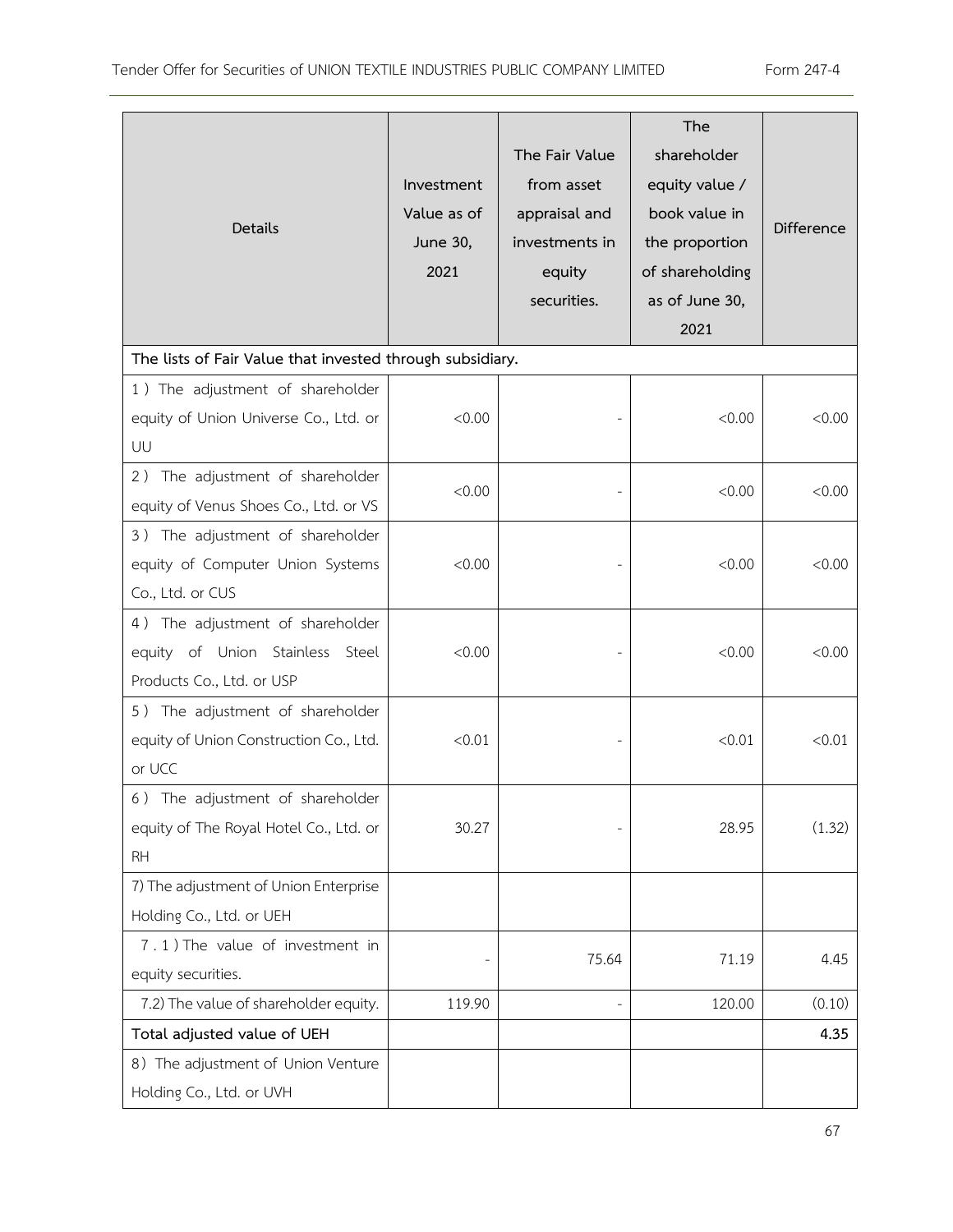| Details                                                                                  | Investment<br>Value as of<br>June 30,<br>2021 | The Fair Value<br>from asset<br>appraisal and<br>investments in<br>equity<br>securities. | The<br>shareholder<br>equity value /<br>book value in<br>the proportion<br>of shareholding<br>as of June 30,<br>2021 | <b>Difference</b> |
|------------------------------------------------------------------------------------------|-----------------------------------------------|------------------------------------------------------------------------------------------|----------------------------------------------------------------------------------------------------------------------|-------------------|
| 8.1) The value of shareholder equity                                                     | 52.34                                         |                                                                                          | 50.97                                                                                                                | (1.37)            |
| 8.2) The value of investment in<br>equity securities.                                    |                                               | 7.70                                                                                     | 4.17                                                                                                                 | 3.53              |
| 8.3) The value of investment in a<br>subsidiary (In the proportion of<br>shareholding).  |                                               | 100.69                                                                                   | 88.69                                                                                                                | 12.00             |
| Total adjusted value of UVH                                                              |                                               |                                                                                          |                                                                                                                      | 14.16             |
| 9) The adjustment of shareholder<br>equity of Venus Corp., Ltd. or VC                    | 76.46                                         |                                                                                          | 104.74                                                                                                               | 28.28             |
| 10) The adjustment of Union Capital<br>Co., Ltd. or UCI                                  |                                               |                                                                                          |                                                                                                                      |                   |
| 10.1) The value of shareholder<br>equity.                                                | 180.12                                        |                                                                                          | 385.62                                                                                                               | 205.50            |
| 10.2) The value of investment in<br>equity securities.                                   |                                               | 284.37                                                                                   | 256.43                                                                                                               | (27.94)           |
| 10.3) The value of investment in a<br>subsidiary (In the proportion of<br>shareholding). |                                               | 170.63                                                                                   | 213.05                                                                                                               | 42.42             |
| Total adjusted value of UCI                                                              |                                               |                                                                                          |                                                                                                                      | 219.97            |
| Total adjustments of the Fair<br>Value of assets that invested<br>through subsidiaries.  |                                               |                                                                                          |                                                                                                                      | 265.44            |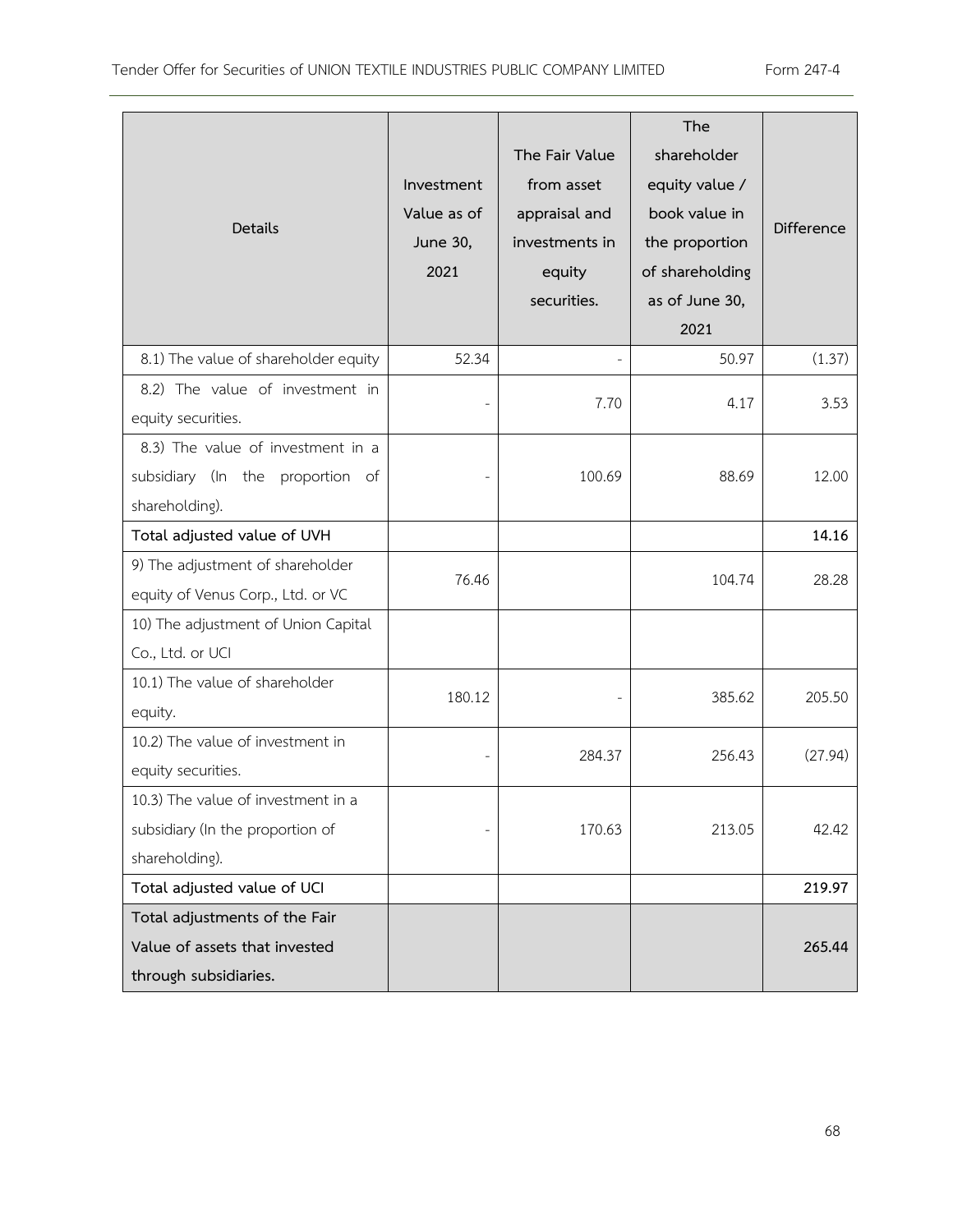| The Adjustment of UBM                                                   | Adjusted Value (Million Baht) |
|-------------------------------------------------------------------------|-------------------------------|
| 1) Investment in equity securities (Shares listed on the Stock Exchange | (79.96)                       |
| of Thailand).                                                           |                               |
| 2) The lists of Fair Value that invested through subsidiaries.          | 265.44                        |
| Total                                                                   | 185.48                        |

#### **The summary table of adjustment of the difference of UBM** are as follows:

# 1.2.4 Union Micronclean Co., Ltd. or MRC

MRC is engaged in the business of manufacturing and distributing anti-static and dust-proof clothing. The Business holds 13.00 percent of the shares, which is an investment holding, and does not participate in the management of any kind. In this regard, MRC does not have any asset transactions that require asset appraisal by a property appraiser. Therefore, the financial advisor doesn't have adjustment items in the MRC

# 1.2.5 The adjustment of accrued dividend of preferred stock of the Business.

Since the Business has 15,000,000 preferred shares or representing 25.00 percent of the total issued and paid-up shares of the Business, as of June 30, 2021, the Business has the number of dividends that the Business has not yet paid according to the rights that the preferred shareholders are entitled to receive. Which is worth the amount of dividends that have not been paid according to the right amount of 147.00 million baht or equivalent to 9.80 baht per share. The aforementioned accrued dividend must be adjusted according to the Adjusted Book Value Approach.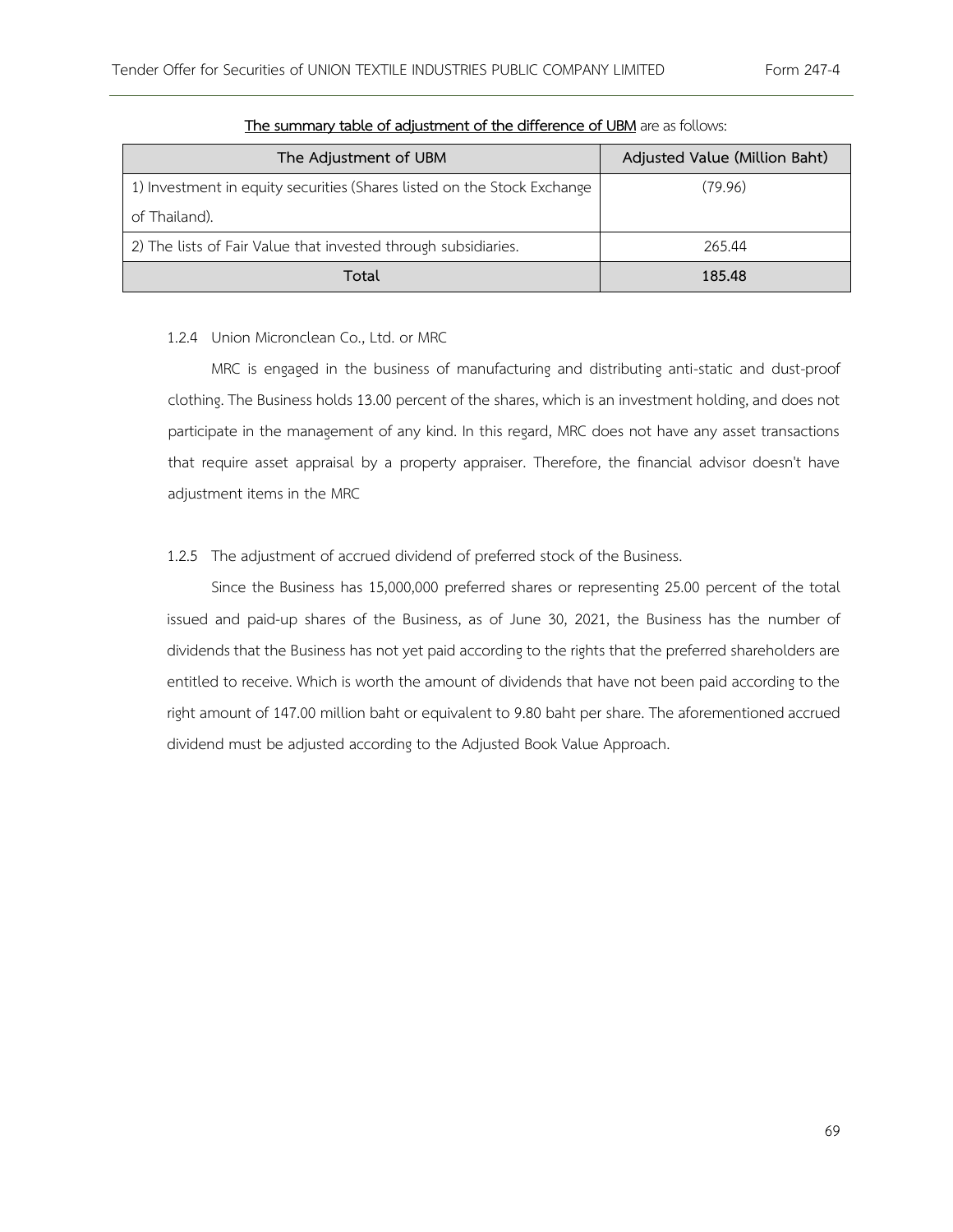|    | The adjustments                | The value of | The value that | The Fair    | The lists of   |
|----|--------------------------------|--------------|----------------|-------------|----------------|
|    |                                | shareholder  | needs to be    | Value after | adjustment of  |
|    |                                | equity as of | adjusted.      | adjustment. | The Fair Value |
|    |                                | June 30,     |                |             | after          |
|    |                                | 2021.        |                |             | adjustment in  |
|    |                                |              |                |             | the proportion |
|    |                                |              |                |             | of holding of  |
|    |                                |              |                |             | UT             |
| 1. | Union<br>Textile<br>Industries |              | 1,347.41       |             | 1,347.41       |
|    | Public Co., Ltd. or UT         |              |                |             |                |
| 2. | Uni-Fiber Co., Ltd. or UNF     | 1,229.10     | 430.87         | 1,659.97    | 325.91         |
| 3. | <b>Union Business</b>          | 1,409.48     | 185.48         | 1,594.96    | 303.04         |
|    | Management Co., Ltd. or        |              |                |             |                |
|    | <b>UBM</b>                     |              |                |             |                |
| 4. | Union Micronclean Co., Ltd.    |              |                |             |                |
|    | or MRC                         |              |                |             |                |
|    |                                | 1,402.05     |                |             |                |

**The summary of adjustment in 1.2.1 – 1.2.4 are as follows:** 

The financial advisor references the value of shareholders' equity as shown in the latest financial statements as of June 30, 2021, reviewed by a certified public accountant and adjusted in any lists. To calculate the value of ordinary shares and preferred shares of the Business. The details are as follows:

The calculation of ordinary shares and preferred shares of the Business by using Adjusted Book Value Approach. The details are as follows:

| Details                                      | Value          |  |
|----------------------------------------------|----------------|--|
|                                              | (Million Baht) |  |
| Registered and Paid-up Capital               | 600.00         |  |
| Legal reserve                                | 150.00         |  |
| Retained Earnings                            | 222.00         |  |
| Other components of shareholders' equity     | 74.02          |  |
| Total shareholders' equity before adjustment | 1,046.02       |  |
| Less Accrued Dividend of preferred shares    | 147.00         |  |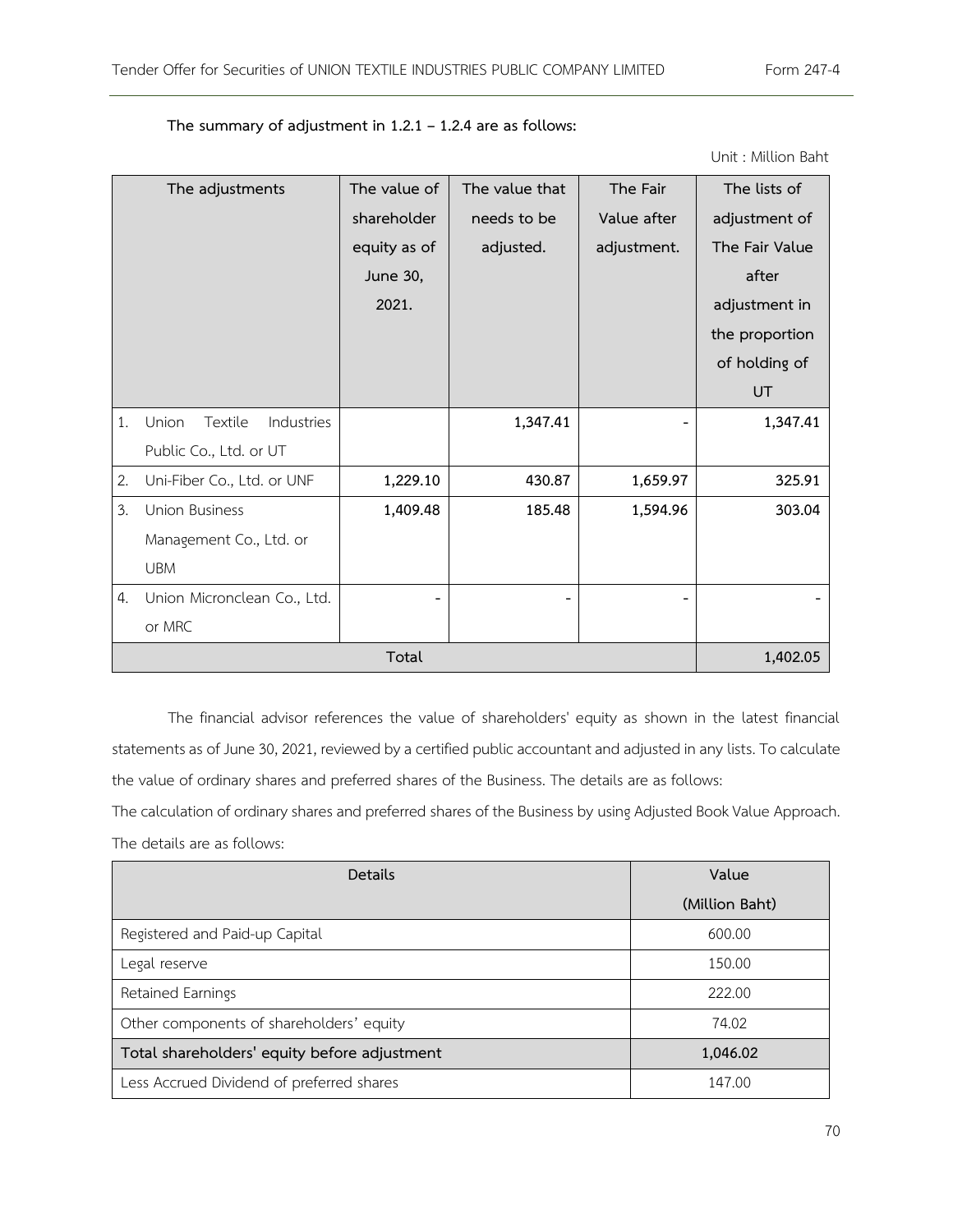| Details                                                          | Value          |  |
|------------------------------------------------------------------|----------------|--|
|                                                                  | (Million Baht) |  |
| Add the summary adjustment in $1.2.1 - 1.2.4$                    | 1,402.05       |  |
| Total shareholders' equity after adjustment                      | 2,301.06       |  |
| The number of shares (Million shares)                            | 60.00          |  |
| Book Value of ordinary shares after adjustment (Baht per share)  | 38.35          |  |
| Add Accrued dividend of preferred shares (Baht per share)        | 9.80           |  |
| Book Value of preferred shares after adjustment (Baht per share) | 48.15          |  |

Therefore, the value of the ordinary shares of the Business calculated from the Adjusted Book Value Approach of ordinary shares equal to 38.35 baht per share and the Book Value of preferred shares equal to 48.15 baht per share and the Business has stopped doing textile business and has no income from the main business, the appraise of land, buildings, machinery, and equipment by Adjusted Book Value Approach. This is a method that considers the cost price acquired by the Business and adjusted the asset value to the market price. According to the current condition with the difference from the asset valuation report prepared by the asset appraiser. It can reflect the market value of the property according to the current condition. Therefore, the fair valuation method is the most suitable for estimating the Fair Value of the Business's ordinary shares and preferred shares.

#### **1.3 Market Multiples Approach**

The appraise of the ordinary shares of the Business, by the financial ratios. In this regard, the financial ratios used for valuation of shares are Price to Book Value Ratio (P/BV) and Price to Earnings Ratio (P/E).

#### **1.3.1 Price to Book Value : P/BV**

The Price to Book Value Ratio is used to determine the Fair Value of the Business's shares. By calculating from the Book Value as of June 30, 2021, after deducting accrued dividends of preferred shares equal to 14.98 baht per share. This ratio will be calculated from the historical data of 7 days, 30 days, 60 days, 90 days, 120 days, 180 days, and 360 days from the date of September 30, 2021, which is not the day before the date that the Board of Directors of the Business has the resolution to propose to the Shareholders' meeting to consider the delisting of the shares, which is October 21, 2021. Because the SET has posted the SP mark on the securities of the Business since October 1, 2021. It affected the Business's securities will not be traded after September 30, 2021. The calculation details of the Fair Value of the Business's shares by the Price to Book Value Ratio can be summarized as follows: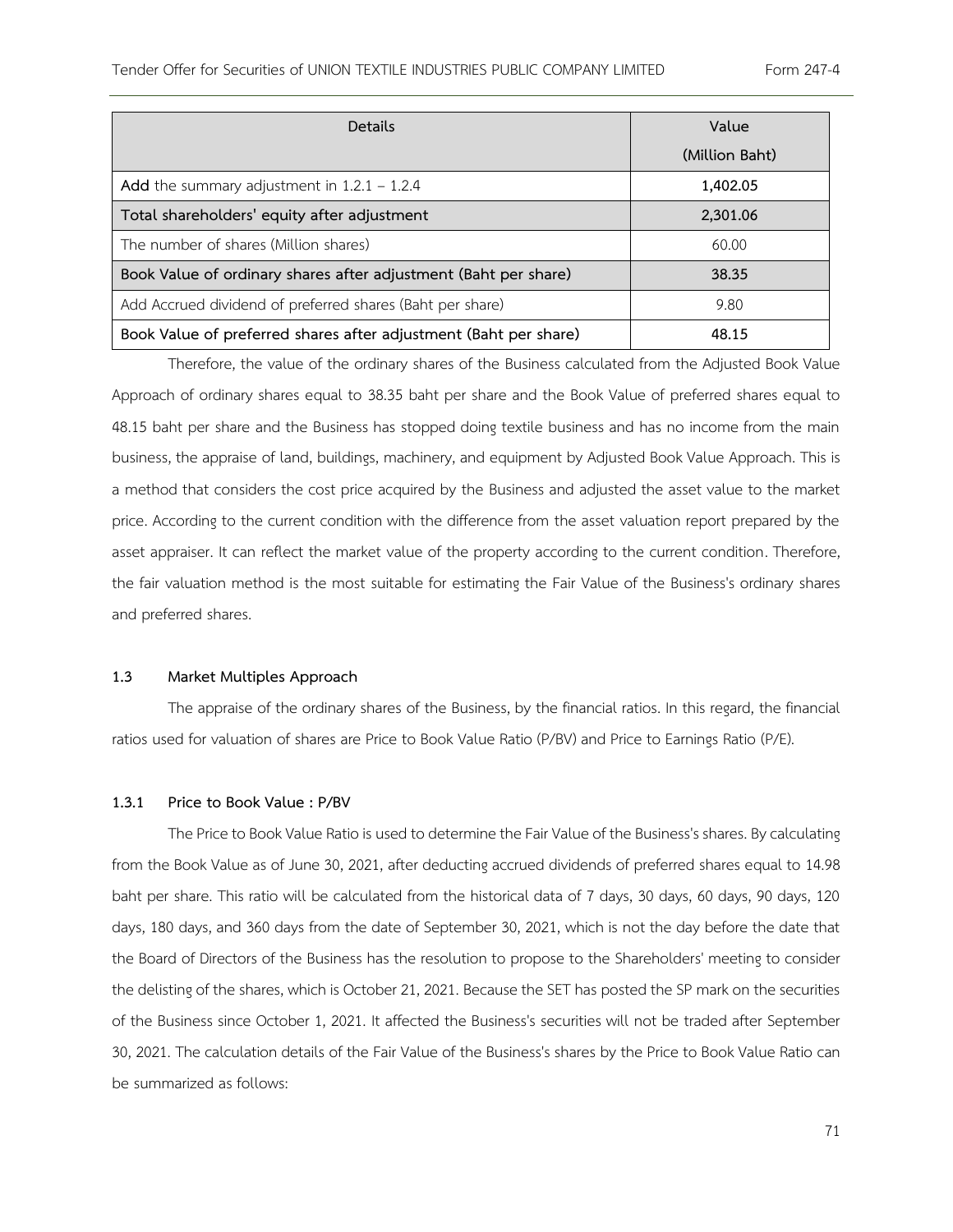| Retrospectively<br>business day | Period             | Average<br>P/BV | <b>BV</b> | The value<br>of ordinary<br>shares<br>(Baht/Share) | Accrued<br>dividend of<br>preferred<br>shares<br>(Baht/Share) | The value<br>of preferred<br>shares<br>(Baht/Share) |
|---------------------------------|--------------------|-----------------|-----------|----------------------------------------------------|---------------------------------------------------------------|-----------------------------------------------------|
| 7 days                          | September 21 to    | 1.09            | 14.98     | 16.35                                              | 9.80                                                          | 26.15                                               |
|                                 | September 30, 2021 |                 |           |                                                    |                                                               |                                                     |
| 30 days                         | August 19 to       | 1.06            | 14.98     | 15.86                                              | 9.80                                                          | 25.66                                               |
|                                 | September 30, 2021 |                 |           |                                                    |                                                               |                                                     |
| 60 days                         | July 5 to          | 1.04            | 14.98     | 15.55                                              | 9.80                                                          | 25.35                                               |
|                                 | September 30, 2021 |                 |           |                                                    |                                                               |                                                     |
| 90 days                         | May 20 to          | 1.03            | 14.98     | 15.38                                              | 9.80                                                          | 25.18                                               |
|                                 | September 30, 2021 |                 |           |                                                    |                                                               |                                                     |
| 120 days                        | March 30 to        | 0.97            | 14.98     | 14.47                                              | 9.80                                                          | 24.27                                               |
|                                 | September 30, 2021 |                 |           |                                                    |                                                               |                                                     |
| 180 days                        | January 4 to       | 0.92            | 14.98     | 13.71                                              | 9.80                                                          | 23.51                                               |
|                                 | September 30, 2021 |                 |           |                                                    |                                                               |                                                     |
| 360 days                        | April 1, 2020, to  | 0.89            | 14.98     | 13.27                                              | 9.80                                                          | 23.07                                               |
|                                 | September 30, 2021 |                 |           |                                                    |                                                               |                                                     |

The value of ordinary shares and preferred shares of the Business calculated from the Price to Book Value Ratio of ordinary shares equal to 13.27 - 16.35 baht per share and the value of preferred shares equal to 23.07 -26.15 baht per share. The financial advisory considers that it isn't suitable for valuation. Because the valuation of ordinary shares and preferred shares of the Business can only reflect the financial position of the Business at some moment. It does not consider future business operations, the competitiveness of the Business, and future profitability. It is simply the Book Value in some period multiplied by the Price to Book Value Ratio (P/BV) of the Business. This makes the valuation of the Fair Value of ordinary shares and preferred shares inappropriate.

## **1.3.2 Price to Earnings Ratio : P/E**

The Price to Earnings Ratio (P/E) is used to determine the Fair Value of the Business's ordinary shares. It is calculated by taking the past 12 months' earnings per share equal to 0.20 baht per share multiplied by the average Price Earnings Ratio of the Business. Such ratios are calculated from the historical data 7 days, 30 days,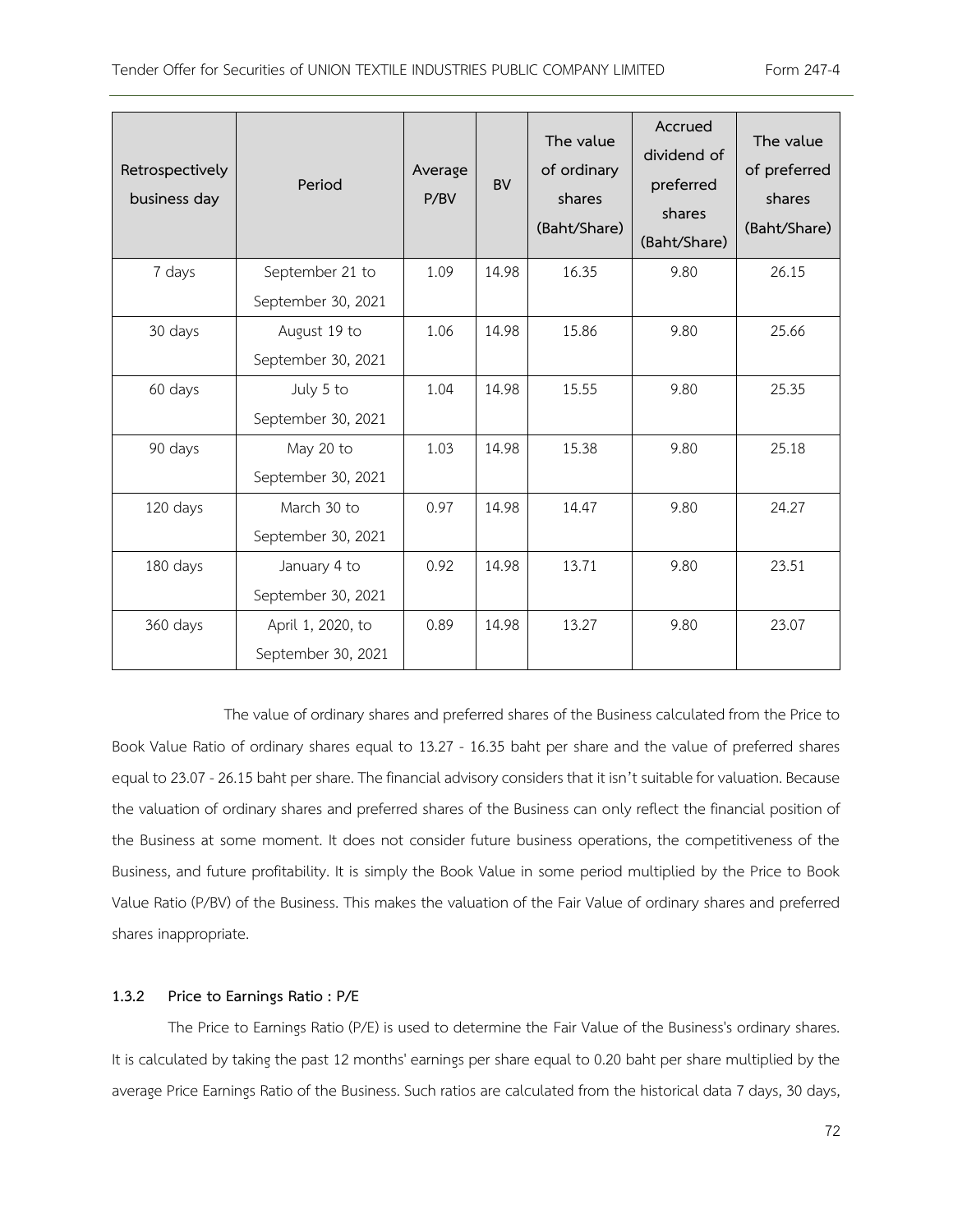60 days, 90 days, 120 days, 180 days, and 360 days from September 30, 2021, which is not the day before the date on which the Board of Directors of the Business has the resolutionto propose to the shareholders' meeting to consider the delisting of shares, which is October 21, 2021, in any way due to the reason that the SET the has posted the SP mark on the securities of the Business since October 1, 2021. The Business's securities will not be traded after September 30, 2021. The calculation details of the Fair Value of the Business's shares by the Price to Earnings Ratio (P/E) can be summarized as follows:

| Retrospectively<br>business day | Period             | Average<br>P/E | <b>EPS</b> | The value<br>of ordinary<br>shares<br>(Baht/Share) | Accrued<br>dividend of<br>preferred<br>shares<br>(Baht/Share) | The value<br>of preferred<br>shares<br>(Baht/Share) |
|---------------------------------|--------------------|----------------|------------|----------------------------------------------------|---------------------------------------------------------------|-----------------------------------------------------|
| 7 days                          | September 21 to    | N/A            | 0.20       | N/A                                                | 9.80                                                          | N/A                                                 |
|                                 | September 30, 2021 |                |            |                                                    |                                                               |                                                     |
| 30 days                         | August 19 to       | N/A            | 0.20       | N/A                                                | 9.80                                                          | N/A                                                 |
|                                 | September 30, 2021 |                |            |                                                    |                                                               |                                                     |
| 60 days                         | July 5 to          | N/A            | 0.20       | N/A                                                | 9.80                                                          | N/A                                                 |
|                                 | September 30, 2021 |                |            |                                                    |                                                               |                                                     |
| 90 days                         | May 20 to          | N/A            | 0.20       | N/A                                                | 9.80                                                          | N/A                                                 |
|                                 | September 30, 2021 |                |            |                                                    |                                                               |                                                     |
| 120 days                        | March 30 to        | N/A            | 0.20       | N/A                                                | 9.80                                                          | N/A                                                 |
|                                 | September 30, 2021 |                |            |                                                    |                                                               |                                                     |
| 180 days                        | January 4 to       | N/A            | 0.20       | N/A                                                | 9.80                                                          | N/A                                                 |
|                                 | September 30, 2021 |                |            |                                                    |                                                               |                                                     |
| 360 days                        | April 1, 2020, to  | 9.21           | 0.20       | 1.88                                               | 9.80                                                          | 11.68                                               |
|                                 | September 30, 2021 |                |            |                                                    |                                                               |                                                     |

The value of ordinary shares and preferred shares of the Business calculated from the Price to Book Value Ratio of ordinary shares equal to 1.88 baht per share and the value of preferred shares equal to 11.68 baht per share. The financial advisor considers that the Price to Earnings Ratio is inappropriate for the valuation. Although this method can reflect the market value of the ordinary shares of companies listed on the Stock Exchange of Thailand with a constant trading value. However, the Business has stopped the textile business and has no income from the main business. In addition, the net profit from continuing operations does not reflect the actual business capability of the Business. This makes the valuation of the Fair Value of ordinary shares and preferred shares inappropriate.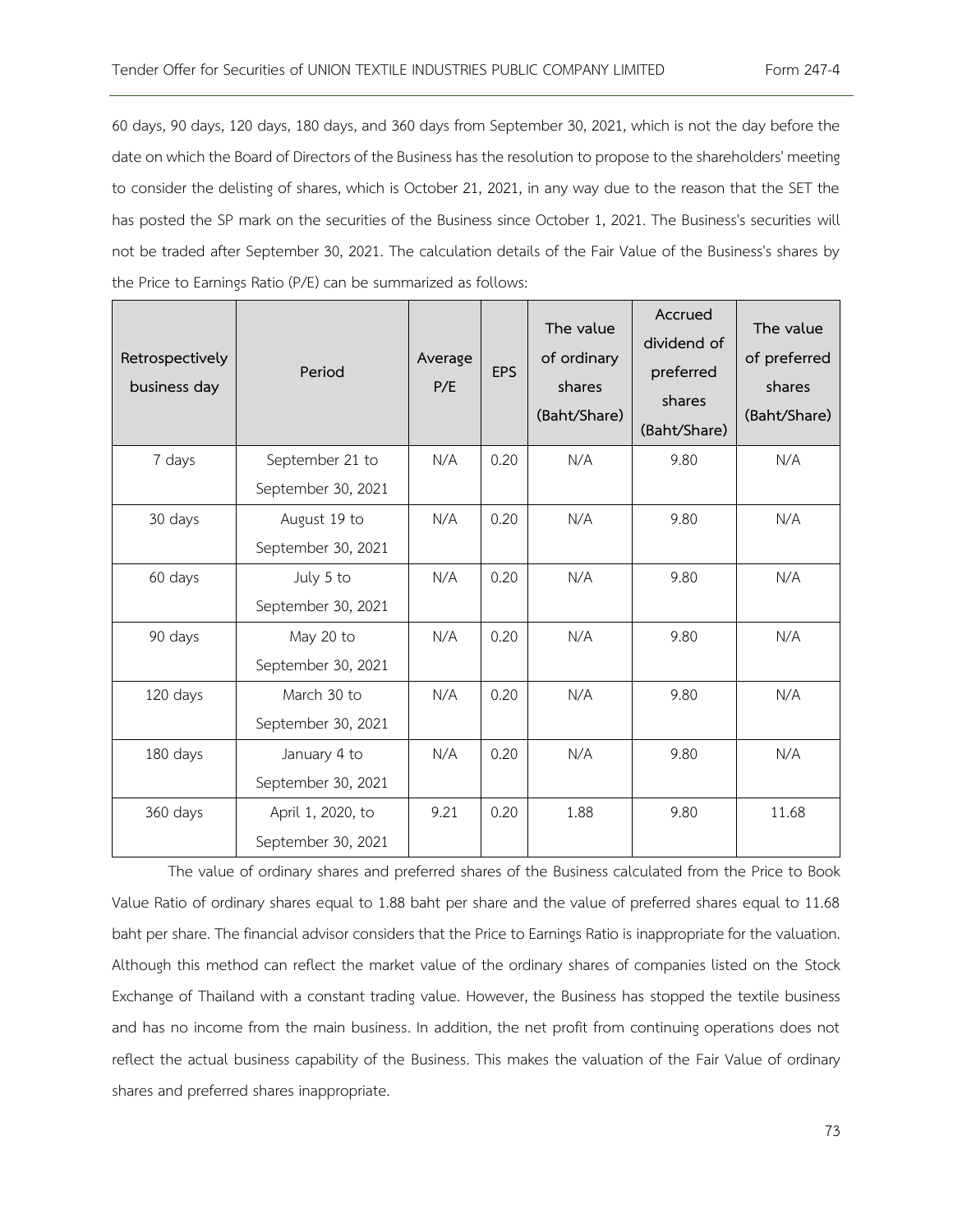## **1.4 Discounted Cash Flow Approach**

For the stock valuation by net present value approach, the share value will be valued using the Business's Free Cash Flow to Equity as its cash flow that obtained from the projection of the future net cash flows of the Business based on the assumption that The Business continues to operate (Going Concern Basis) and no significant changes. Although this approach can reflect the return of shareholders on the risk of the Business to the rate of return on equity (Ke) and consider the future performance of the Business. Because the business has stopped manufacturing and distributing of textiles which is the main business and is in the process of recruiting new businesses but still not clear and concrete making the stock market considered that the Business may be revoked. In the case that the business has stopped all or almost of its business. Therefore, the financial advisor considers that the valuation of ordinary shares and preference shares by this method is inappropriate.

**8. Acquisition of Securities Prior to the Tender Offer (Applicable only to the case of partial Tender Offer pursuant to Chapter 5 of the Notification of Capital Market Supervisory Board No. TorChor. 12/2554)**

- Not Applicable -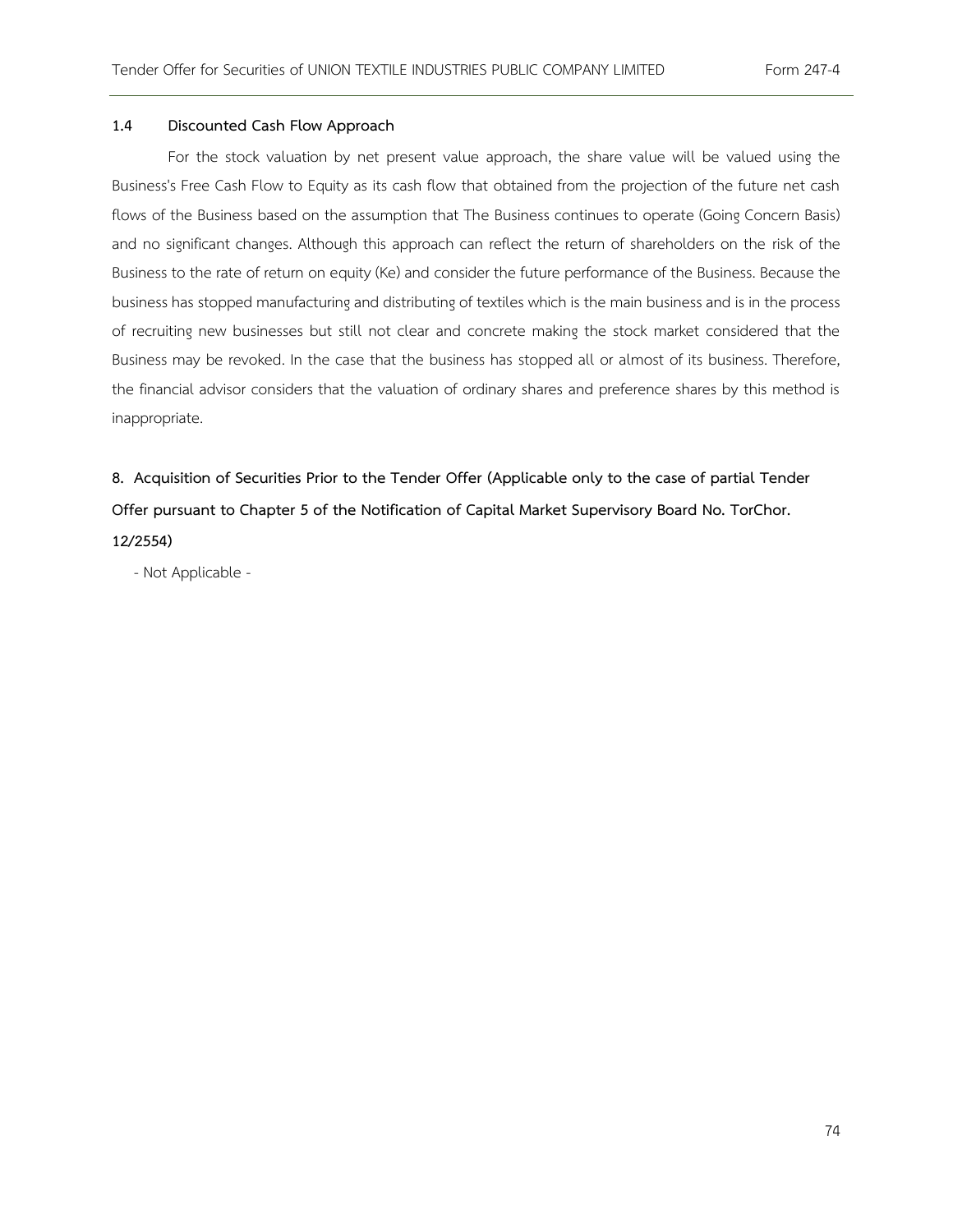## Part 5

# Certification of Information

Authentication of information by the Offeror

We hereby certify that:

- $(1)$ We truly intend to make this Tender Offer;
- $(2)$ The Offer Price in the Tender Offer complies with the provisions in the Notification of Capital Markets Supervisory Board No. TorChor. 12/2554;
- $(3)$ We truly intend to proceed with the plans as specified in this Tender Offer; and
- The statement set forth in this Tender Offer are complete and accurate without information that may  $(4)$ be misleading in any material respect and no concealment is made on any material information that should be disclosed.

Saha-Union Public Company Limited

**Best Regards** 



- Chantomiree Darakanai

(Mrs. Chantorntree Darakananda)

Authorized Director

- Preecha Shunhavanich -

(Mr. Preecha Shunhavanich) Authorized Director

The Tender Offeror